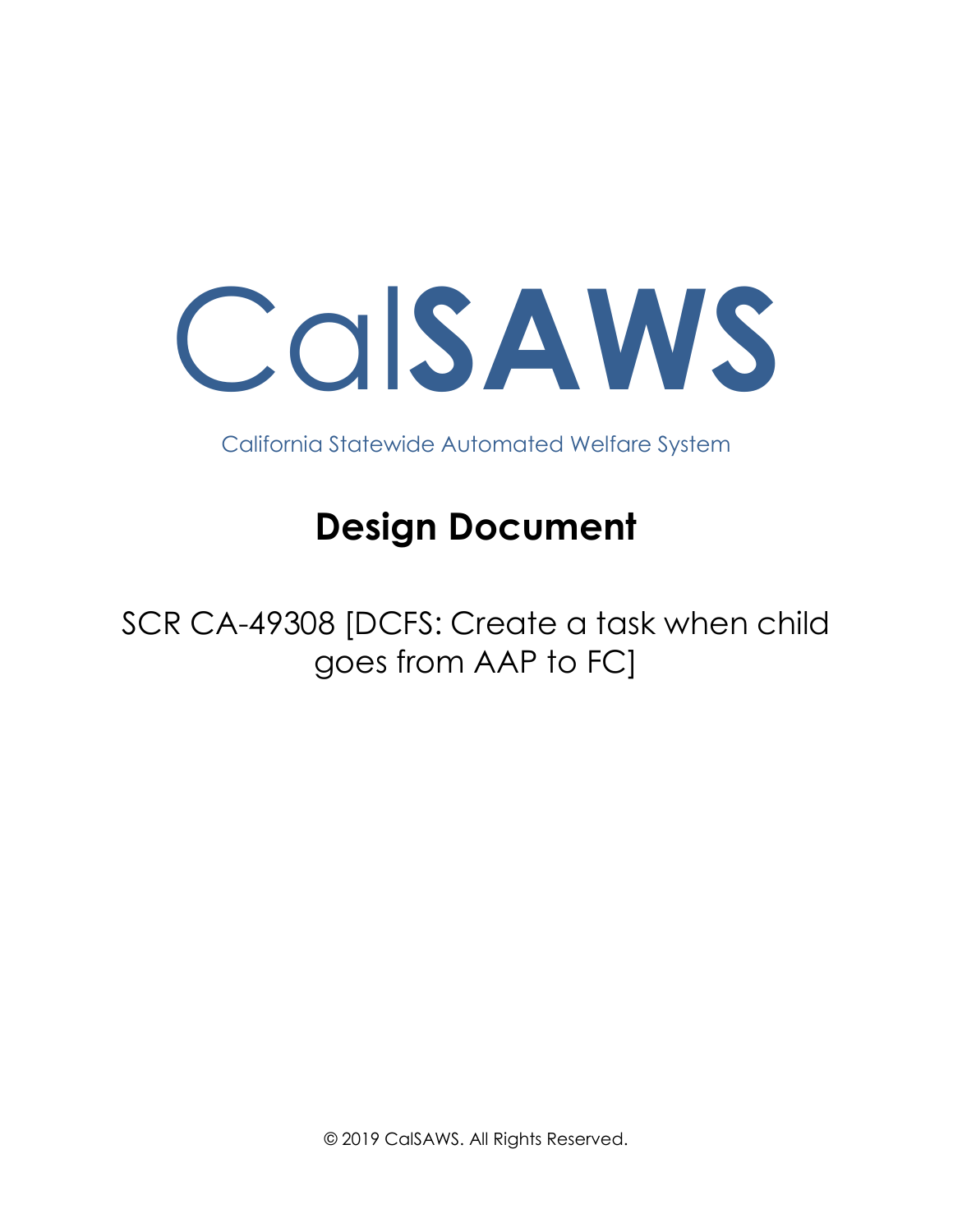

| <b>DOCUMENT APPROVAL HISTORY</b> |                                |  |
|----------------------------------|--------------------------------|--|
|                                  | Prepared By   Michael Barillas |  |
|                                  | Reviewed By   Naveen Bhumandla |  |

| <b>DATE</b> | <b>DOCUMENT</b><br><b>VERSION</b> | <b>REVISION DESCRIPTION</b> | <b>AUTHOR</b>           |
|-------------|-----------------------------------|-----------------------------|-------------------------|
| 12/18/18    | 1.0                               | <b>Initial Draft</b>        | <b>Michael Barillas</b> |
|             |                                   |                             |                         |
|             |                                   |                             |                         |
|             |                                   |                             |                         |
|             |                                   |                             |                         |
|             |                                   |                             |                         |
|             |                                   |                             |                         |
|             |                                   |                             |                         |
|             |                                   |                             |                         |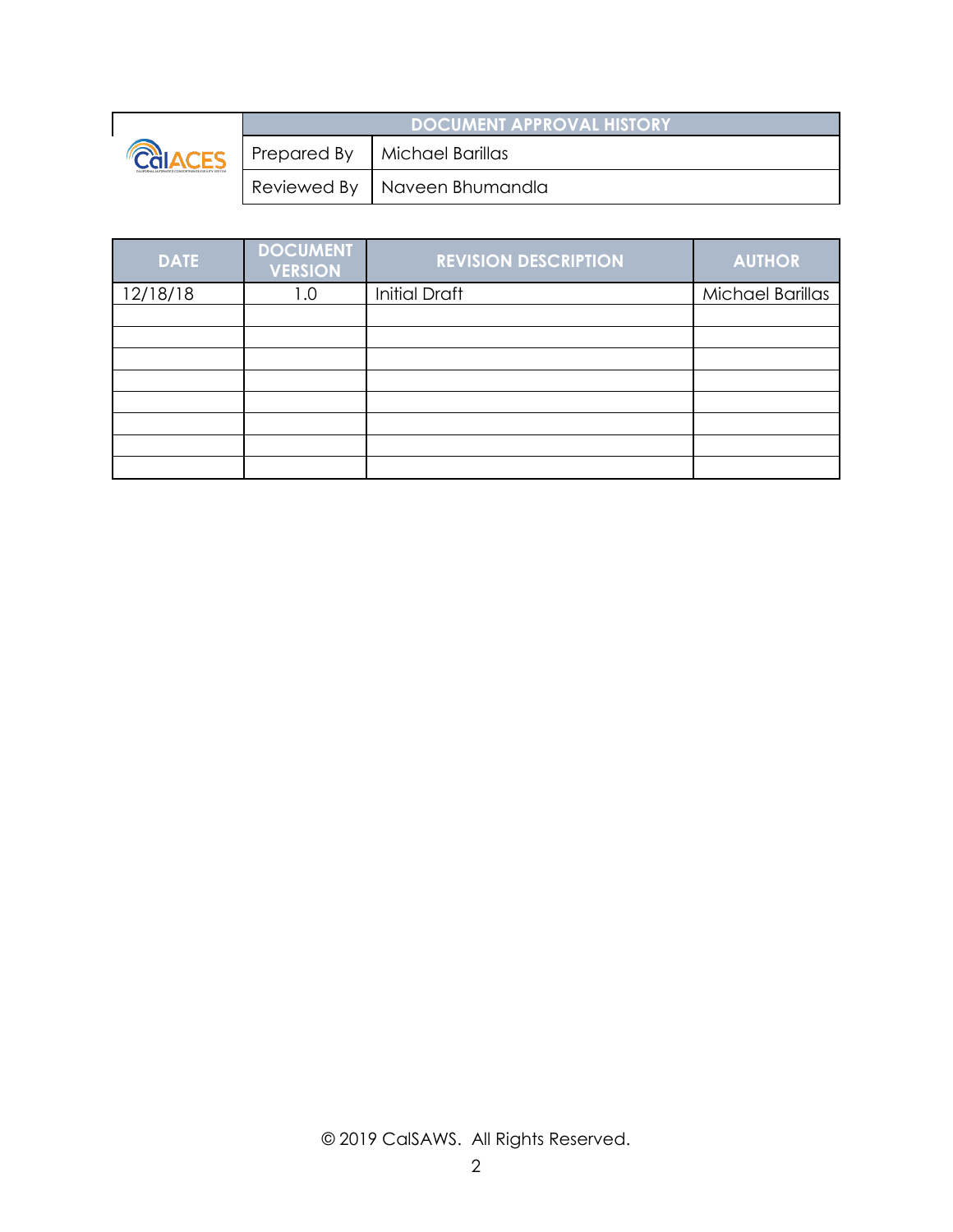# **Table of Contents**

| 1 |  |       |  |  |
|---|--|-------|--|--|
|   |  |       |  |  |
|   |  |       |  |  |
|   |  |       |  |  |
|   |  |       |  |  |
| 2 |  |       |  |  |
|   |  |       |  |  |
|   |  | 2.1.1 |  |  |
|   |  | 2.1.2 |  |  |
|   |  | 2.1.3 |  |  |
|   |  | 2.1.4 |  |  |
|   |  | 2.1.5 |  |  |
|   |  | 2.1.6 |  |  |
|   |  | 2.1.7 |  |  |
|   |  | 2.1.8 |  |  |
| 3 |  |       |  |  |
|   |  |       |  |  |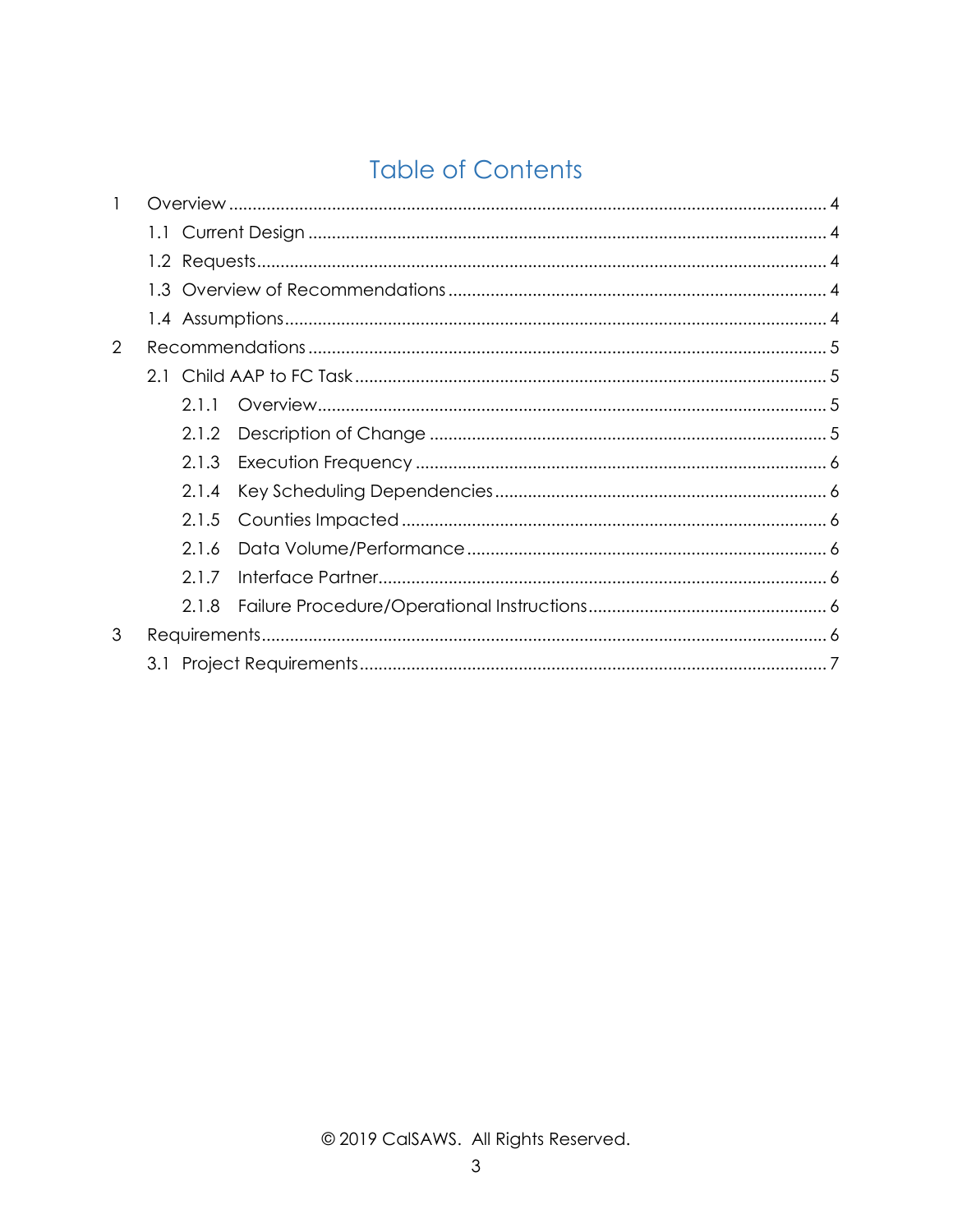## <span id="page-3-0"></span>**1 OVERVIEW**

CalSAWS will create a task for the worker when a child is simultaneously Active on Adoption Assistance Program(AAP) and Foster Care (FC) programs.

### <span id="page-3-1"></span>**1.1 Current Design**

No task is being created for the worker when a child is simultaneously Active on AAP and FC programs.

### <span id="page-3-2"></span>**1.2 Requests**

CalSAWS will create a task for the worker when a child is simultaneously Active on AAP and FC programs.

### <span id="page-3-3"></span>**1.3 Overview of Recommendations**

<span id="page-3-4"></span>Create a task for the worker when a child goes from AAP to FC.

### **1.4 Assumptions**

A "child" is any person Active on the FC or AAP programs; Each program may have it's own definition of what constitutes a "child". The intent of this SCR is to identify the scenario in which an Active AAP person is simultaneously Active on the FC program. The assumption is that if the person is Active on both programs, they meet the definition of a "child" per each program's rules.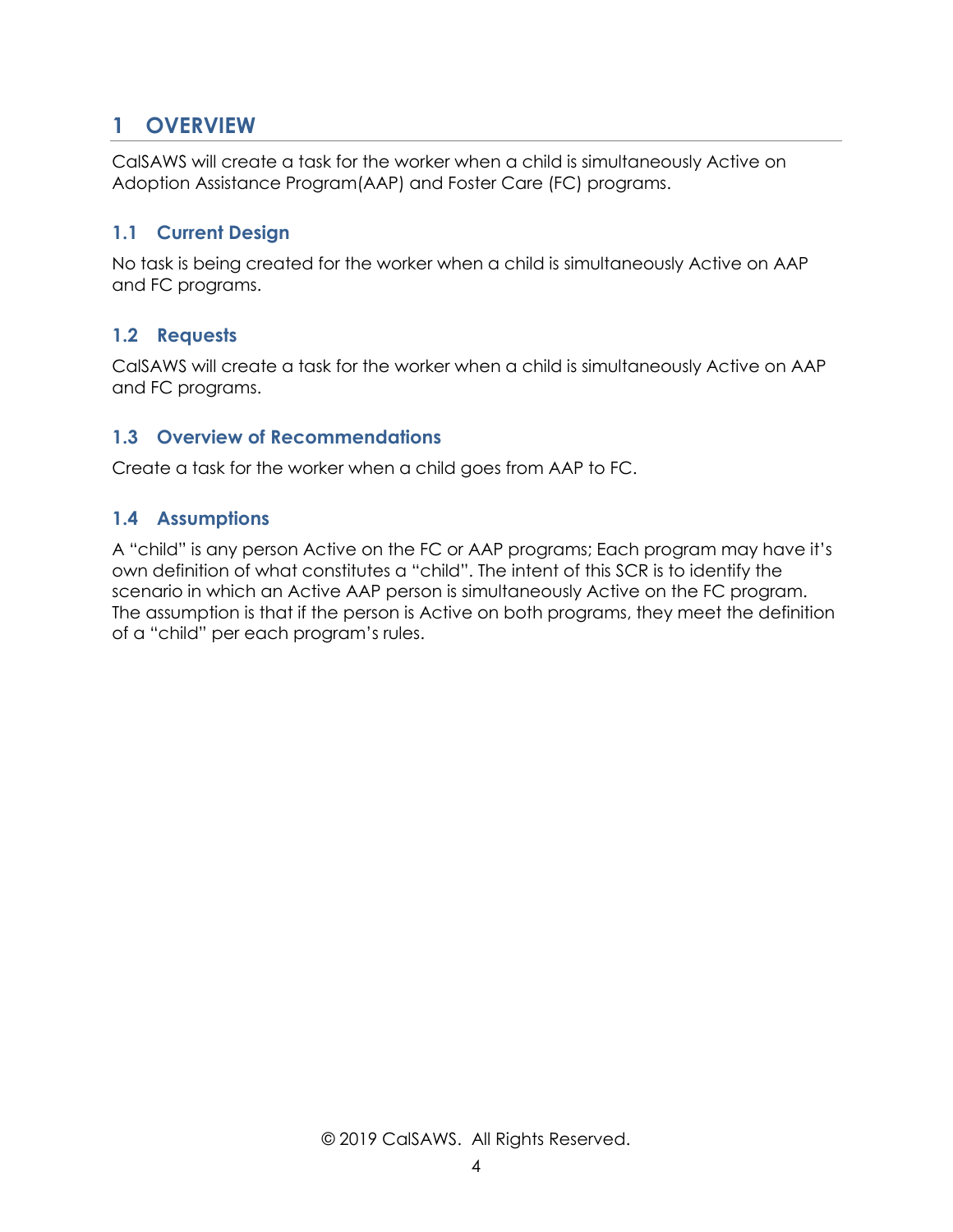## <span id="page-4-0"></span>**2 RECOMMENDATIONS**

CalSAWS will create a task for the worker when a child is simultaneously Active on Adoption Assistance Program(AAP) and Foster Care (FC) programs.

### <span id="page-4-2"></span><span id="page-4-1"></span>**2.1 Child AAP to FC Task**

### **2.1.1 Overview**

CalSAWS will create a task for the worker when a child is simultaneously Active on Adoption Assistance Program(AAP) and Foster Care (FC) programs .

### <span id="page-4-3"></span>**2.1.2 Description of Change**

- 1) Create a new Batch Job to generate a task and assign it to the AAP program's case carrying worker when all the following conditions are true:
	- a. The child is an Active Member on the AAP program as of the Batch Date
	- b. The same child is an Active Member on the FC program as of the Batch Date. Note: The person match will be on PERS.ID
	- c. The AAP program and the FC program exist in the same County.
	- d. The FC program active begin date is after the AAP program active begin date
	- e. There does not already exist the same task in which the due date is a future date (as of the Batch Date).

| <b>Automated Task Details (LRS Only)</b> |                                                                                                                                                                          |  |  |
|------------------------------------------|--------------------------------------------------------------------------------------------------------------------------------------------------------------------------|--|--|
| Trigger Condition                        | Child is simultaneously Active on AAP and FC<br>programs.                                                                                                                |  |  |
| Task Type                                | Child AAP to FC                                                                                                                                                          |  |  |
| Task Category                            | <b>DCFS</b>                                                                                                                                                              |  |  |
| <b>Task Priority</b>                     | Medium                                                                                                                                                                   |  |  |
| <b>Task Due Date</b>                     | 3 Days                                                                                                                                                                   |  |  |
| <b>Task Expiration Date</b>              | 60 Days                                                                                                                                                                  |  |  |
| Task Long Description                    | Child is Active in Adoptions Assistance Program<br><aap case="" number=""> and Foster Care Program <fc<br>Case Number&gt;. Please re-evaluate eligibility.</fc<br></aap> |  |  |
| Office Distribution                      | No.                                                                                                                                                                      |  |  |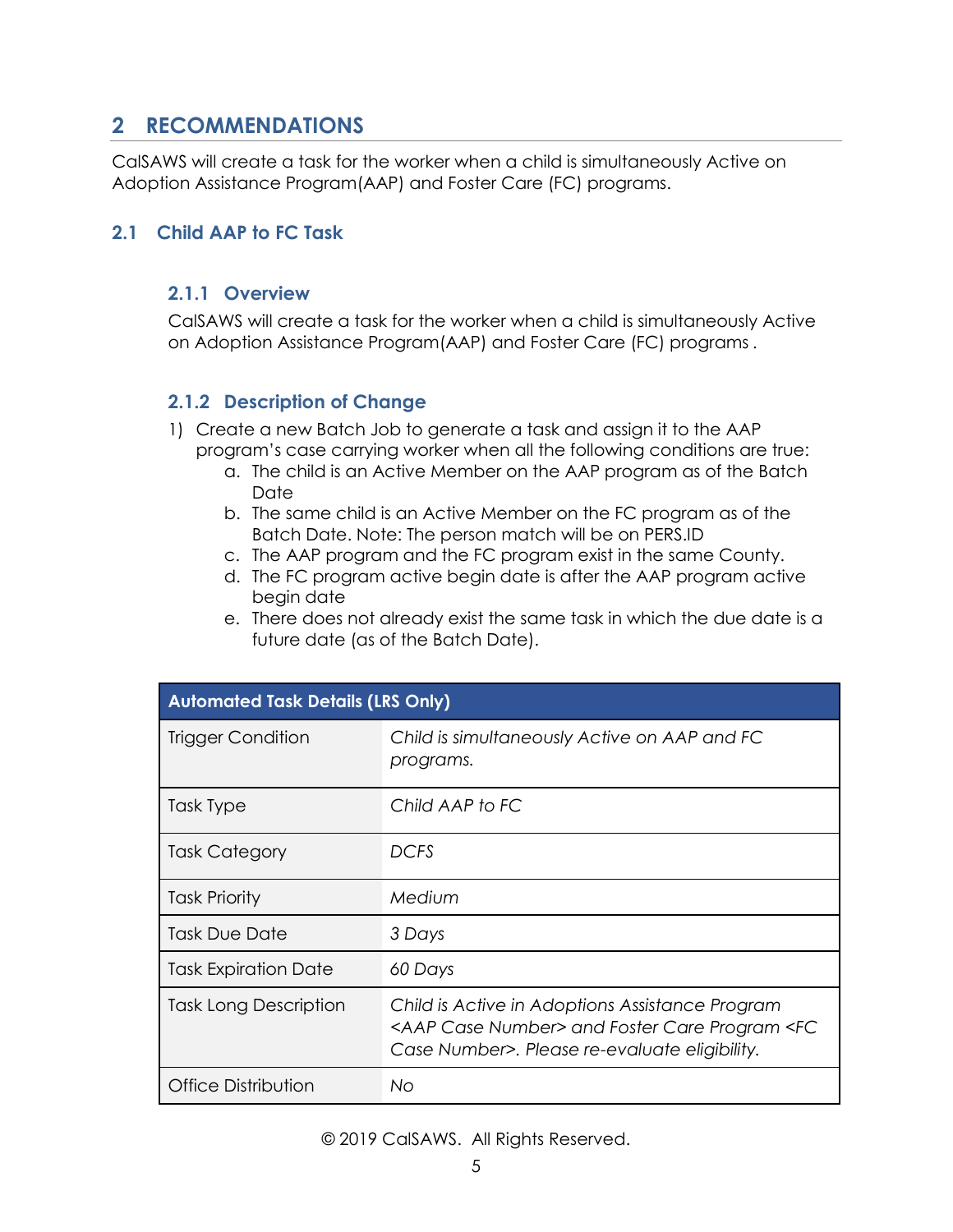| Task Initial Assignment     | <b>AAP Case Carrying Worker</b> |
|-----------------------------|---------------------------------|
| Task Navigation<br>Template | Case Summary                    |

### <span id="page-5-0"></span>**2.1.3 Execution Frequency**

<span id="page-5-1"></span>Daily – Business Days

### **2.1.4 Key Scheduling Dependencies**

Predessor: DCFS Batch EDBC Successor: Task Generation

### <span id="page-5-2"></span>**2.1.5 Counties Impacted**

All county job, only counites with AAP programs will be included for batch processing

### <span id="page-5-3"></span>**2.1.6 Data Volume/Performance**

<span id="page-5-4"></span>N/A

### **2.1.7 Interface Partner**

<span id="page-5-5"></span>N/A

### **2.1.8 Failure Procedure/Operational Instructions**

Batch Support Operations staff will evaluate transmission errors and failures and determine the appropriate resolution (i.e., manually retrieving the file from the directory and contacting the external partner if there is an account or password issue, etc…)

# <span id="page-5-6"></span>**3 REQUIREMENTS**

CalSAWS will create a task for the worker when a child is simultaneously Active on AAP and FC programs.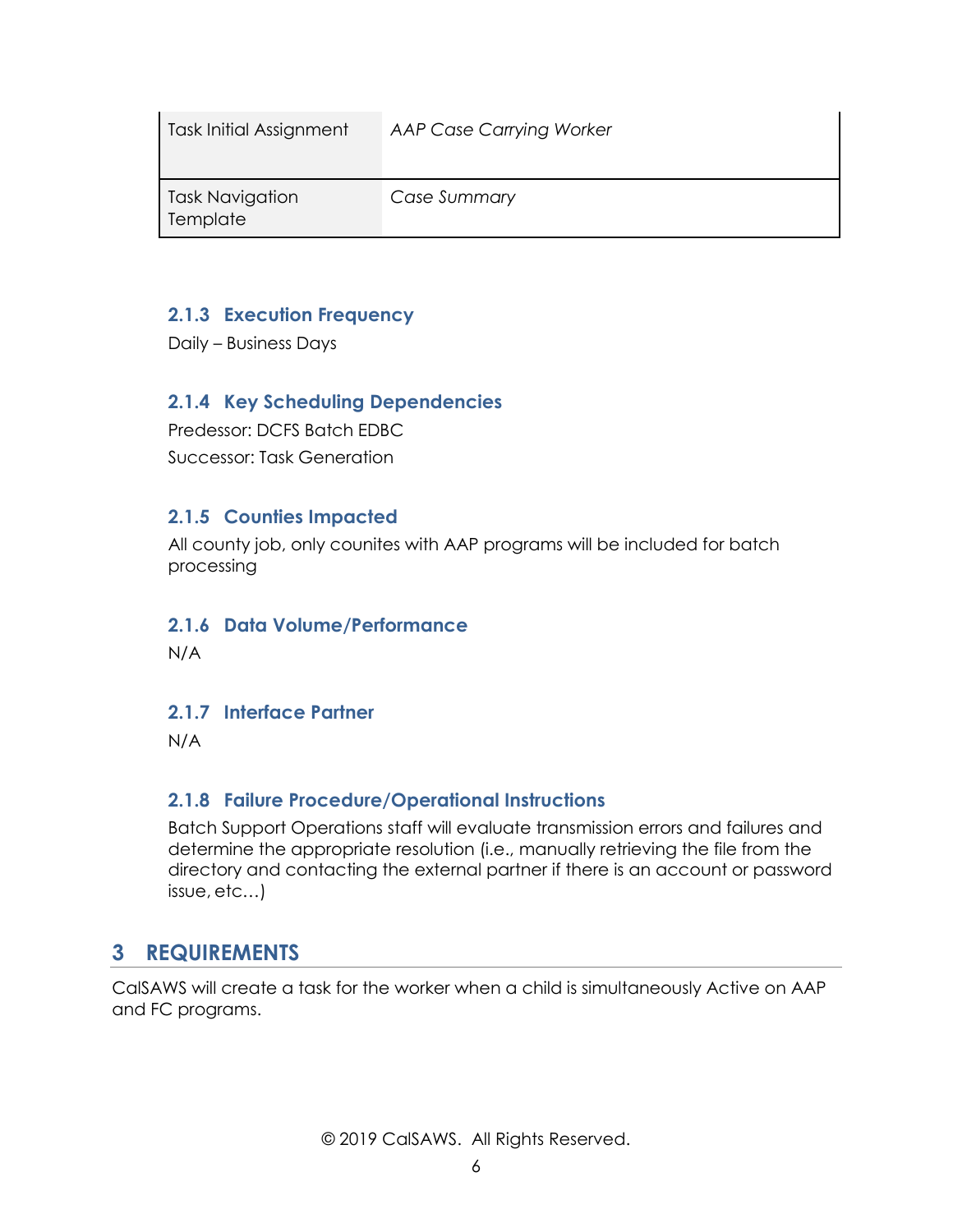# <span id="page-6-0"></span>**3.1 Project Requirements**

| REG#     | <b>REQUIREMENT TEXT</b>                                                                                                                                                                                                                                                                             | <b>How Requirement Met</b>                                                                                     |
|----------|-----------------------------------------------------------------------------------------------------------------------------------------------------------------------------------------------------------------------------------------------------------------------------------------------------|----------------------------------------------------------------------------------------------------------------|
| 2.20.1.8 | The LRS shall alert and provide COUNTY-<br>specified details to the worker of<br>discrepancies between LRS Data received<br>via external interfaces and existing<br>applicant, participant, and/or case records,<br>so the worker can take the necessary<br>action(s) to resolve the discrepancies. | Cals AWS is creating a task for the<br>worker when a child is simultaneously<br>Active on AAP and FC programs. |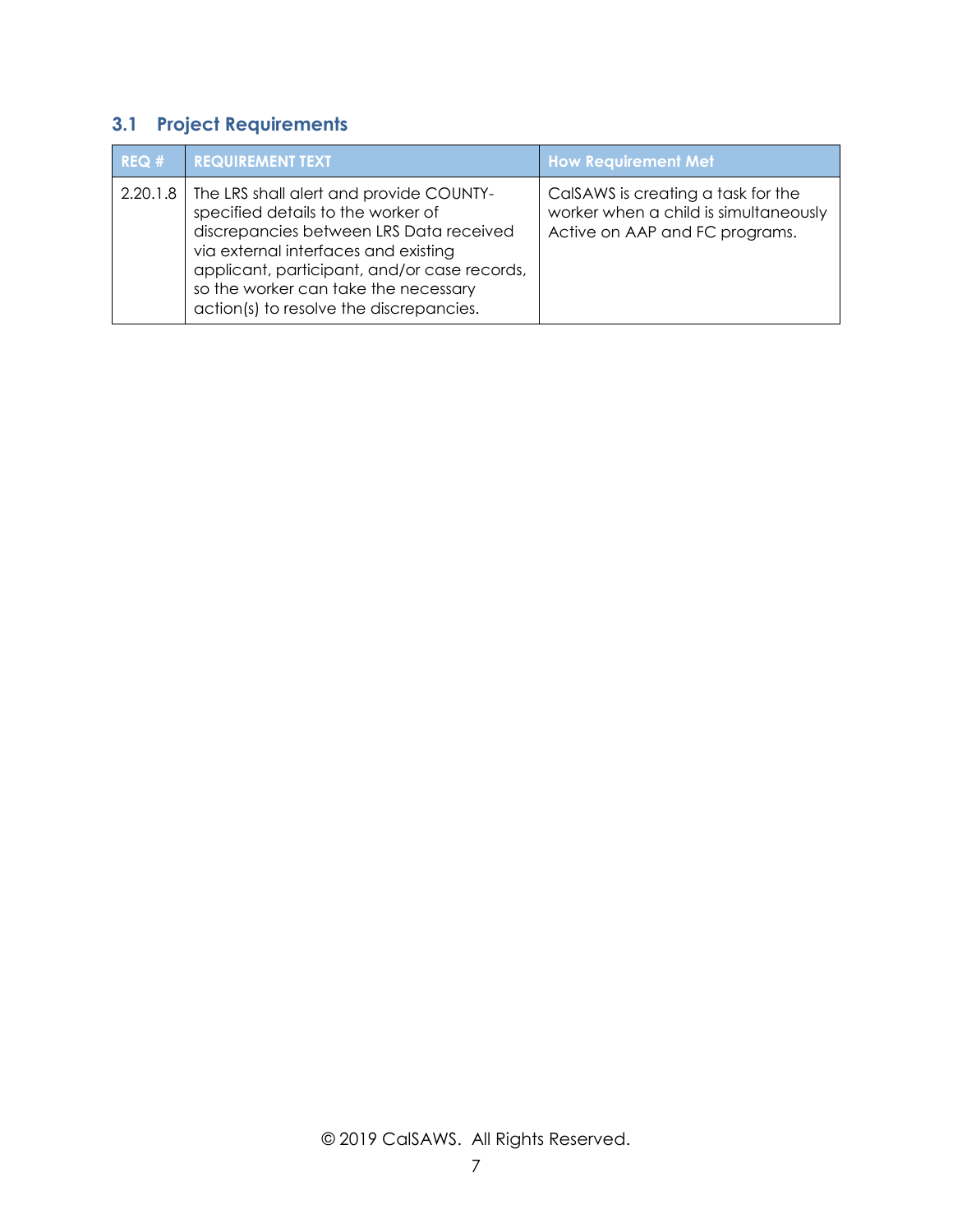Cal**SAWS**

California Statewide Automated Welfare System

# **Design Document**

# SCR CA-200640 DDCR 3157: MAGI Request Validation for Deceased People Version 1.0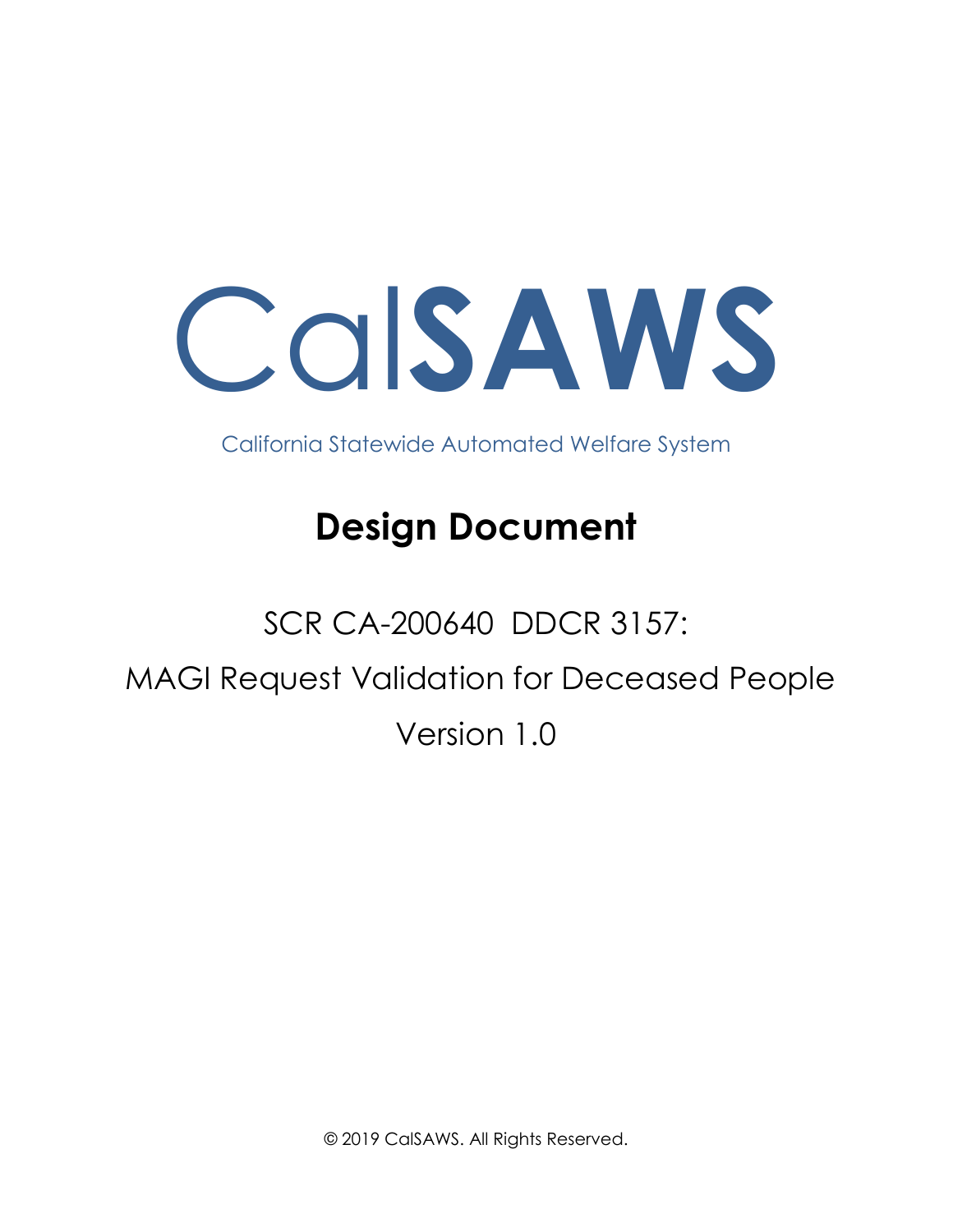|         |             | <b>DOCUMENT APPROVAL HISTORY</b>                                       |
|---------|-------------|------------------------------------------------------------------------|
| CalsAWS | Prepared By | Antony Lerner                                                          |
|         | Reviewed By | Prashant Goel, Priya Subramaniam, William Baretsky,<br>Akira Moriguchi |

| <b>DATE</b> | <b>DOCUMENT</b><br><b>VERSION</b> | <b>REVISION DESCRIPTION</b> | <b>AUTHOR</b> |
|-------------|-----------------------------------|-----------------------------|---------------|
| 09/11/2019  | 1.0                               | Design Draft                | Antony Lerner |
|             |                                   |                             |               |
|             |                                   |                             |               |
|             |                                   |                             |               |
|             |                                   |                             |               |
|             |                                   |                             |               |
|             |                                   |                             |               |
|             |                                   |                             |               |
|             |                                   |                             |               |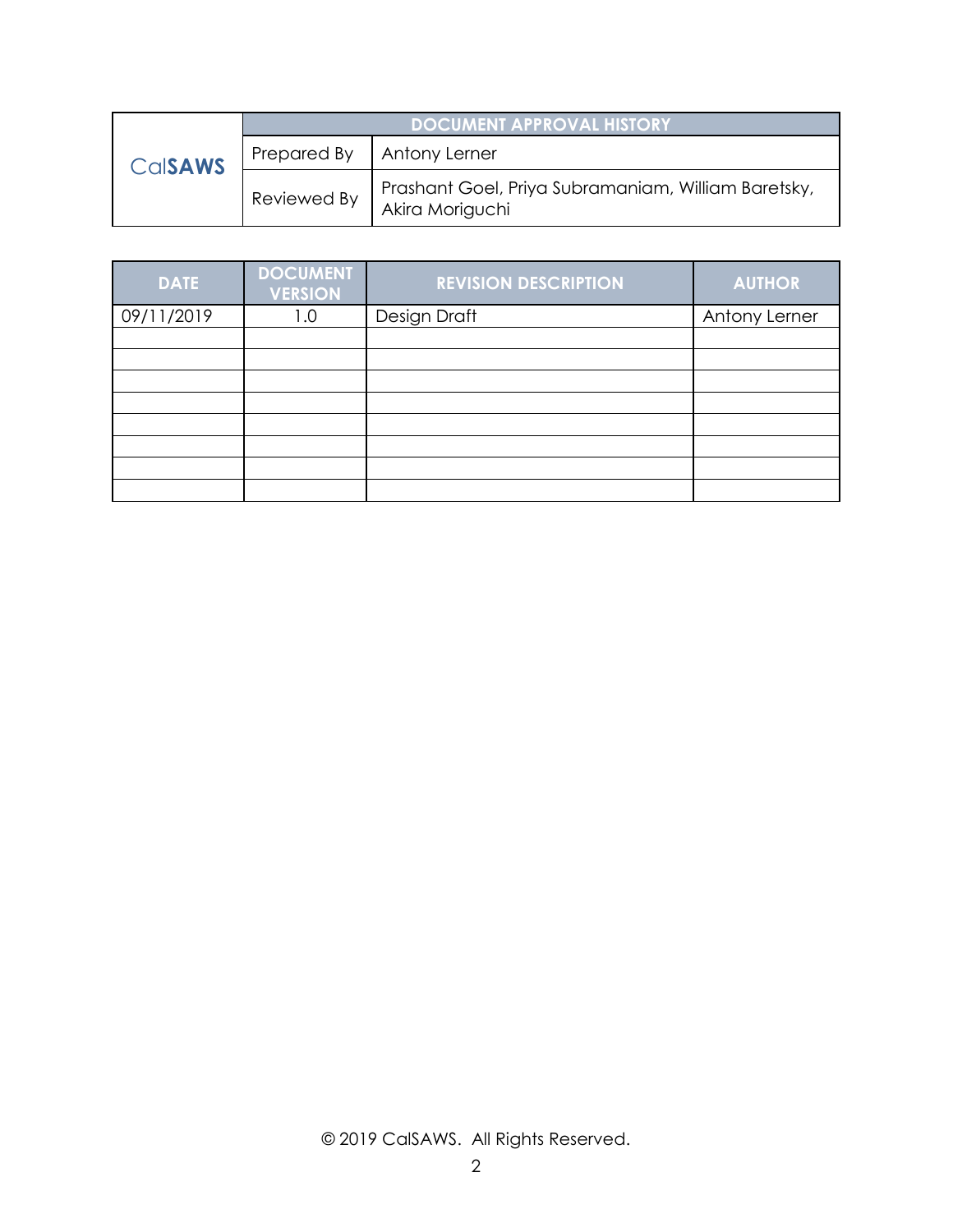# **Table of Contents**

| 1              |  |       |  |  |  |
|----------------|--|-------|--|--|--|
|                |  |       |  |  |  |
|                |  |       |  |  |  |
|                |  |       |  |  |  |
|                |  |       |  |  |  |
| $\overline{2}$ |  |       |  |  |  |
|                |  |       |  |  |  |
|                |  | 2.1.1 |  |  |  |
|                |  | 2.1.2 |  |  |  |
|                |  | 2.1.3 |  |  |  |
|                |  |       |  |  |  |
|                |  | 2.2.1 |  |  |  |
|                |  | 2.2.2 |  |  |  |
|                |  | 2.2.3 |  |  |  |
|                |  | 2.2.4 |  |  |  |
|                |  | 2.2.5 |  |  |  |
|                |  | 2.2.6 |  |  |  |
|                |  | 2.2.7 |  |  |  |
|                |  |       |  |  |  |
|                |  | 2.3.1 |  |  |  |
|                |  | 2.3.2 |  |  |  |
|                |  | 2.3.3 |  |  |  |
|                |  | 2.3.4 |  |  |  |
| 3              |  |       |  |  |  |
|                |  |       |  |  |  |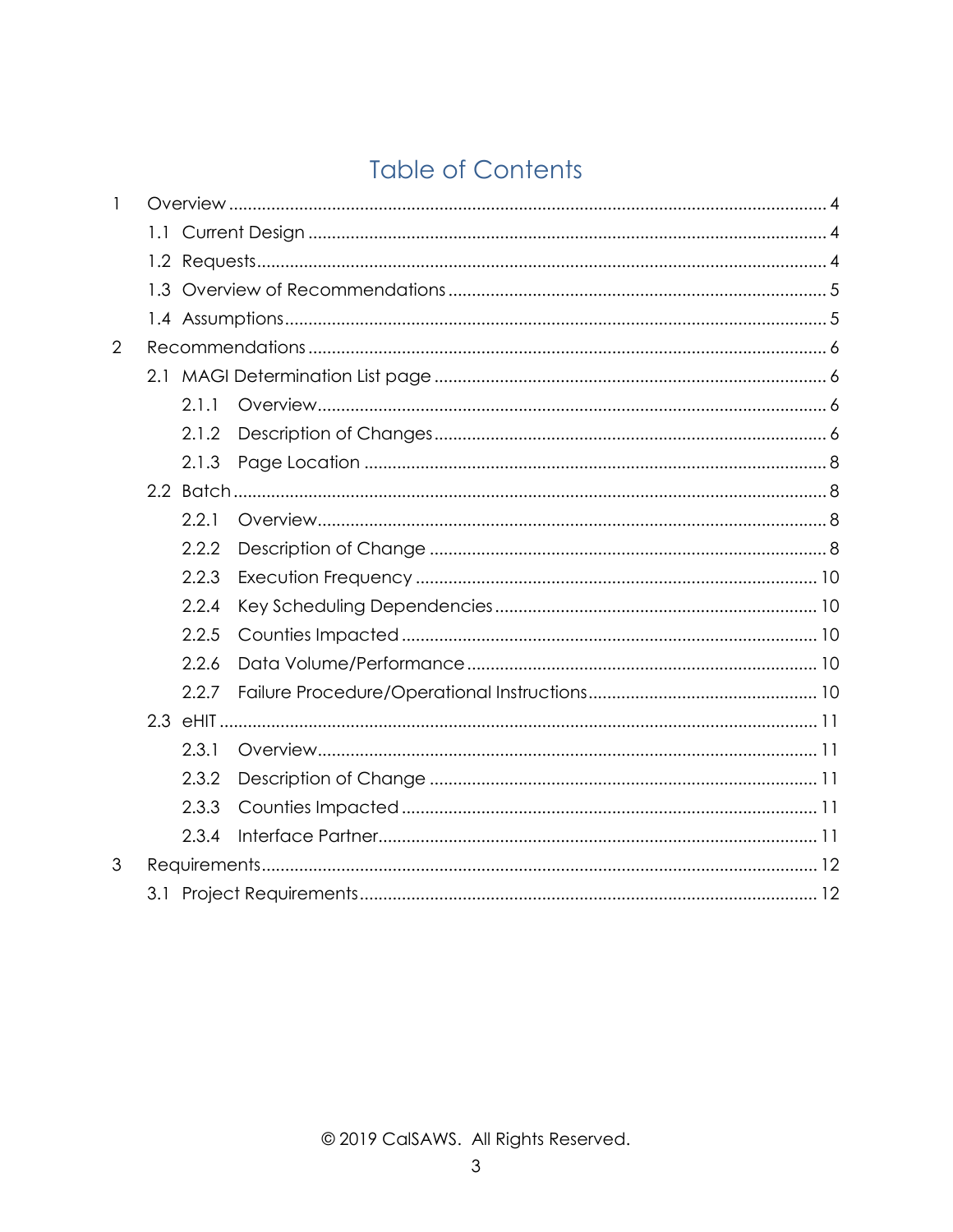# <span id="page-10-0"></span>**1 OVERVIEW**

The purpose of this document is to define an enhancement in CalSAWS to appropriately communicate Tax Household information to CalHEERS when a person is deceased, so CalHEERS may correctly determine Advanced Premium Tax Credit (APTC).

CalSAWS will prevent sending an Eligibility Determination Request (EDR) when certain conditions are met relating to a deceased person. CalSAWS will update the conditions for the existing validation which requires a Tax Household record for any person to exclude any person who became deceased in a year prior to the benefit month to send an EDR. CalSAWS will no longer send closed deceased non-Primary Applicants as part of an EDR.

### <span id="page-10-1"></span>**1.1 Current Design**

When a Worker requests a MAGI Determination, CalSAWS sends the interpreted Tax Household information for the year of the EDR benefit month. This interpretation is performed as follows:

- 1. If no person has a Tax Household record for the year of the EDR benefit month, the system uses the Tax Household information from the most recent prior year that contains at least one Tax Household record.
- 2. Otherwise, if at least one person has a Tax Household record for the year of the EDR benefit month, all Tax Household information is built from that year's Tax Household records.

The interpreted Tax Household information may contain a person with a deceased date prior to the benefit month's calendar year.

A Primary Applicant with a deceased date in a year prior to the benefit month may be sent in an EDR; CalSAWS does not require the Worker close such programs through a Negative Action.

### <span id="page-10-2"></span>**1.2 Requests**

- 1. Prevent the interpreted Tax Household information in an EDR from containing a person with a deceased date in a calendar year prior to the benefit month's calendar year.
- 2. Prevent sending a Primary Applicant with a deceased date in a calendar year prior to the benefit month year through an EDR.
	- a. Require the Worker close such program through a Negative Action.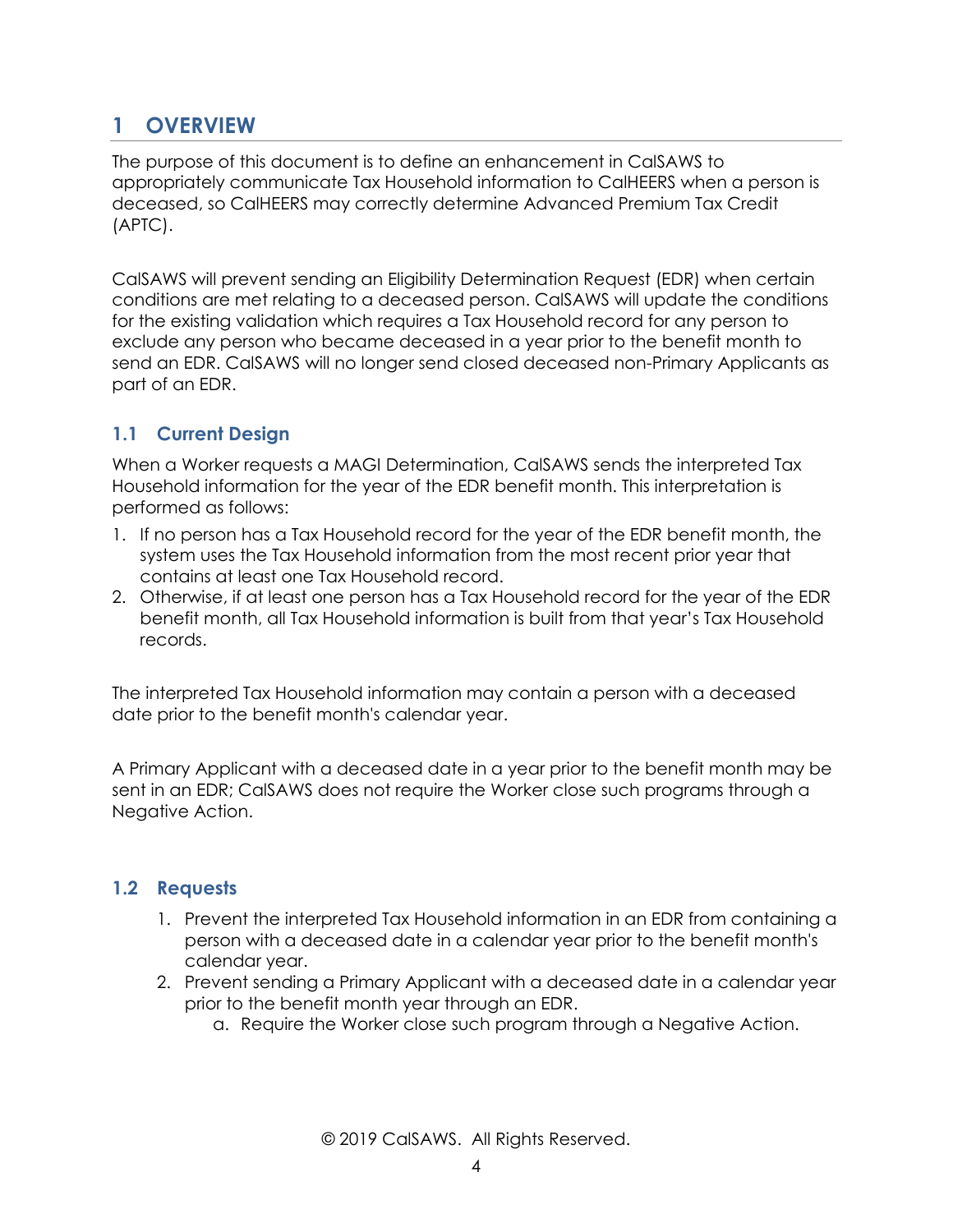### <span id="page-11-0"></span>**1.3 Overview of Recommendations**

- 1. Prevent Request MAGI and Batch MAGI when certain conditions are met relating to deceased people:
	- a. Enforce Negative Action for a household where the Primary Applicant became verified deceased person in a calendar year prior to the benefit month year.
	- b. Prevent a verified deceased person from having a Tax Household record in a year following their death.
	- c. Update the conditions for the existing limitation which requires a Tax Household record for all persons to run MAGI to exclude a person deceased in a prior calendar year.
- 2. Prevent a person who is not the primary applicant in the benefit month and became a verified deceased person in a calendar year prior to the benefit month year and is not open in the benefit month from being sent as part of an EDR.

### <span id="page-11-1"></span>**1.4 Assumptions**

1. CalSAWS will not identify nor communicate to CalHEERS deceased persons with existing APTC eligibility.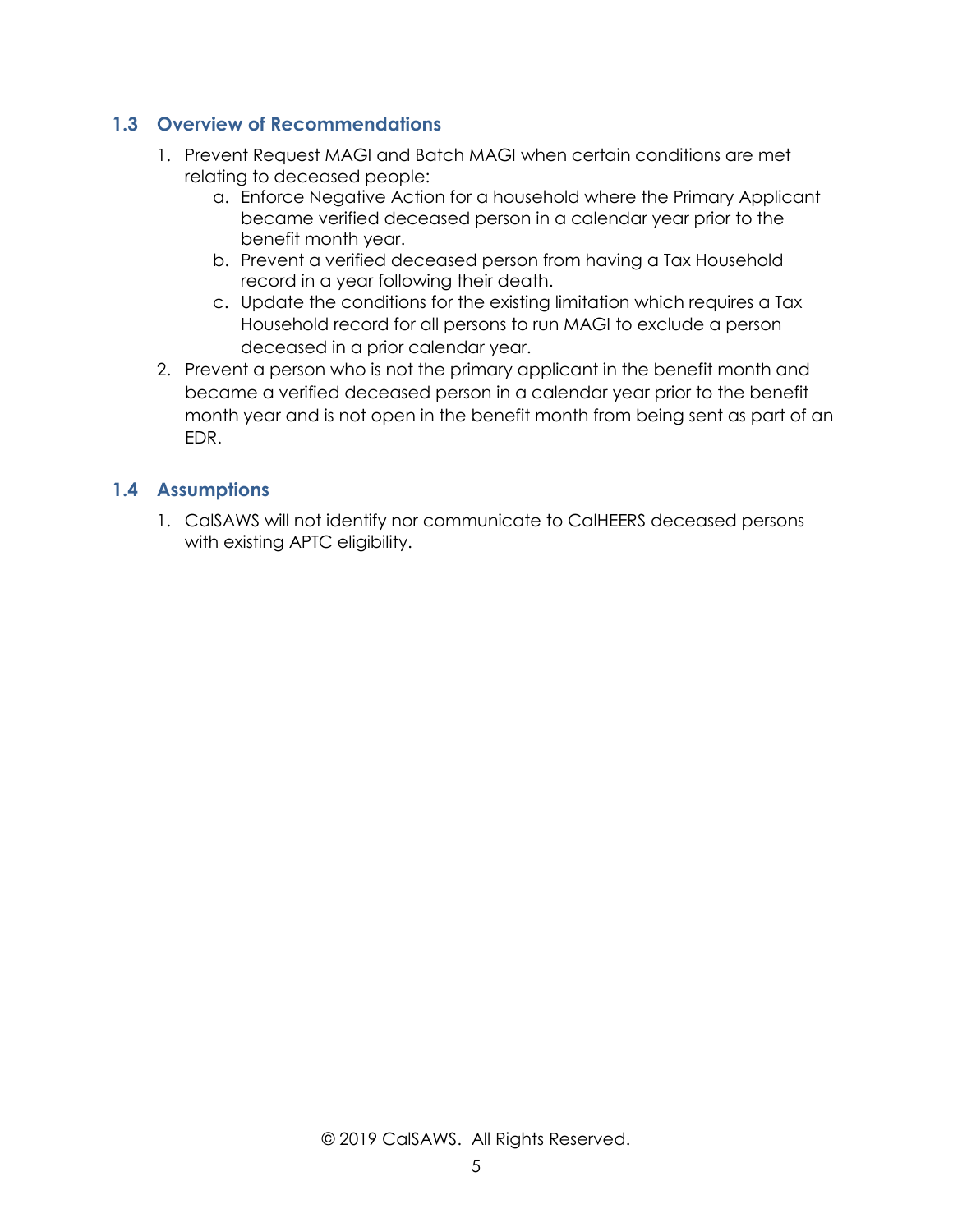## <span id="page-12-0"></span>**2 RECOMMENDATIONS**

### <span id="page-12-2"></span><span id="page-12-1"></span>**2.1 MAGI Determination List page**

### **2.1.1 Overview**

Add a page validation to require Negative Action for the entire household when a Worker requests MAGI and the Primary Applicant is deceased in a calendar year prior to the benefit month year. Prevent a Worker from requesting MAGI with a person who was deceased in a prior calendar year still included in the Tax Household. Update the existing page validation to allow requesting MAGI for a person without a Tax Household record if the person was deceased in a prior calendar year.

### <span id="page-12-3"></span>**2.1.2 Description of Changes**

- 1. Add the following validation to the "MAGI Determination List" page to prevent Request MAGI where the Primary Applicant became deceased as shown on Figure 2.1.2.1
	- a. Validation Message: "Request MAGI Negative Action is required for this household due to a deceased primary applicant."
	- b. Validation Trigger: "Request MAGI" button is clicked.
	- c. Validation Condition: When all are true:
		- 1. The primary applicant for the selected Medi-Cal program became a verified deceased person in a calendar year prior to the benefit month year.
		- 2. Not every open person is being closed through Negative Action MAGI.

Note: The page validation is a hard stop validation.

| <b>MAGI Determination List</b>                                                                                                                                                                                          |                     |  |
|-------------------------------------------------------------------------------------------------------------------------------------------------------------------------------------------------------------------------|---------------------|--|
| * Indicates required fields                                                                                                                                                                                             |                     |  |
| A MAGI Determination Request cannot be sent. The following minimum requirement(s) are not met in this<br>month:<br>• Request MAGI - Negative Action is required for this household due to a deceased primary applicant. |                     |  |
| <b>Request MAGI Determination</b>                                                                                                                                                                                       |                     |  |
| <b>Begin Month: *</b>                                                                                                                                                                                                   | Fnd Month: *        |  |
| $01/2020$ $\vee$                                                                                                                                                                                                        | $01/2020$ $\vee$    |  |
| <b>Program Identifier: *</b>                                                                                                                                                                                            |                     |  |
| Medi-Cal V                                                                                                                                                                                                              |                     |  |
| <b>Life Change Event:</b>                                                                                                                                                                                               |                     |  |
| $\check{ }$                                                                                                                                                                                                             |                     |  |
| <b>Bypass Primary Contact Matching Criteria</b>                                                                                                                                                                         |                     |  |
| <b>Request Lift Options</b>                                                                                                                                                                                             |                     |  |
| <b>Request Negative Action Determination</b>                                                                                                                                                                            |                     |  |
| <b>Restart VLP e-Verification</b>                                                                                                                                                                                       |                     |  |
|                                                                                                                                                                                                                         | <b>Request MAGI</b> |  |

*Figure 2.1.2.1 – Validation message where Primary Applicant became deceased*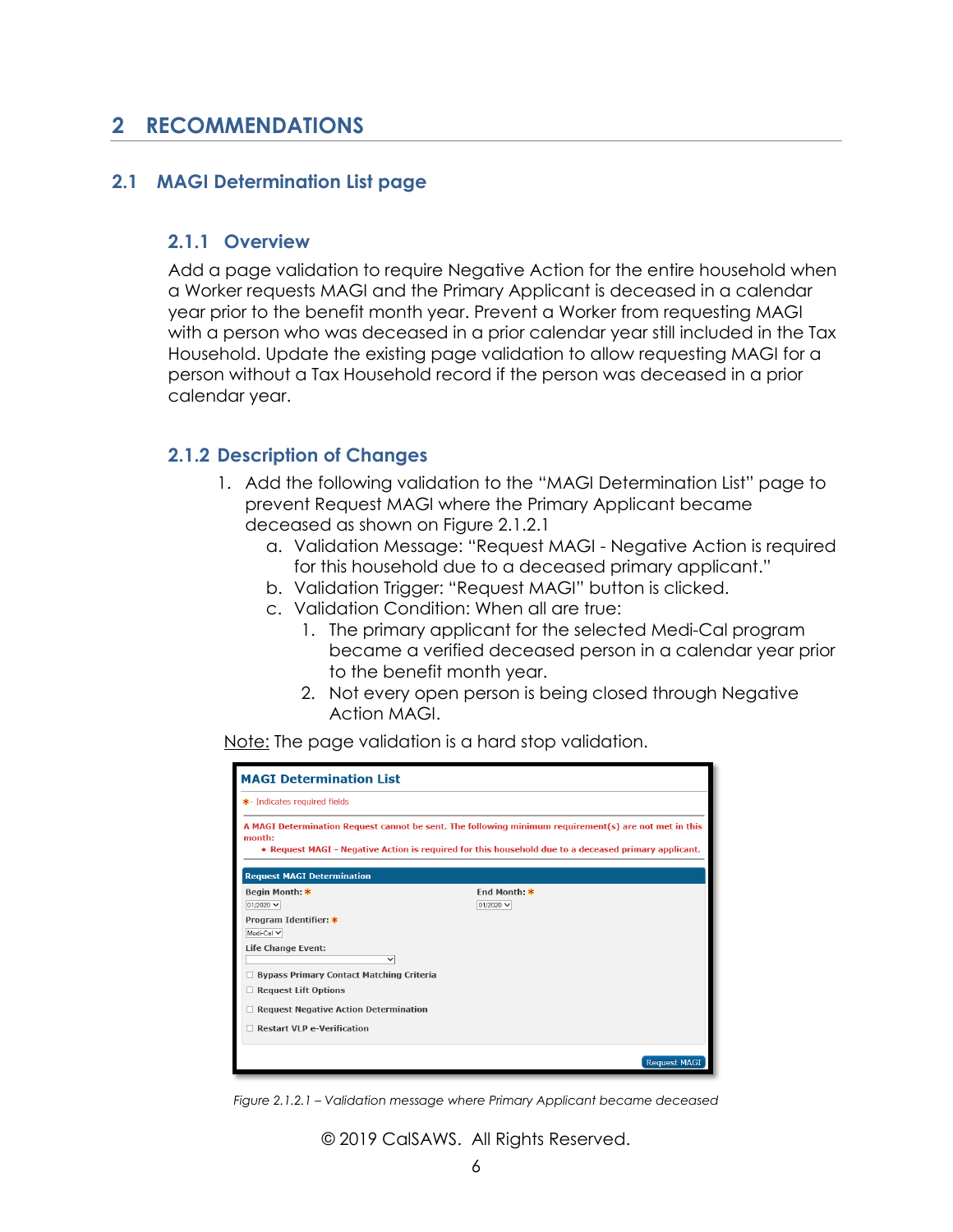- 2. Add the following validation to the "MAGI Determination List" page to prevent Request MAGI where a person deceased in the prior calendar year has a Tax Household record as shown on Figure 2.1.2.2
	- a. Validation Message: "Request MAGI [person name] is deceased and currently has a Tax Household record for the selected year. Please review Tax Household composition."
	- b. Validation Trigger: "Request MAGI" button is clicked.
	- c. Validation Condition:
		- 1. At least one of the Tax Household records used in the interpreted Tax Household information belongs to a person who became a verified deceased person in a calendar year prior to the benefit month year.

Note: The page validation is a hard stop validation.

| <b>MAGI Determination List</b>                                                                                                                                                                                                                                            |                                         |  |
|---------------------------------------------------------------------------------------------------------------------------------------------------------------------------------------------------------------------------------------------------------------------------|-----------------------------------------|--|
| * Indicates required fields                                                                                                                                                                                                                                               |                                         |  |
| A MAGI Determination Request cannot be sent. The following minimum requirement(s) are not met in this<br>month:<br>• Request MAGI - [person name] is deceased and currently has a Tax Household record for the<br>selected year. Please review Tax Household composition. |                                         |  |
| <b>Request MAGI Determination</b>                                                                                                                                                                                                                                         |                                         |  |
| <b>Begin Month: *</b><br>$01/2020$ $\vee$                                                                                                                                                                                                                                 | <b>End Month: *</b><br>$01/2020$ $\vee$ |  |
| <b>Program Identifier: *</b><br>Medi-Cal V                                                                                                                                                                                                                                |                                         |  |
| <b>Life Change Event:</b><br>✓                                                                                                                                                                                                                                            |                                         |  |
| <b>Bypass Primary Contact Matching Criteria</b><br><b>Request Lift Options</b>                                                                                                                                                                                            |                                         |  |
| <b>Request Negative Action Determination</b>                                                                                                                                                                                                                              |                                         |  |
| <b>Restart VLP e-Verification</b>                                                                                                                                                                                                                                         |                                         |  |
|                                                                                                                                                                                                                                                                           | <b>Request MAGI</b>                     |  |

*Figure 2.1.2.2 – Validation message for deceased person with Tax Household record*

- 3. Update condition for the following validation which requires a Tax Household record for any person to Request MAGI.
	- a. Validation Message: "Tax household information is missing for the following person(s):"
	- b. Validation Trigger: "Request MAGI" button is clicked.
	- c. Condition: Exclude any person who became a verified deceased person in a calendar year prior to the benefit month year.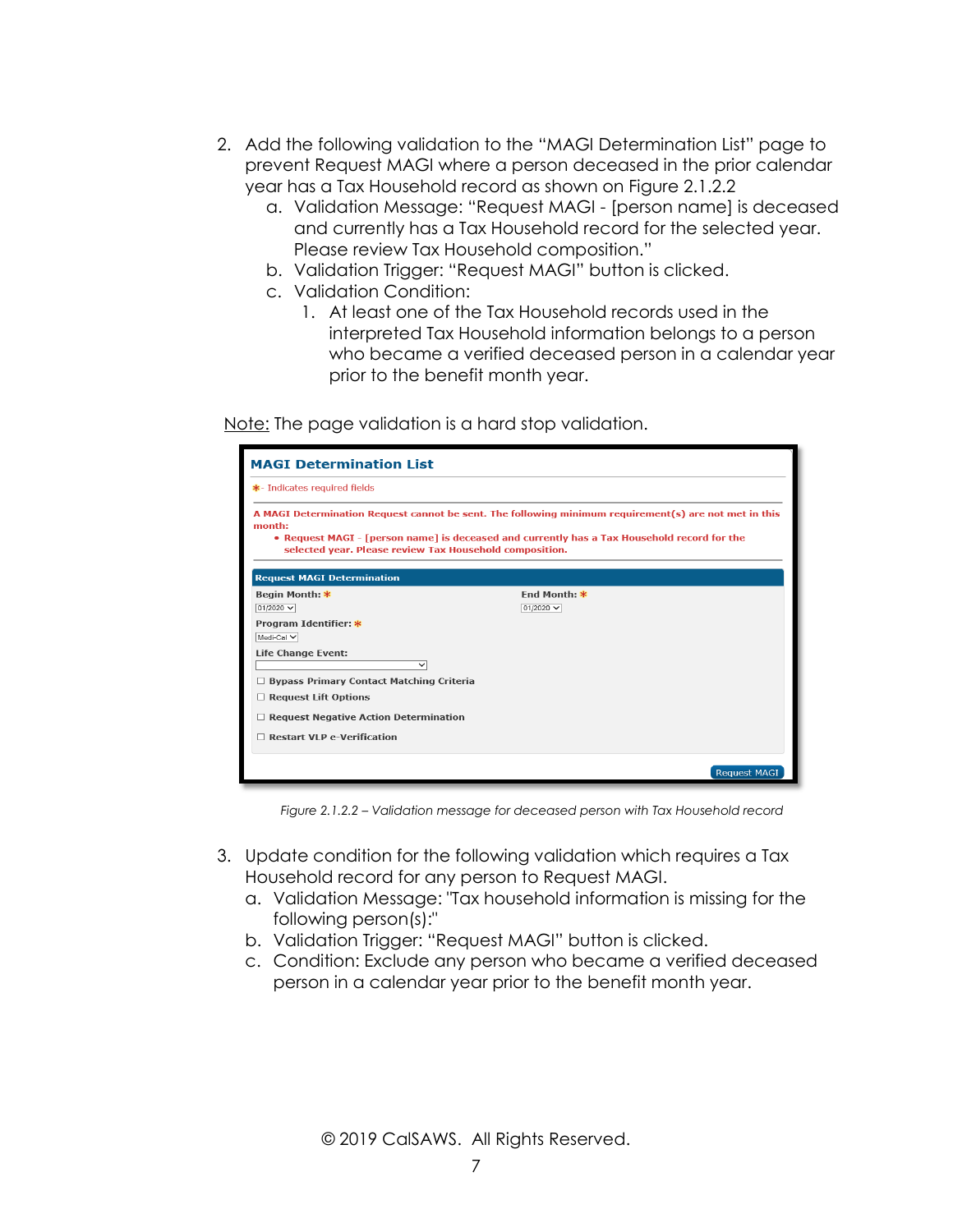### <span id="page-14-0"></span>**2.1.3 Page Location**

- **Global: Eligibility**
- **Local: Customer Information**
- **Task: MAGI Eligibility > MAGI Determination List > Request MAGI**

### <span id="page-14-2"></span><span id="page-14-1"></span>**2.2 Batch**

### **2.2.1 Overview**

Add a skip reason to Batch MAGI to skip the case if the Primary Applicant is deceased in a calendar year prior to the benefit month year and the EDR does not include a Negative Action for the program. Add a skip reason to Batch MAGI to skip the case if a person who was deceased in a prior calendar year is still included in the Tax Household. Update the existing skip criteria that requires all individuals on an EDR to have a Tax Household record to exclude a person without a Tax Household record if that person was deceased in a prior calendar year.

### <span id="page-14-3"></span>**2.2.2 Description of Change**

1. Add a new Batch MAGI Skip Reason to enforce Negative Action for a household where the Primary Applicant became deceased.

Note: This new Batch MAGI skip logic is the same validation logic as when the worker Requests MAGI online as described in Recommendation 2.1.2.1.

| <b>Batch MAGI Skip Reason</b> | <b>Description</b>                                                           |
|-------------------------------|------------------------------------------------------------------------------|
| New/Update                    | <b>New</b>                                                                   |
| Category Id                   | 707                                                                          |
| Short Decode Name             | Deceased Primary Applicant.                                                  |
| Long Decode Name              | Deceased Primary Applicant<br>and not all persons are in<br>negative action. |
| Begin date                    | Default System Min Date / 01-<br>JAN-00 00:00:00                             |
| End date                      | Default System High Date /31-<br>DEC-99 00:00:00                             |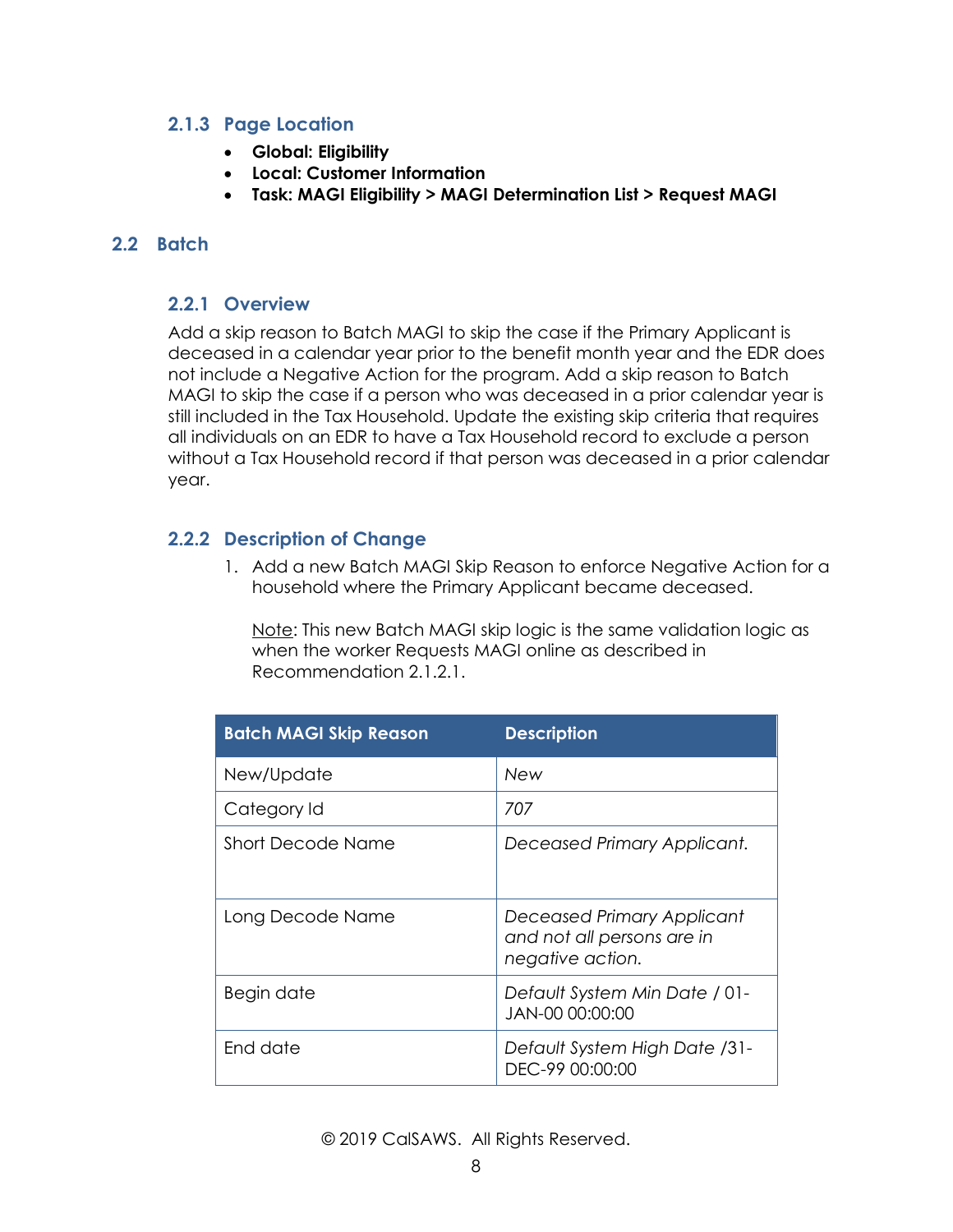- 2. Update Batch MAGI skip logic to skip cases where the Primary Applicant became deceased and not all persons are Negative Actioned when running Batch MAGI.
	- a. Skip Criteria**:** When all are true:
		- 1. The primary applicant for the selected Medi-Cal program became a verified deceased person in a calendar year prior to the benefit month year.
		- 2. Not every open person is being closed through a Negative Action.
- 3. Add a Batch MAGI Skip Reason to prevent a deceased person from having a Tax Household record.

Note: This new Batch MAGI skip logic is the same validation logic as when worker Requests MAGI online as described in Recommendation 2.1.2.2

| <b>Batch MAGI Skip Reason</b> | <b>Description</b>                               |
|-------------------------------|--------------------------------------------------|
| New/Update                    | <b>New</b>                                       |
| Category Id                   | 707                                              |
| Short Decode Name             | Deceased person has Tax<br>Household record.     |
| Long Decode Name              | Deceased person has Tax<br>Household record.     |
| Begin date                    | Default System Min Date / 01-<br>JAN-00 00:00:00 |
| End date                      | Default System High Date /31-<br>DEC-99 00:00:00 |

- 4. Update Batch MAGI skip logic to skip cases where deceased person has a Tax Household record.
	- a. Skip Criteria**:**

At least one of the Tax Household records used in the interpreted Tax Household information belongs to a person who became a verified deceased person in a calendar year prior to the benefit month year.

5. Update existing Batch MAGI skip logic that generates existing Batch MAGI skip reason, "Missing Tax Household information" from taking into consideration any person who became a verified deceased person in a calendar year prior to the benefit month year.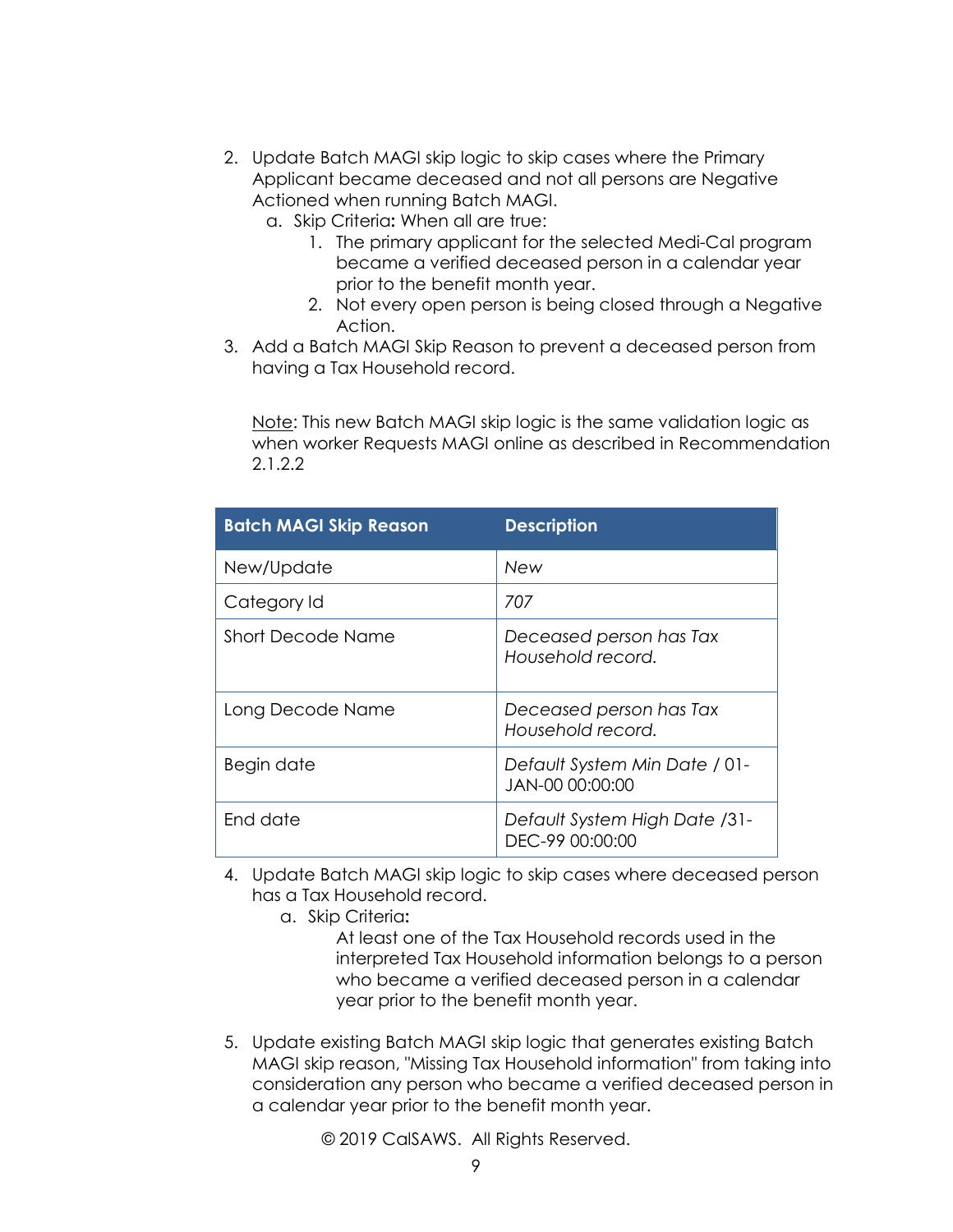### <span id="page-16-0"></span>**2.2.3 Execution Frequency**

No change

- <span id="page-16-1"></span>**2.2.4 Key Scheduling Dependencies** No change
- <span id="page-16-2"></span>**2.2.5 Counties Impacted** LA County
- <span id="page-16-3"></span>**2.2.6 Data Volume/Performance** No change
- <span id="page-16-4"></span>**2.2.7 Failure Procedure/Operational Instructions** No change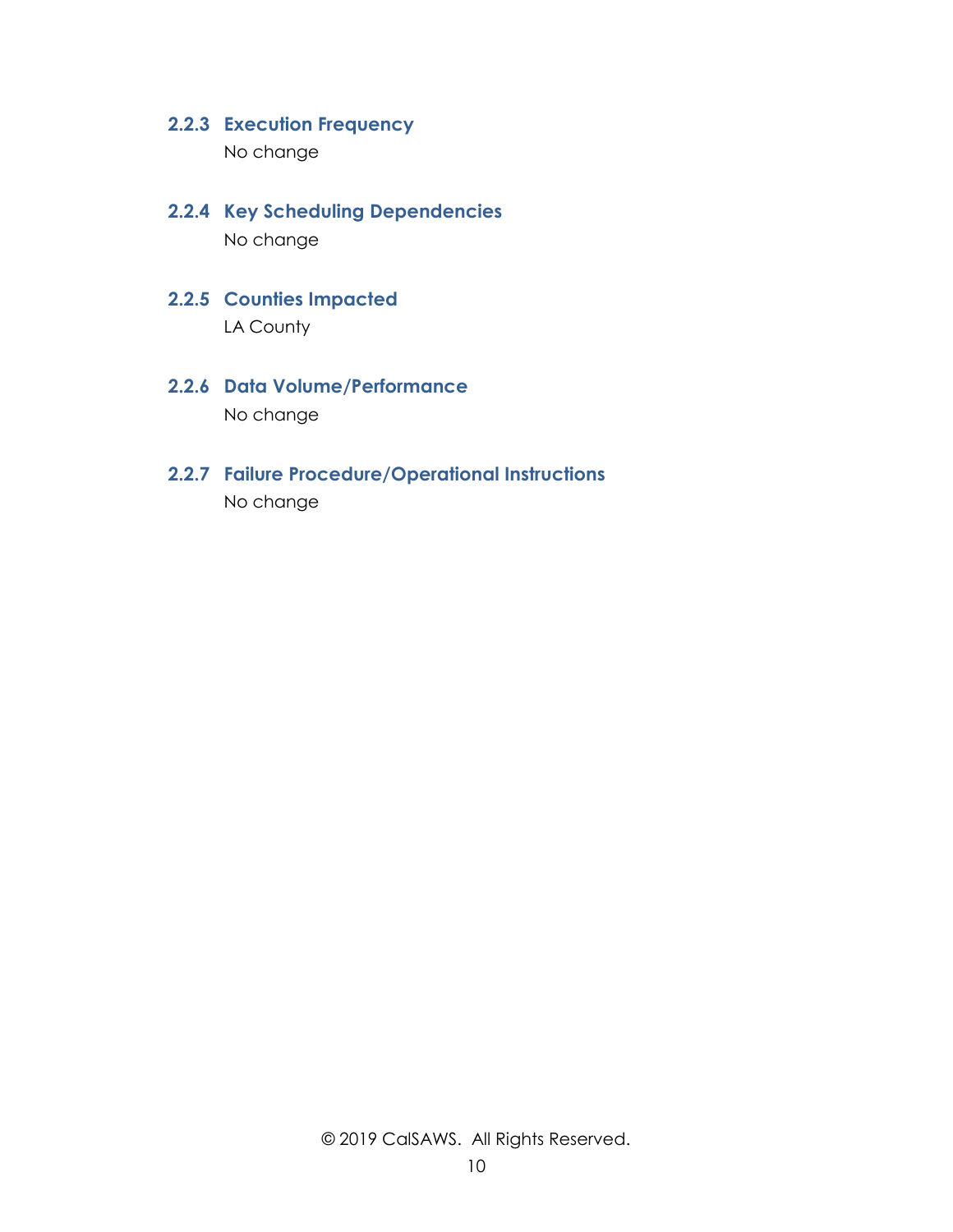### <span id="page-17-1"></span><span id="page-17-0"></span>**2.3 eHIT**

### **2.3.1 Overview**

Update eHIT from sending a deceased person in an EDR when the person is deceased in the prior calendar year.

### <span id="page-17-2"></span>**2.3.2 Description of Change**

- 1. Prevent a person from being sent as part of a MAGI Determination Request if that person meets all of the following conditions:
	- a. Became a verified deceased person in any calendar year prior to the benefit month year.
	- b. Is not open in the benefit month.
	- c. Is not the primary applicant in the benefit month.

Note: Existing conditions which prevent the person from being sent remain unchanged.

### <span id="page-17-3"></span>**2.3.3 Counties Impacted**

LA County

<span id="page-17-4"></span>**2.3.4 Interface Partner CalHEERS**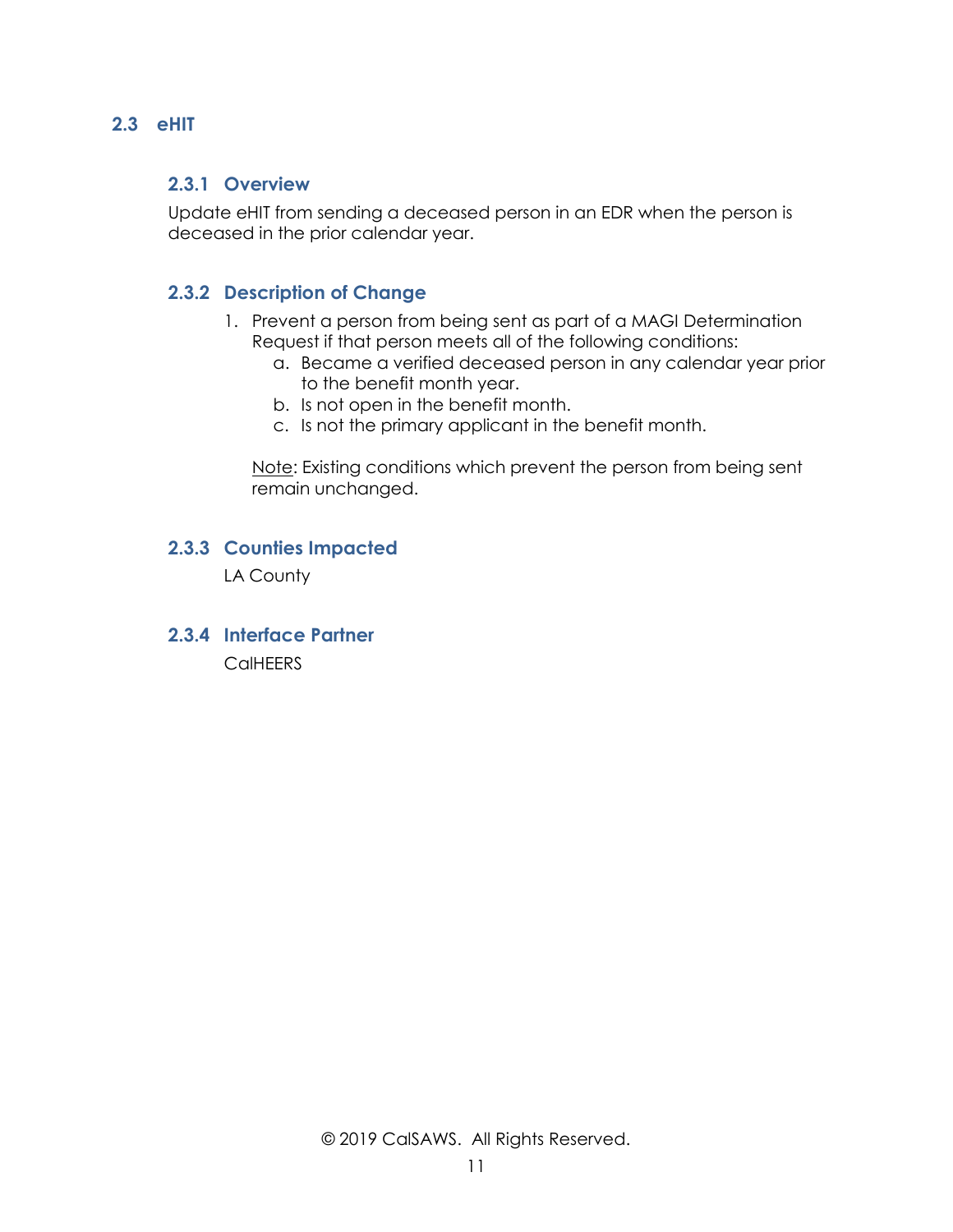# <span id="page-18-0"></span>**3 REQUIREMENTS**

# <span id="page-18-1"></span>**3.1 Project Requirements**

| REQ#    | <b>REQUIREMENT TEXT</b>                                                      | <b>How Requirement Met</b>                                                                                                                                   |  |  |
|---------|------------------------------------------------------------------------------|--------------------------------------------------------------------------------------------------------------------------------------------------------------|--|--|
|         |                                                                              |                                                                                                                                                              |  |  |
| 3.5.2.1 | The LRS shall enable the sharing of<br>information across multiple agencies. | With this enhancement CalSAWS will<br>communicate updated Tax Household<br>information to CalHEERS to correctly<br>determine persons to be eligible to APTC. |  |  |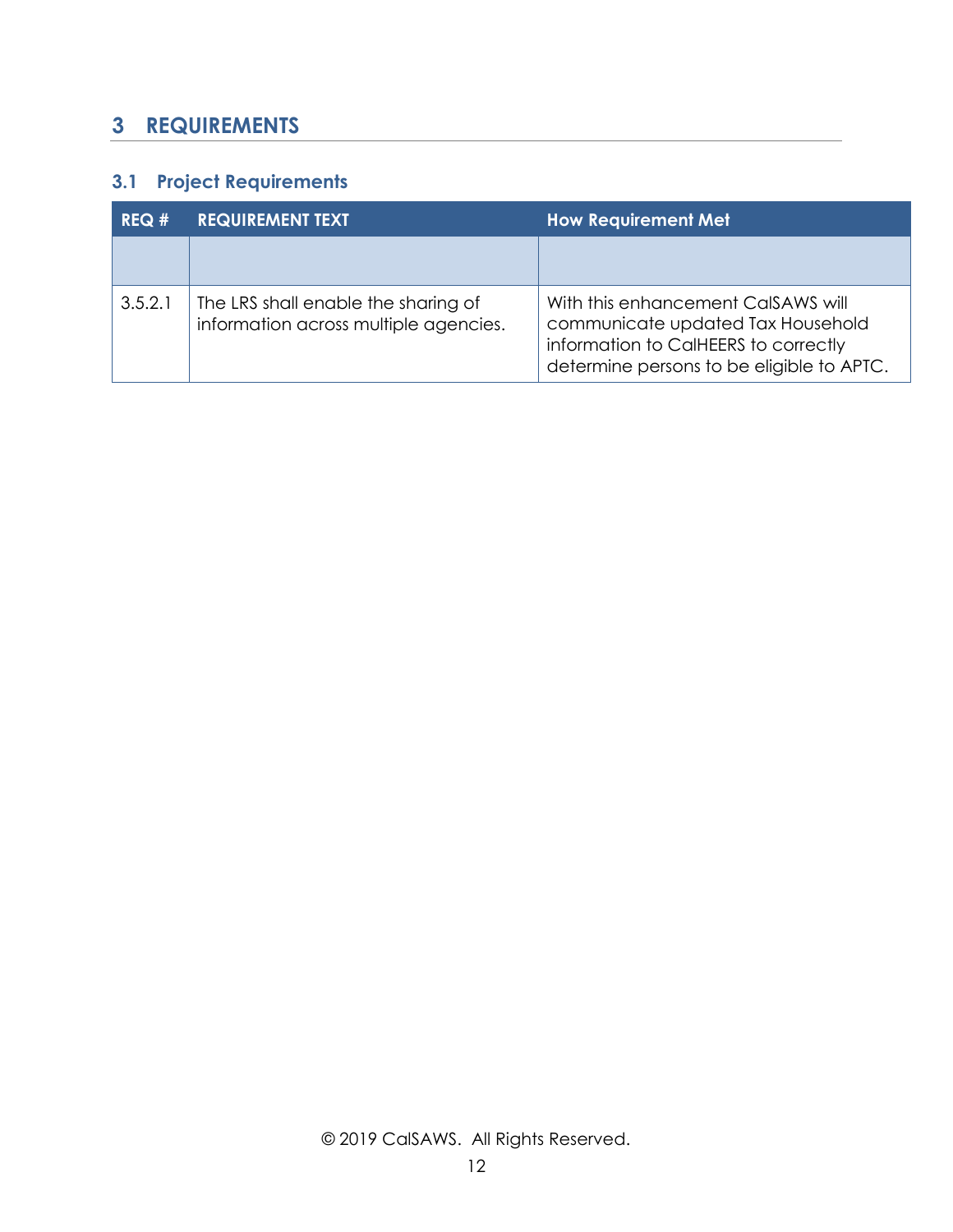Cal**SAWS**

California Statewide Automated Welfare System

# **Design Document**

CA-208930: Outbound Text Campaign – Inbound File Reader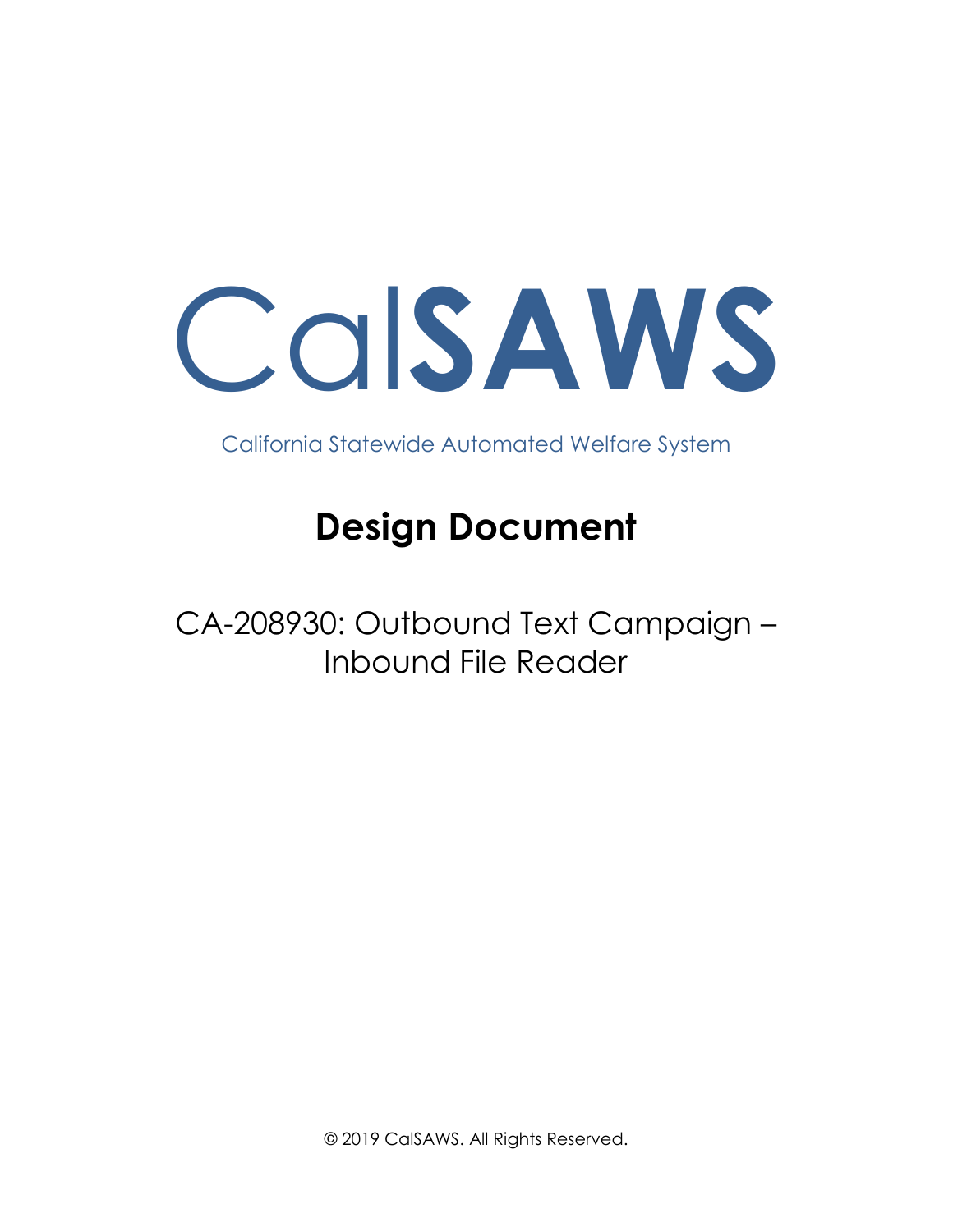|                | <b>DOCUMENT APPROVAL HISTORY</b> |                                |  |
|----------------|----------------------------------|--------------------------------|--|
| <b>Calsaws</b> |                                  | Prepared By   Michael Barillas |  |
|                |                                  | Reviewed By   Balakumar Murthy |  |

| <b>DATE</b> | <b>DOCUMENT</b><br><b>VERSION</b> | <b>REVISION DESCRIPTION</b> | <b>AUTHOR</b>           |
|-------------|-----------------------------------|-----------------------------|-------------------------|
| 9/19/2019   | 1.0                               | <b>Initial Draft</b>        | <b>Michael Barillas</b> |
|             |                                   |                             |                         |
|             |                                   |                             |                         |
|             |                                   |                             |                         |
|             |                                   |                             |                         |
|             |                                   |                             |                         |
|             |                                   |                             |                         |
|             |                                   |                             |                         |
|             |                                   |                             |                         |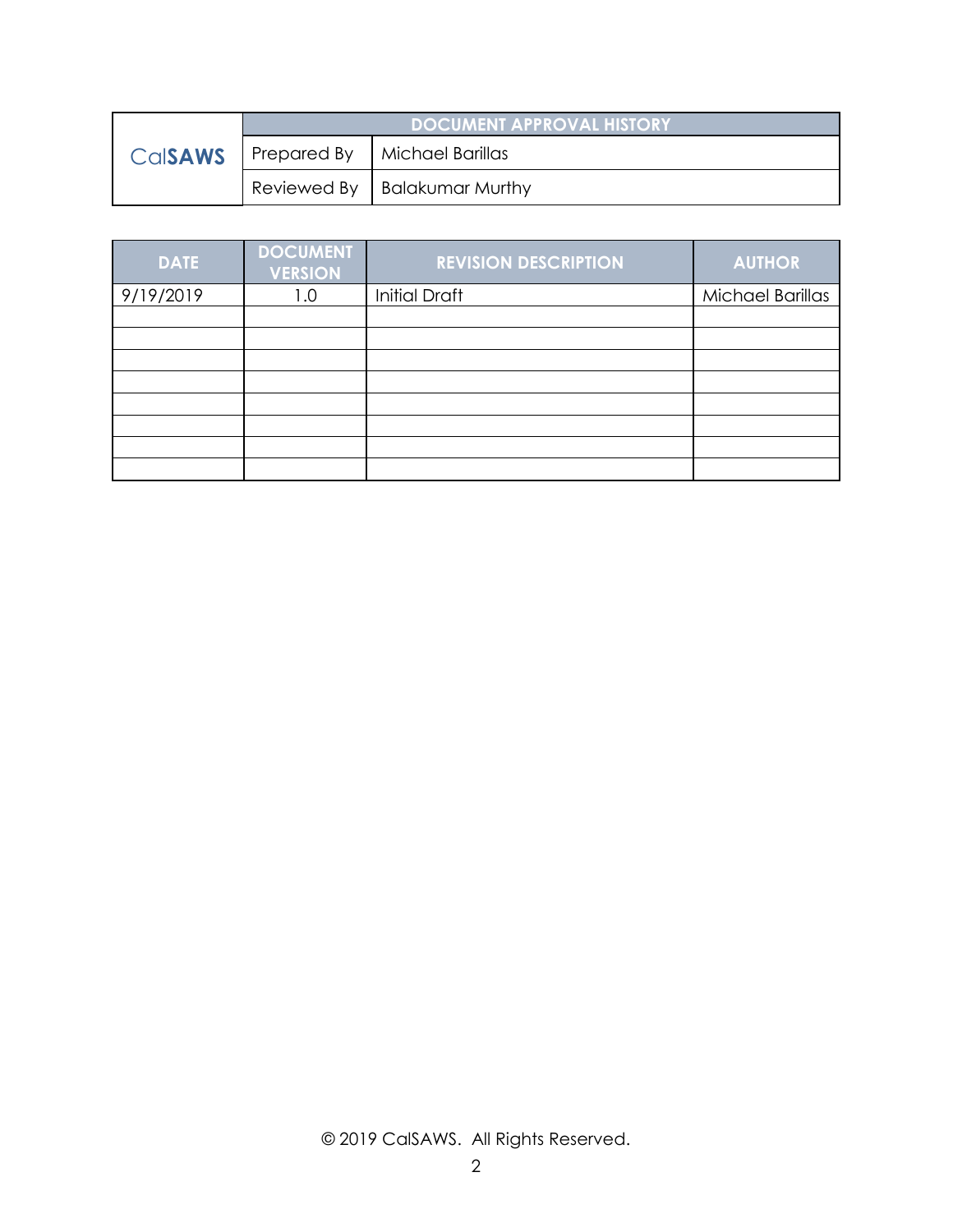# **Table of Contents**

| 1 |       |  |
|---|-------|--|
|   |       |  |
|   |       |  |
|   |       |  |
|   |       |  |
| 2 |       |  |
|   |       |  |
|   | 2.1.1 |  |
|   | 2.1.2 |  |
|   | 2.1.3 |  |
|   | 2.1.4 |  |
|   | 2.1.5 |  |
|   | 2.1.6 |  |
|   | 2.1.7 |  |
|   | 2.1.8 |  |
|   |       |  |
|   | 2.2.1 |  |
|   | 2.2.2 |  |
|   | 2.2.3 |  |
|   | 2.2.4 |  |
|   | 2.2.5 |  |
|   | 2.2.6 |  |
|   | 2.2.7 |  |
|   | 2.2.8 |  |
| 3 |       |  |
|   |       |  |

### <span id="page-21-0"></span>**OVERVIEW**  $\mathbf{1}$

CALSAWS generates a file containing participant's name, phone, case number, and the message verbiage. CALSAWS then sends that generated file to LA County Information Technology Division (ITD). ITD sends the CALSAWS provided message to the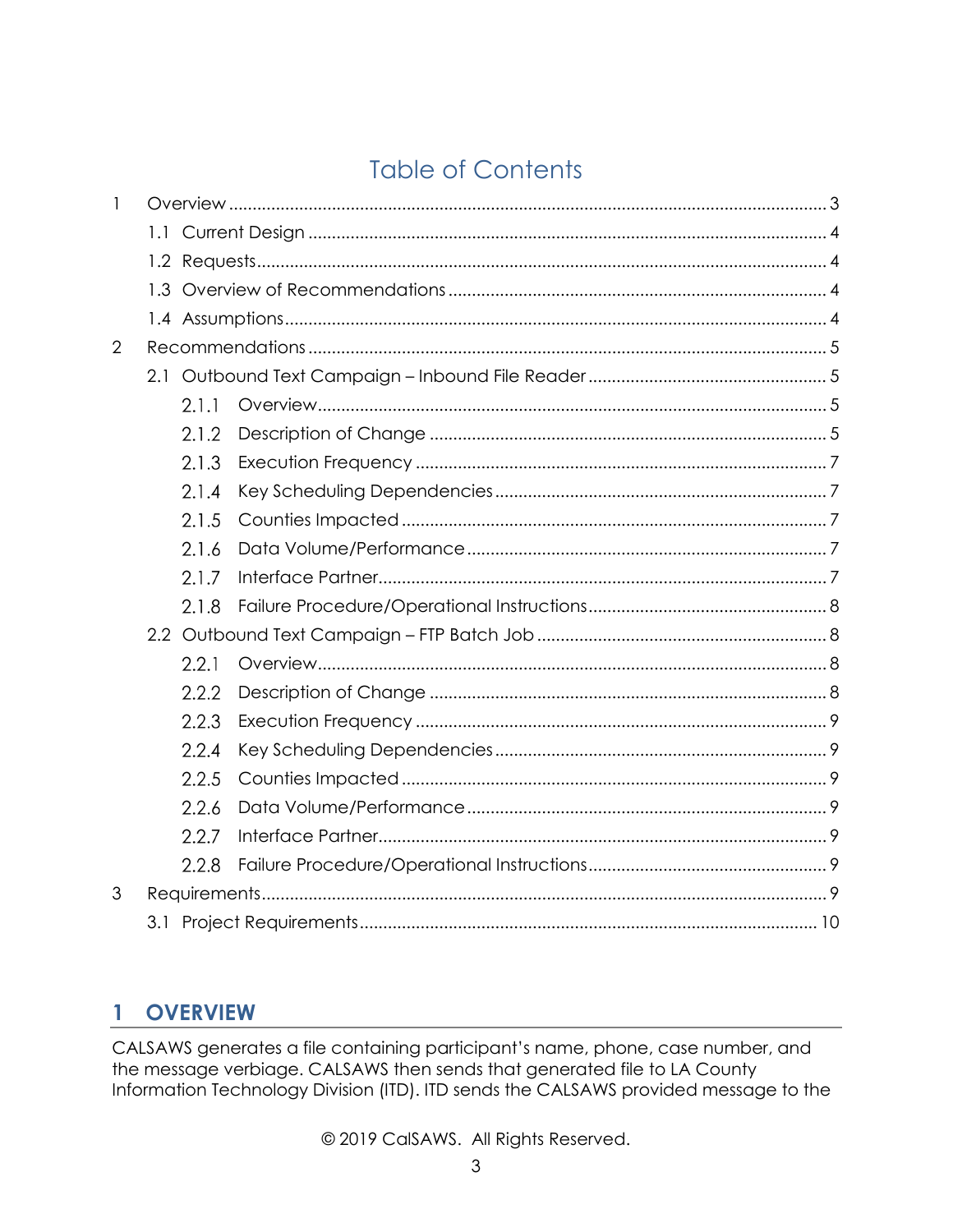participant's phone number via text message. Currently ITD does not send CALSAWS a results file for text campaigns.

ITD will send return files to CalSAWS for the following Text Campaigns:

- SAR7 Sent/Reminder
- SAR7 Received
- SAR7 Incomplete
- SAR7 Rescind/Restoration
- SAR7 Processed
- SAR7 Not Received

### <span id="page-22-0"></span>**1.1 Current Design**

ITD does not send CALSAWS a results file for text campaigns.

### <span id="page-22-1"></span>**1.2 Requests**

Implement an 'Inbound return file interface' for journal purposes.

Note: Reporting will be implemented in a future SCR. Customer's ability to opt-out of text messages will be implemented in a future SCR.

### <span id="page-22-2"></span>**1.3 Overview of Recommendations**

CALSAWS will implement an 'Inbound return file interface' that will receive result files from ITD and process each record in the return file.

### <span id="page-22-3"></span>**1.4 Assumptions**

- 1) ITD will make the changes necessary to their system to accommodate the new text inbound file location on time for 20.01 release.
- 2) No updates in access/credentials are needed for ITD to send new text return file.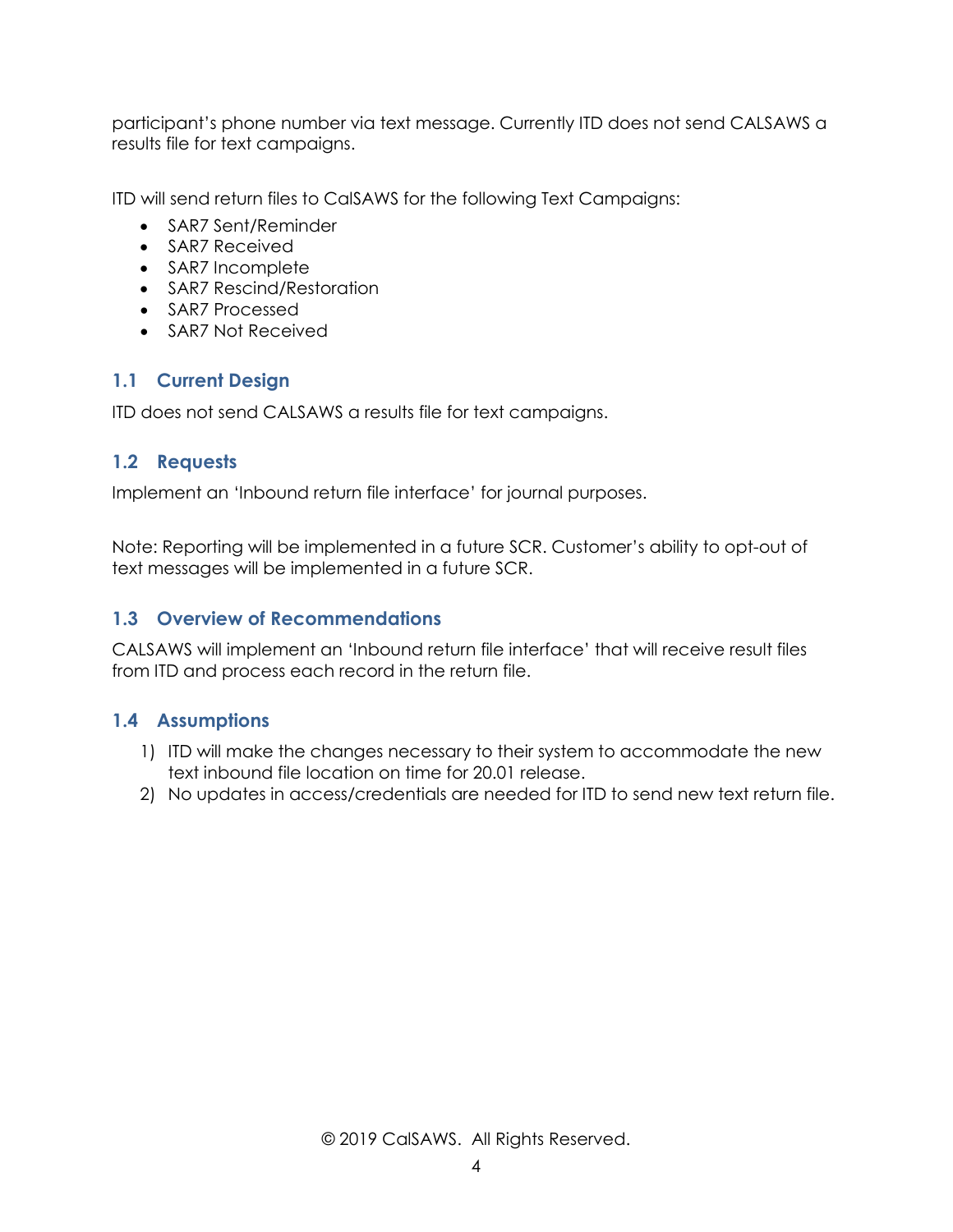# <span id="page-23-0"></span>**2 RECOMMENDATIONS**

CALSAWS will implement an Inbound return file interface that will receive result files from ITD and processes each record in the file. When the 'Inbound return file interface' processes a record, it will translate the result code in the file into a result description for the corresponding cases along with a campaign description and insert a journal entry into the CALSAWS database.

### <span id="page-23-2"></span><span id="page-23-1"></span>**2.1 Outbound Text Campaign – Inbound File Reader**

### 2.1.1 Overview

Create a batch job for each SAR7 campaign to process return files from ITD. Batch job will do the following; determine if files picked up by the ftp job are valid, process the valid files, add journal entries and log exceptions.

### <span id="page-23-3"></span>**Description of Change**

Create a daily batch job that will process the return files from ITD for all the following text campaigns:

| <b>Campaign Name</b>                    | <b>File Name</b>                     | <b>File Type</b>   |
|-----------------------------------------|--------------------------------------|--------------------|
| SAR <sub>7</sub><br>Sent/Reminder       | 237SAR7SentSMS Normal MMDDYYY.csv    | Comma<br>Delimited |
| SAR 7 Received                          | 220ReceivedSMS Normal MMDDYYY.csv    | Comma<br>Delimited |
| SAR 7 Incomplete                        | 226IncompleteSMS_Normal_MMDDYYY.csv  | Comma<br>Delimited |
| SAR <sub>7</sub><br>Rescind/Restoration | 238RescindSMS Normal MMDDYYY.csv     | Comma<br>Delimited |
| SAR 7 Processed                         | 239ProcessedSMS Normal MMDDYYY.csv   | Comma<br>Delimited |
| SAR 7 Not Received                      | 259NotReceivedSMS Normal MMDDYYY.csv | Comma<br>Delimited |

The SAR7 Campaigns will follow the same file format below.

### **Return File Format for SAR7 Campaigns**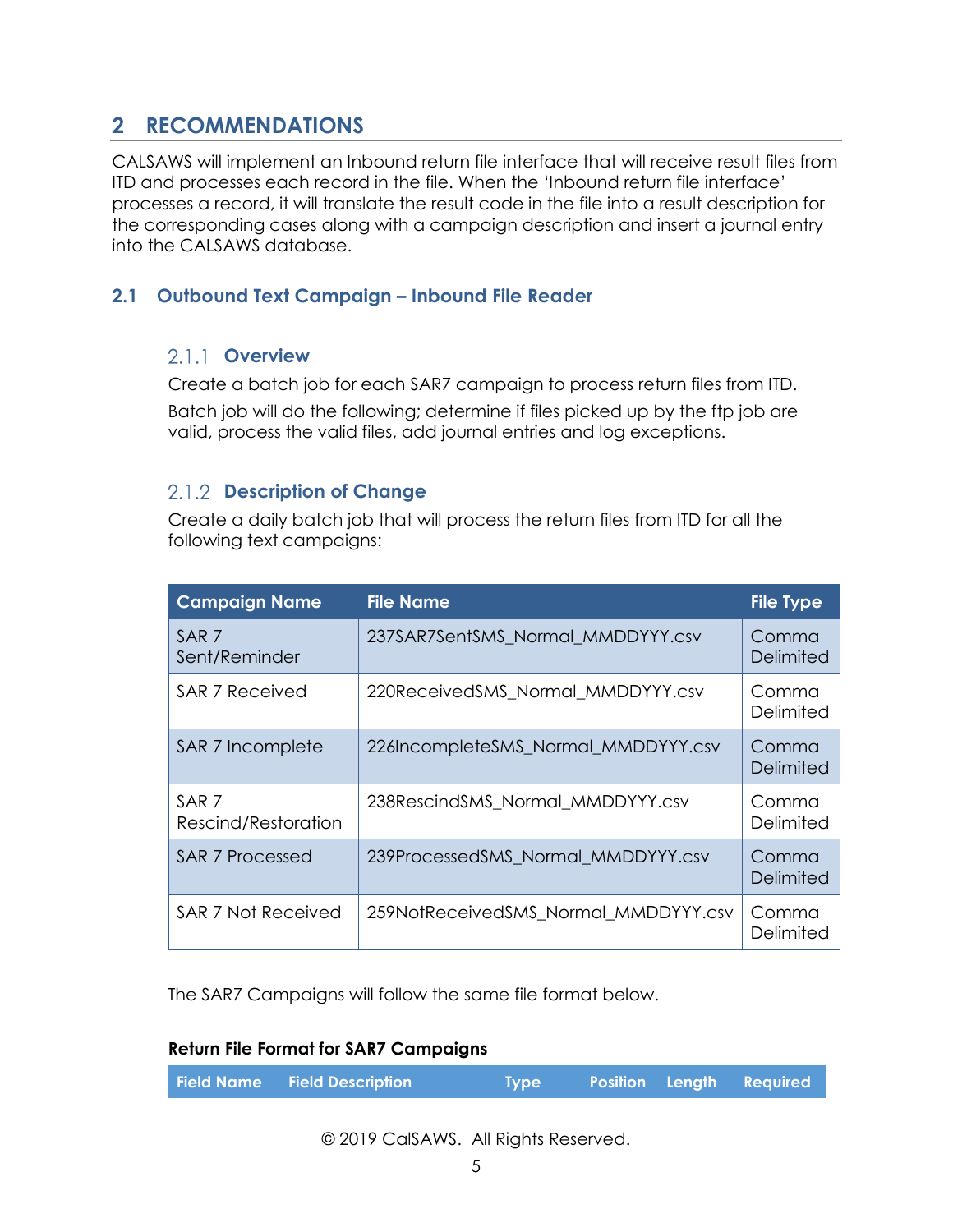| Phone 1               | The message/cell phone<br>number of the participant            | Alpha<br><b>Numeric</b> | 10  | Y |
|-----------------------|----------------------------------------------------------------|-------------------------|-----|---|
| Text<br>Message       | Message given to the<br>Alpha<br><b>Numeric</b><br>participant |                         | 139 | Υ |
| <b>First Name</b>     | First name of the<br>participant                               | Alpha<br><b>Numeric</b> | 50  | Y |
| Last Name             | Last name of the<br>participant                                | Alpha<br><b>Numeric</b> | 50  | Υ |
| Case<br><b>Number</b> | Case Number                                                    | Alpha<br><b>Numeric</b> | 7   | Y |
| Result<br>Message     | Text message result                                            | Alpha<br><b>Numeric</b> | 20  | Υ |
| <b>Time Stamp</b>     | The time stamp in<br>MM/DD/YYYY HH:MM:SS<br>[AM/PM]            | Alpha<br><b>Numeric</b> | 22  | Y |

### **Result Message**

| <b>Field Name</b>      | <b>Field Description</b>              |
|------------------------|---------------------------------------|
| <b>DELIVRD</b>         | Message was delivered                 |
| <b>UNDELIV</b>         | Network has returned the message. 404 |
| <b>BAD ADDRESS</b>     | Invalid address. Could be landline.   |
| <b>INVALID ROUTING</b> | Does not meet required parameters     |
| <b>REJECTD</b>         | Message has been rejected             |

Batch Job will do the following:

- Fetch Files from FTP server
	- o Fetch files from CALSAWS FTP server. The file will be stored in the Outbound Text campaign's designated directory for validation check.
- Validate Files
	- o Determine inbound file validity with the XSD interface definition file
		- **•** Valid File: File will proceed to process the record
		- **Invalid File: System will log exception and end the process**
- Check for next record in the Inbound File
	- o Check if there is a next record in the inbound file to process
		- If there are no other records, end the process
		- **If there are more records Interface continue to be process** inbound files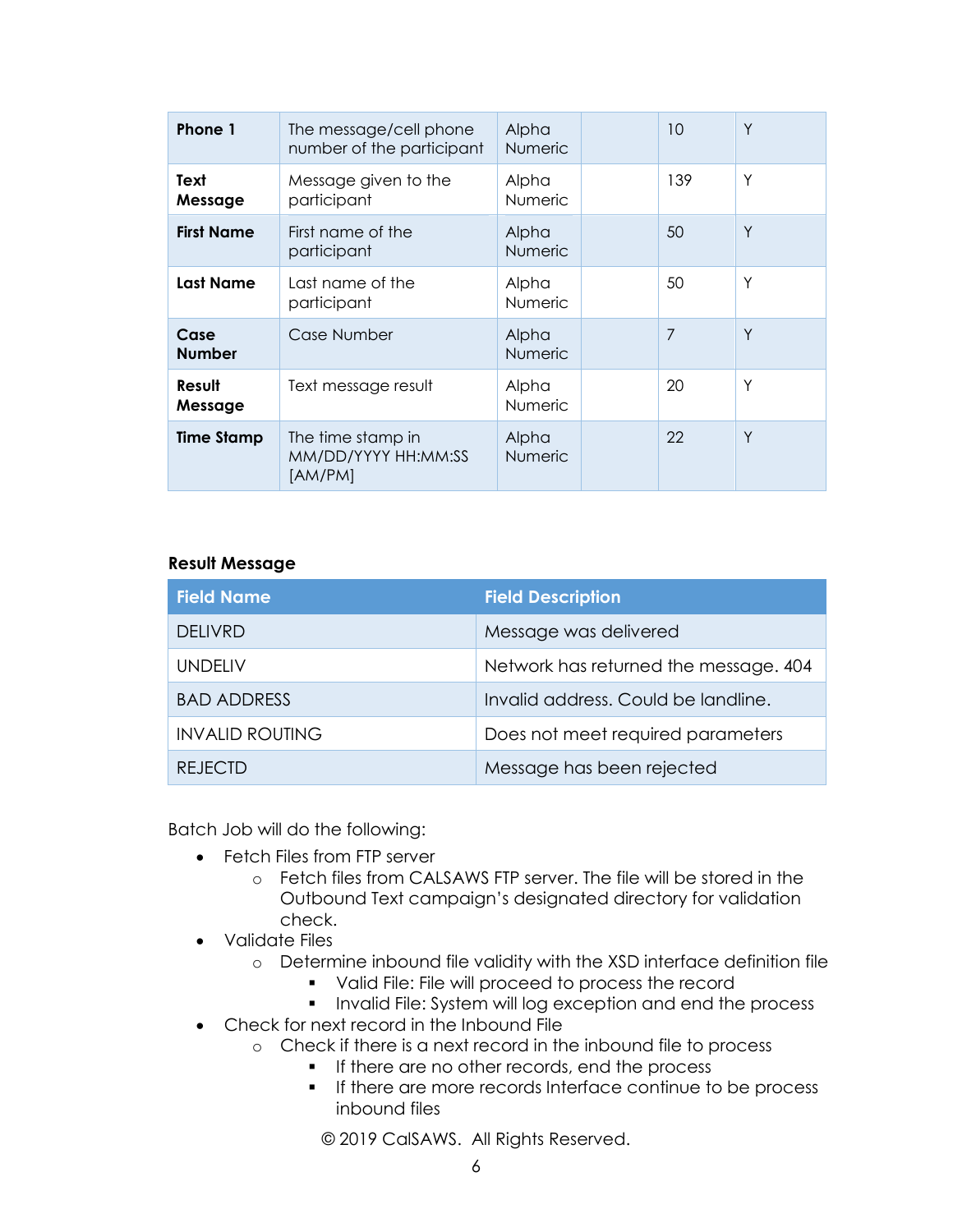- Process the Record
	- o Read the 'Result Message' field in the record and create a journal entry using a reference table to get result code description.
	- o If the 'Result Message' received is not in the reference table,
	- system will log exception and stop the process
- Create Journal Entry after processing record
	- o Create new Journal Entry into CALSAWS database for the corresponding case using the outbound campaign name, results code, and results code description.
	- o Example: 'SAR 7 Sent/Reminder: DELIVRD Message was delivered'

| <b>Journal Entry</b>     | <b>Description</b>                                                                                  |
|--------------------------|-----------------------------------------------------------------------------------------------------|
| <b>New/Update</b>        | <b>New</b>                                                                                          |
| <b>Name</b>              | Inbound Text Campaign Return File                                                                   |
| <b>Short Description</b> | Outbound < Campaign Name>: < Result<br>Code> - <result code="" field<br="">Description&gt;</result> |
| <b>Long Description</b>  | Outbound < Campaign Name>: < Result<br>Code> - <result code="" field<br="">Description&gt;</result> |
| <b>Trigger Condition</b> | Batch successfully processed outbound<br>text return file record                                    |

### <span id="page-25-0"></span>**Execution Frequency**

<span id="page-25-1"></span>Daily – Every Business Day

### **2.1.4 Key Scheduling Dependencies**

<span id="page-25-2"></span>Predecessor: Outbound Text Campaign – FTP Batch Job

### 2.1.5 Counties Impacted

<span id="page-25-3"></span>19 – Los Angeles

# **Data Volume/Performance**

<span id="page-25-4"></span>N/A

# 2.1.7 Interface Partner

ITD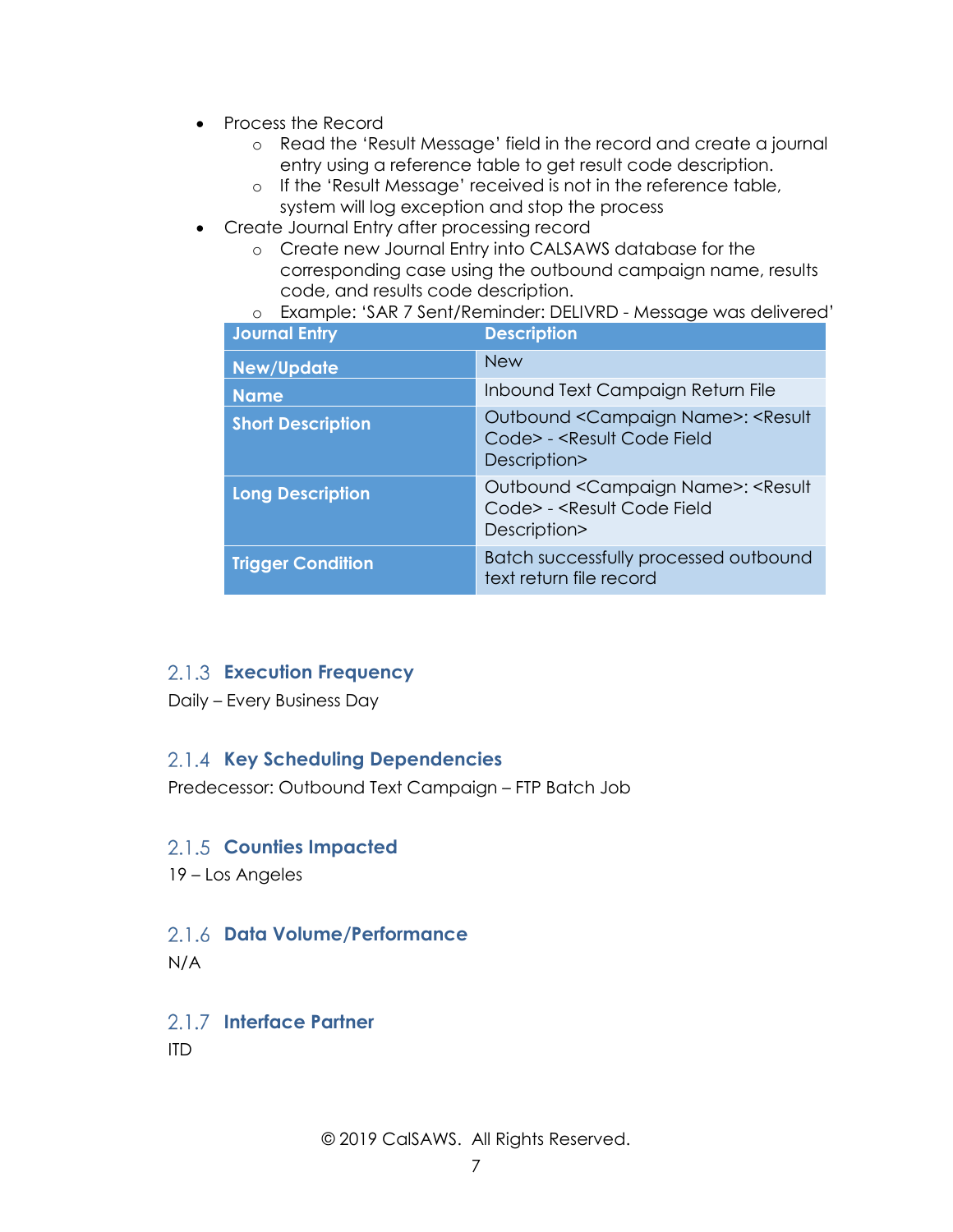### <span id="page-26-0"></span>**Failure Procedure/Operational Instructions**

Batch Support Operations staff will evaluate transmission errors and failures and determine the appropriate resolution (i.e., manually retrieving the file from the directory and contacting the external partner if there is an account or password issue, etc…)

### <span id="page-26-2"></span><span id="page-26-1"></span>**2.2 Outbound Text Campaign – FTP Batch Job**

### 2.2.1 **Overview**

Create a Batch Job to fetch files from the CALSAWS FTP server to be processed by the 'Outbound Text Campaign – Inbound File Reader'.

### <span id="page-26-3"></span>2.2.2 **Description of Change**

Create a batch job to fetch files sent by ITD from the CalSAWS FTP server to be processed by the 'Outbound Text Campaign Inbound File Reader'.

Note: If CalSAWS receives a return file before 8pm, system will process the file that same day. Otherwise, file will be processed the following business day.

| Campaign<br><b>Name</b>                 | <b>File Name</b>                        | <b>File</b><br><b>Type</b> | <b>File</b><br><b>Location</b>                                                    | <b>Message</b><br>Format | <b>Transfer</b><br><b>Method</b> |
|-----------------------------------------|-----------------------------------------|----------------------------|-----------------------------------------------------------------------------------|--------------------------|----------------------------------|
| SAR <sub>7</sub><br>Sent/Reminder       | 237SAR7SentSMS Normal<br>MMDDYYY.csv    | Comma<br>Delimited         | /ProdServer/<br>HHSDC-SFTP/<br>OutboundTe<br>xt Inbound I<br>nterface/Inb<br>ound | <b>ASCII</b>             | <b>SFTP</b>                      |
| SAR 7 Received                          | 220ReceivedSMS_Normal<br>MMDDYYY.csv    | Comma<br>Delimited         | /ProdServer/<br>HHSDC-SFTP/<br>OutboundTe<br>xt Inbound I<br>nterface/Inb<br>ound | <b>ASCII</b>             | <b>SFTP</b>                      |
| SAR 7 Incomplete                        | 226IncompleteSMS_Norm<br>al MMDDYYY.csv | Comma<br>Delimited         | /ProdServer/<br>HHSDC-SFTP/<br>OutboundTe<br>xt Inbound I<br>nterface/Inb<br>ound | <b>ASCII</b>             | <b>SFTP</b>                      |
| SAR <sub>7</sub><br>Rescind/Restoration | 238RescindSMS Normal<br>MMDDYYY.csv     | Comma<br>Delimited         | /ProdServer/<br>HHSDC-SFTP/<br>OutboundTe<br>xt_Inbound_I<br>nterface/Inb<br>ound | <b>ASCII</b>             | <b>SFTP</b>                      |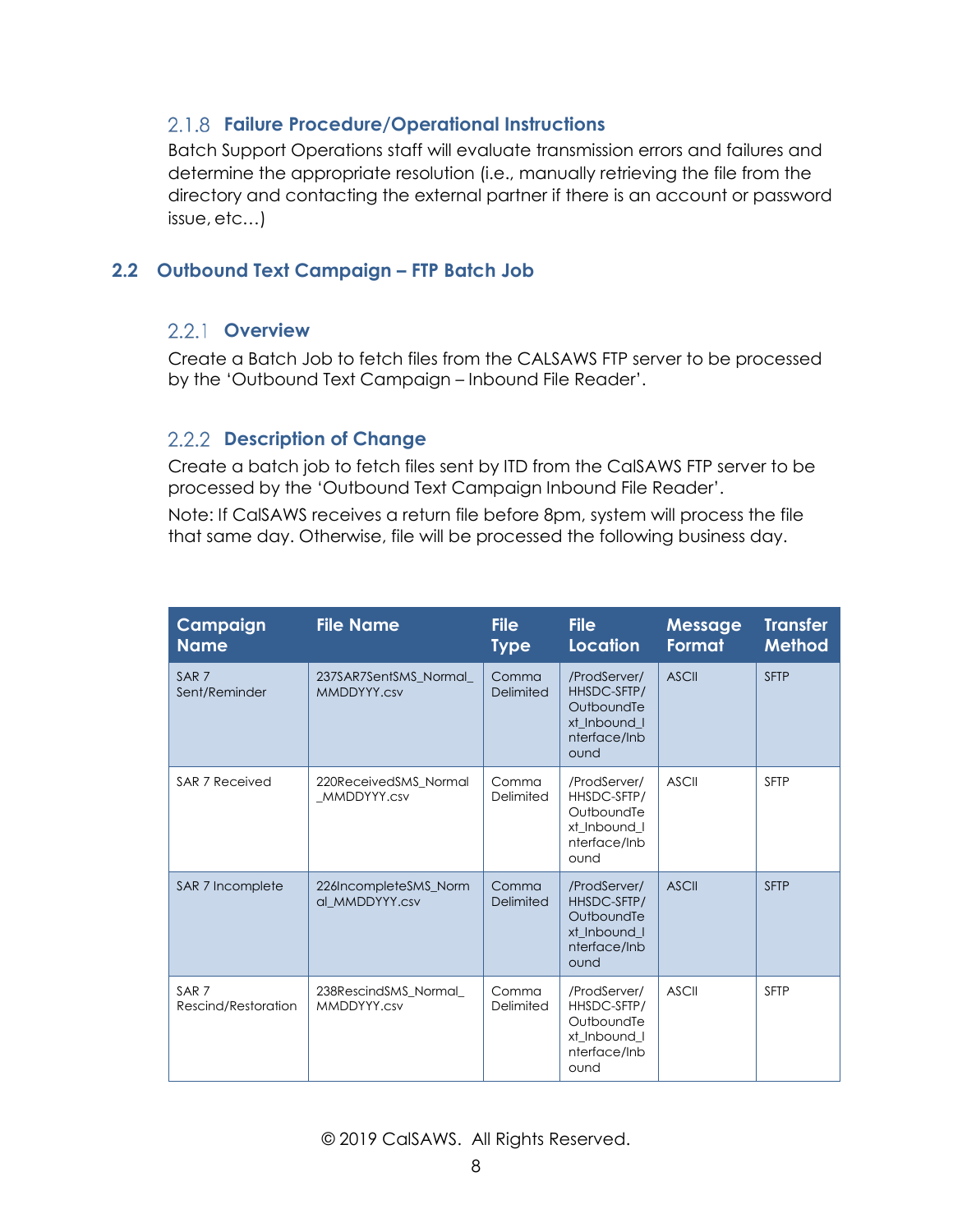| SAR 7 Processed    | 239ProcessedSMS Normal<br>MMDDYYY.csv    | Comma<br>Delimited | /ProdServer/<br>HHSDC-SFTP/<br>OutboundTe<br>xt Inbound I<br>nterface/Inb<br>ound | <b>ASCII</b> | <b>SFTP</b> |
|--------------------|------------------------------------------|--------------------|-----------------------------------------------------------------------------------|--------------|-------------|
| SAR 7 Not Received | 259NotReceivedSMS Nor<br>mal MMDDYYY.csv | Comma<br>Delimited | /ProdServer/<br>HHSDC-SFTP/<br>OutboundTe<br>xt Inbound I<br>nterface/Inb<br>ound | <b>ASCII</b> | <b>SFTP</b> |

### <span id="page-27-0"></span>**Execution Frequency**

<span id="page-27-1"></span>Daily – Every Business Day

### **2.2.4 Key Scheduling Dependencies**

<span id="page-27-2"></span>N/A

### 2.2.5 Counties Impacted

<span id="page-27-3"></span>19 – Los Angeles

### **Data Volume/Performance**

<span id="page-27-4"></span>N/A

### **Interface Partner**

<span id="page-27-5"></span>ITD

### **Failure Procedure/Operational Instructions**

Batch Support Operations staff will evaluate transmission errors and failures and determine the appropriate resolution (i.e., manually retrieving the file from the directory and contacting the external partner if there is an account or password issue, etc…)

# <span id="page-27-6"></span>**3 REQUIREMENTS**

CALSAWS generates a file containing participant's name, phone, case number, and the message verbiage. CALSAWS then sends that generated file to LA County Information Technology Division (ITD). ITD sends the CALSAWS provided message to the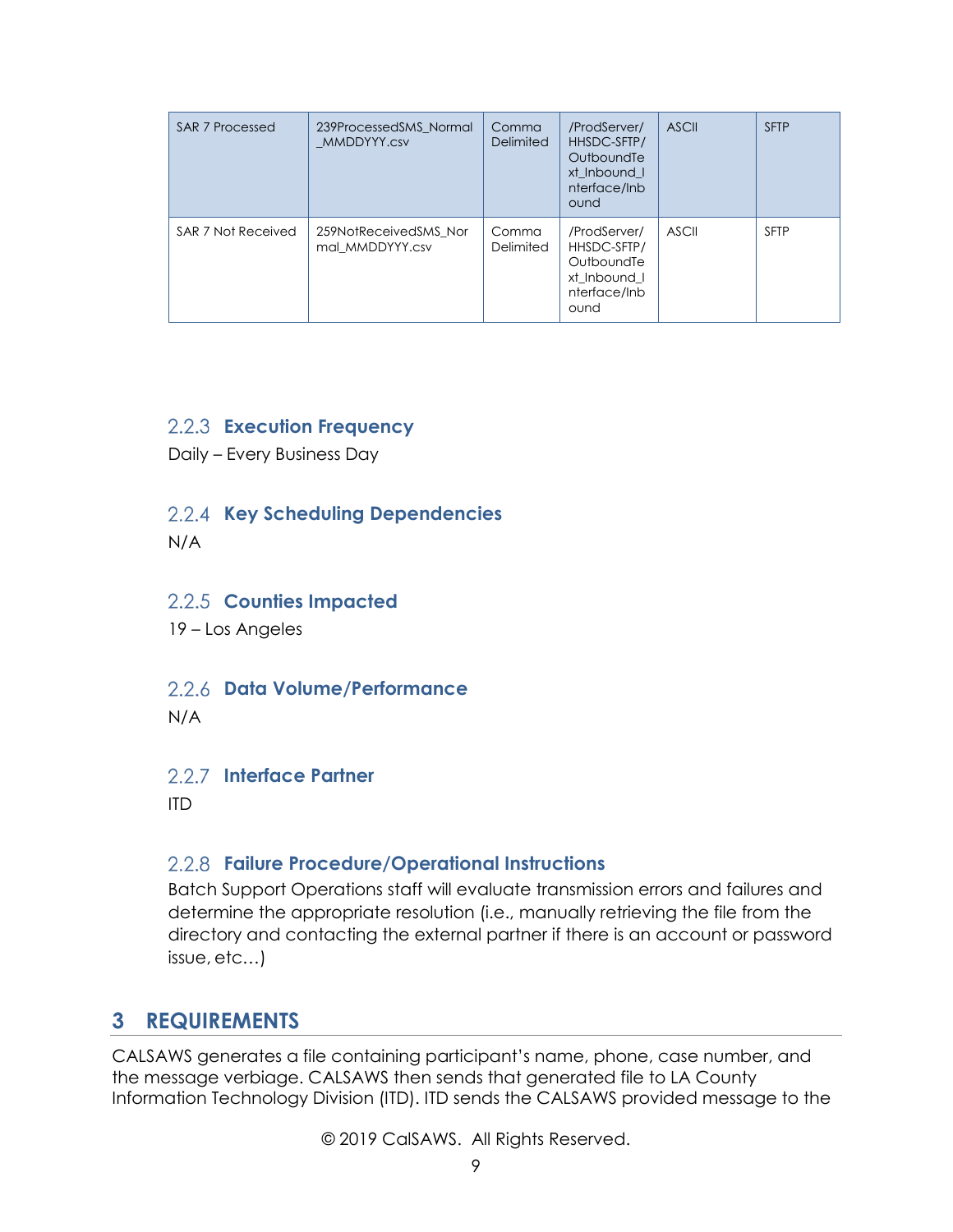participant's phone number via text message. ITD will now send CALSAWS a results file for text campaigns and CalSAWS will process those files with new interface 'Inbound return file interface' for journal purposes.

### <span id="page-28-0"></span>**3.1 Project Requirements**

| REG#     | <b>REQUIREMENT TEXT</b>                                                                                                           | <b>How Requirement Met</b>                                                                                  |
|----------|-----------------------------------------------------------------------------------------------------------------------------------|-------------------------------------------------------------------------------------------------------------|
| 2.20.3.1 | The LRS shall support one-way interfaces, as<br>described in Section 4 (Summary of<br>Required LRS Interfaces) of this Exhibit B. | CalSAWS is implementing an inbound<br>reader for the purpose of receiving<br>and processing files from ITD. |
|          |                                                                                                                                   |                                                                                                             |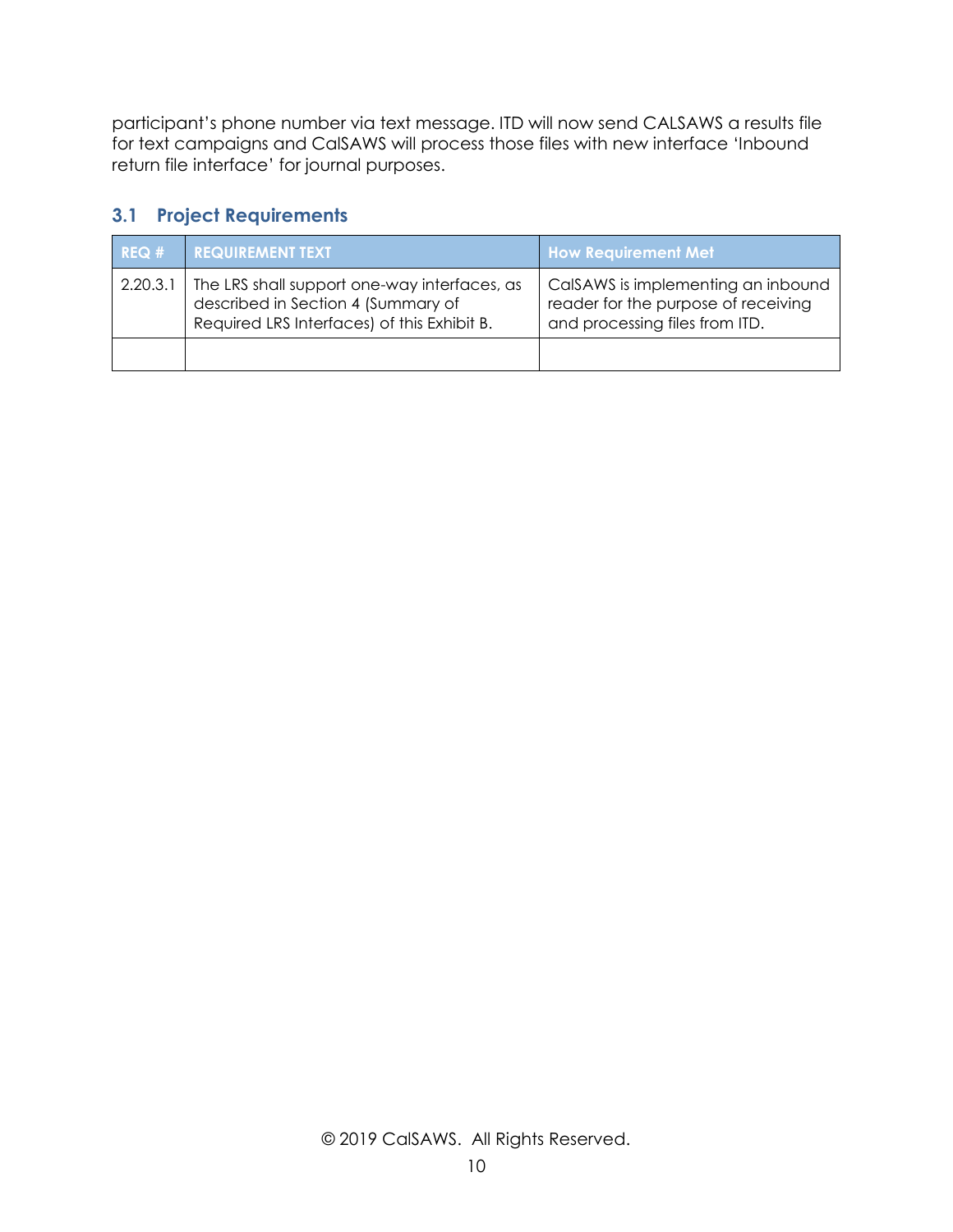

# **Design Document**

SCR 210134 – Redeliver: EDMS: LRS Update – Image and View Image Button URL Security Updates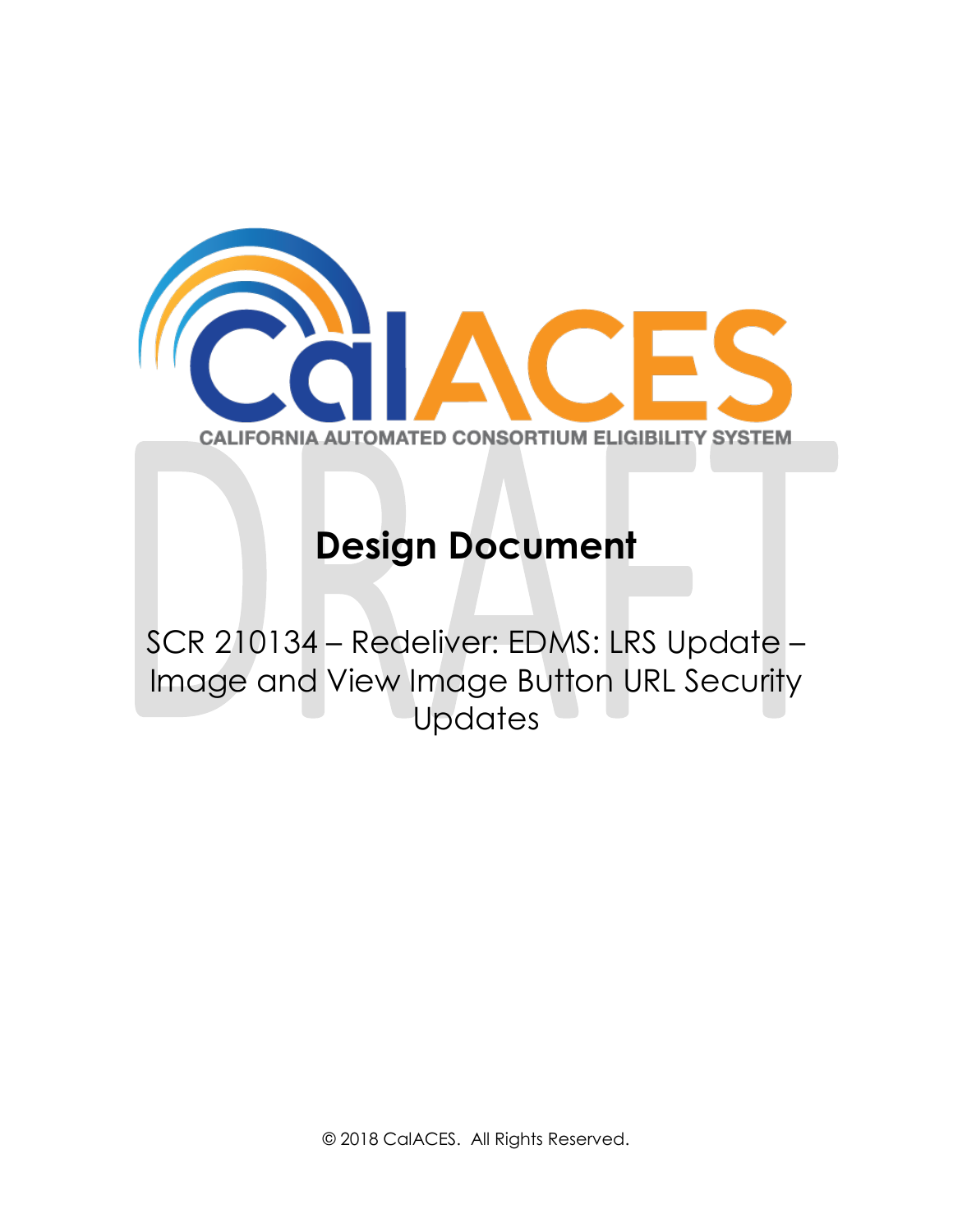| CALIFORNIA AUTOMATED CONSORTIUM ELISIBILITY SYSTEM |
|----------------------------------------------------|

**DOCUMENT APPROVAL HISTORY** Prepared By Gillian Noelle Bendicio, Howard Suksanti Reviewed By Carl Moore, Long Nguyen, Balakumar Murthy, Abel Lopez, Raheem Raasikh, Christine Altavilla

| <b>DATE</b> | <b>DOCUMENT</b><br><b>VERSION</b> | <b>REVISION DESCRIPTION</b>                                                                                                                                                                                                                  | <b>AUTHOR</b>                     |
|-------------|-----------------------------------|----------------------------------------------------------------------------------------------------------------------------------------------------------------------------------------------------------------------------------------------|-----------------------------------|
| 03/29/2019  | $\cdot$                           | <b>Initial Revision</b>                                                                                                                                                                                                                      | Gillian Noelle<br>Bendicio        |
| 04/1/2019   | $\cdot$ .2                        | Updated with Interface<br>recommendation.                                                                                                                                                                                                    | Howard<br>Suksanti                |
| 05/22/2019  | 1.1                               | <b>Content Revision</b><br>Clarification on one-time login<br>token in overview<br>Replaced one-time use token<br>to one-time login token                                                                                                    | Gillian Noelle<br><b>Bendicio</b> |
| 07/09/2019  | 1.2                               | <b>Content Revision</b><br>Adding updates to the Select<br>VLP Step 3 Image page<br>Adding updates to the VLP<br>Step 3 Initiate Third<br><b>Verification Request Detail</b><br>page<br>Pass constant username in<br>getLoginToken operation | Gillian Noelle<br><b>Bendicio</b> |
| 09/23/2019  | 2.0                               | Updated title to coincide with CA-<br>210134 where this SCR will be<br>redelivered                                                                                                                                                           | Gillian Noelle<br><b>Bendicio</b> |
|             |                                   |                                                                                                                                                                                                                                              |                                   |
|             |                                   |                                                                                                                                                                                                                                              |                                   |
|             |                                   |                                                                                                                                                                                                                                              |                                   |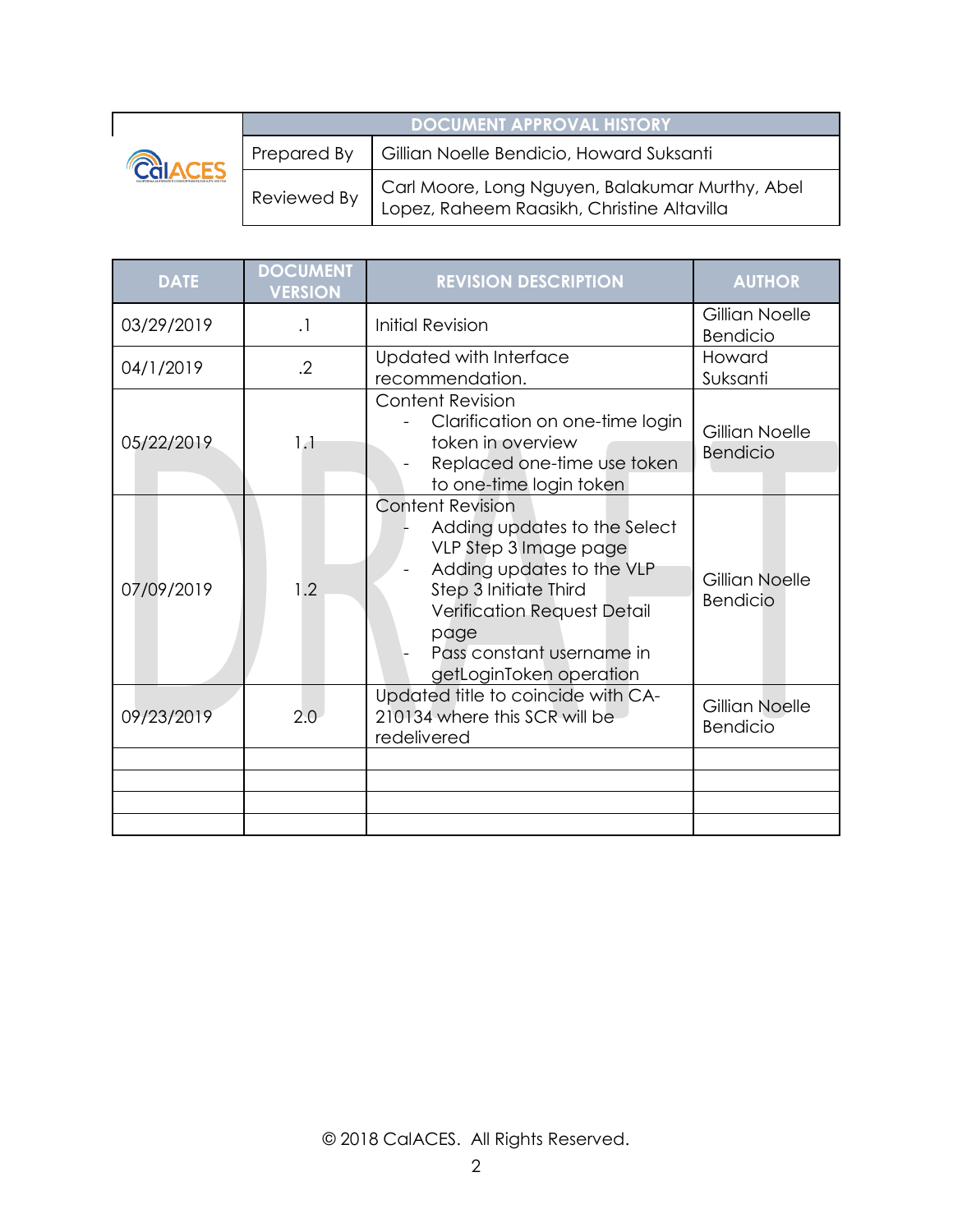# **Table of Contents**

| 1              |               |  |
|----------------|---------------|--|
|                | 1.1           |  |
|                | 1.2           |  |
|                | 1.3           |  |
|                | 1.4           |  |
| $\overline{2}$ |               |  |
|                | 2.1           |  |
|                | 2.1.1         |  |
|                | 2.1.2         |  |
|                | 2.1.3         |  |
|                | 2.1.4         |  |
|                | 2.1.5         |  |
|                | 2.1.6         |  |
|                | $2.2^{\circ}$ |  |
|                | 2.2.1         |  |
|                | 2.2.2         |  |
|                | 2.2.3         |  |
|                | 2.2.4         |  |
|                | 2.2.5         |  |
|                | 2.2.6         |  |
|                | 2.3           |  |
|                | 2.3.1         |  |
|                | 2.3.2         |  |
|                | 2.3.3         |  |
|                | 2.3.4         |  |
|                | 2.3.5         |  |
|                | 2.3.6         |  |
|                | 2.4           |  |
|                | 2.4.1         |  |
|                | 2.4.2         |  |
|                | 2.4.3         |  |
|                | 2.4.4         |  |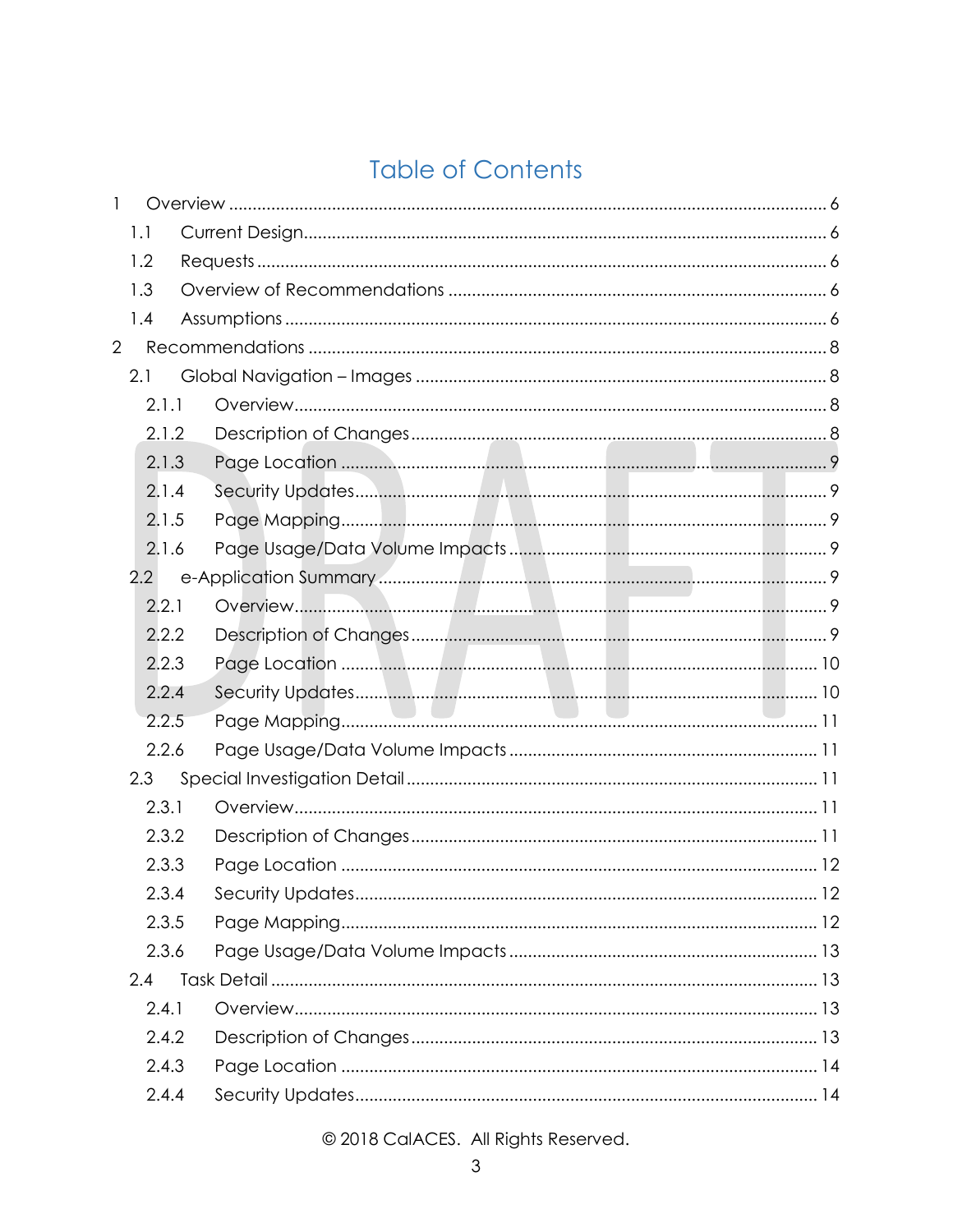|                  | 2.4.5 |  |
|------------------|-------|--|
|                  | 2.4.6 |  |
| 2.5              |       |  |
|                  | 2.5.1 |  |
|                  | 2.5.2 |  |
|                  | 2.5.3 |  |
|                  | 2.5.4 |  |
|                  | 2.5.5 |  |
|                  | 2.5.6 |  |
| 2.6              |       |  |
|                  | 2.6.1 |  |
|                  | 2.6.2 |  |
|                  | 2.6.3 |  |
|                  | 2.6.4 |  |
|                  | 2.6.5 |  |
|                  | 2.6.6 |  |
| 2.7 <sub>2</sub> |       |  |
|                  | 2.7.1 |  |
|                  | 2.7.2 |  |
|                  | 2.7.3 |  |
|                  | 2.7.4 |  |
|                  | 2.7.5 |  |
|                  | 2.7.6 |  |
| 2.8              |       |  |
|                  |       |  |
|                  | 2.8.2 |  |
|                  | 2.8.3 |  |
|                  | 2.8.4 |  |
|                  | 2.8.5 |  |
|                  | 2.8.6 |  |
|                  | 2.8.7 |  |
|                  | 2.8.8 |  |
| 3                |       |  |
| $\overline{4}$   |       |  |
| 4.1              |       |  |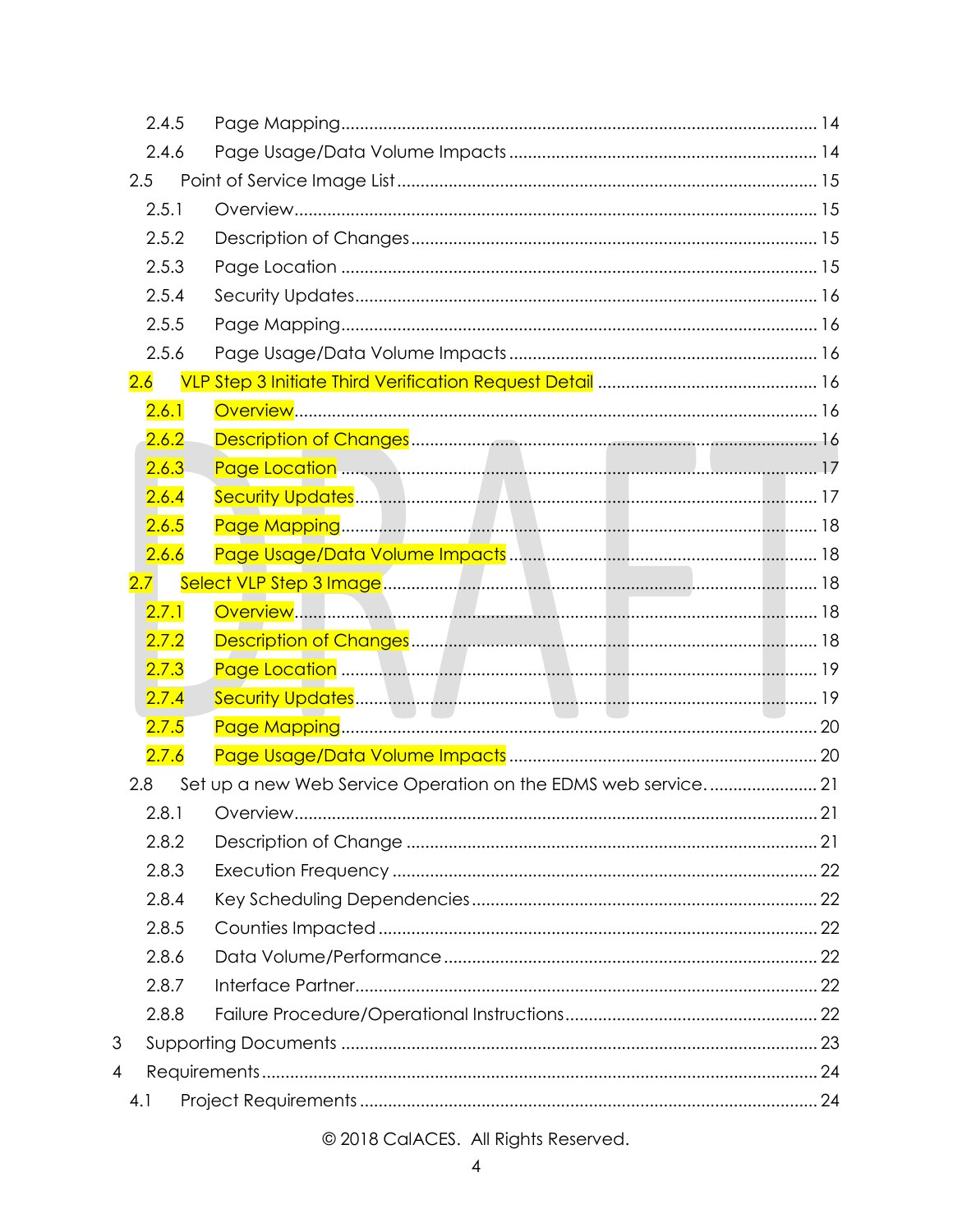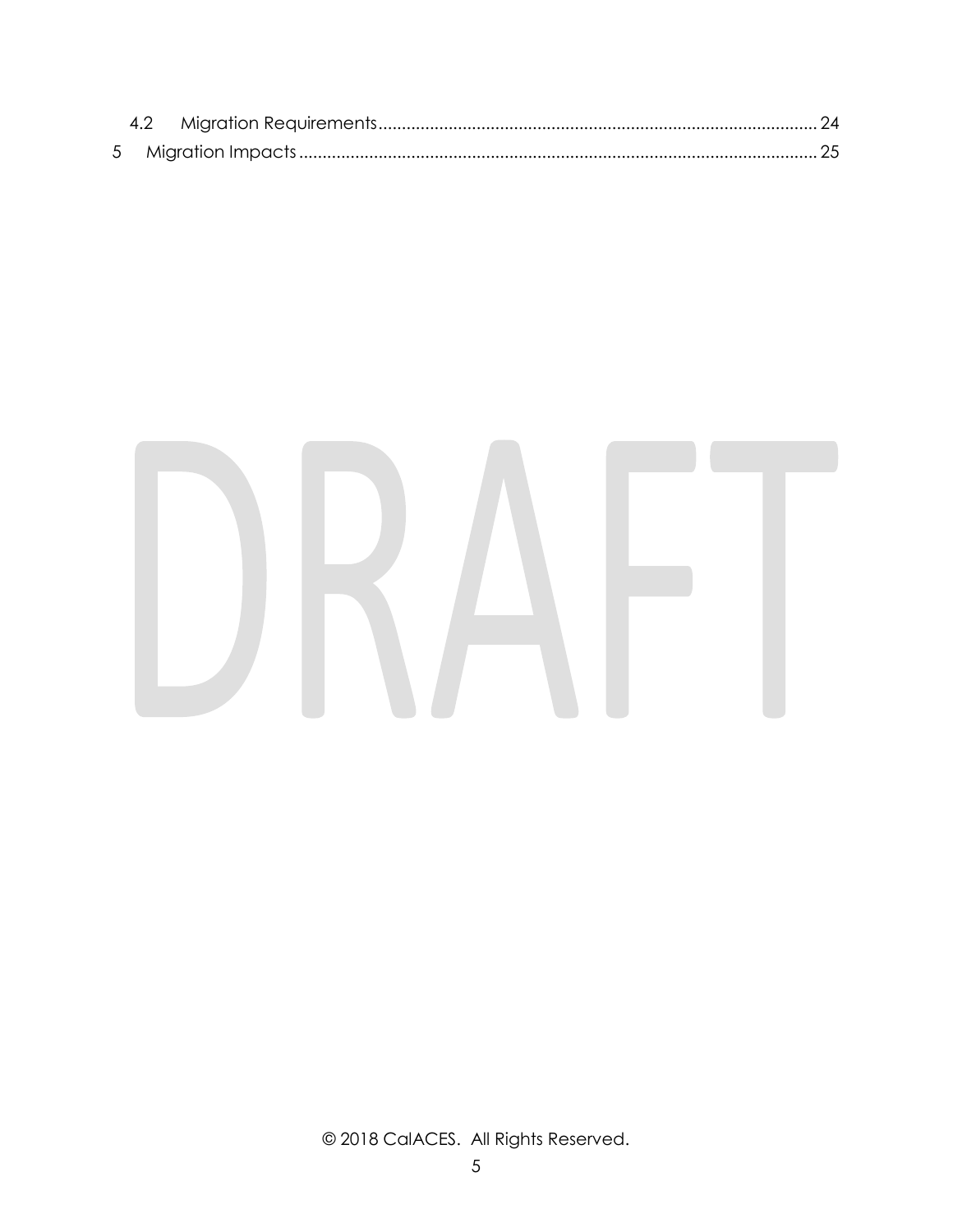# <span id="page-34-0"></span>**1 OVERVIEW**

This System Change Request (SCR) will document the updates made to the Electronic Document Management System (EDMS) web services which allows the worker to view the application and case images. The SCR will be a joint effort between Accenture and the Information Technology Department (ITD).

### <span id="page-34-1"></span>**1.1 Current Design**

Currently, the application and case images are available for viewing through the global navigation if they are within a context of a case and through the following pages with a 'View Images' button:

- 1. E-Application Summary
- 2. Special Investigations Detail
- 3. Task Detail

Additionally, the Point of Service Scan Image List, VLP Step 3 Initiate Third Verification Request Detail and Select VLP Step 3 Image pages allow a worker to view individual scanned images from EDMS.

When accessing these images through these pages, a new window will appear and direct the user to EDMS.

### <span id="page-34-2"></span>**1.2 Requests**

The current design does not prevent the worker from copying the EDMS link and sending it to unauthorized users. This impacts confidential cases. The following request have been made to address this issue:

- Provide a one-time authentication with a timeout when accessing EDMS.
- Set up a new Web Service Operation that will be used to get a one-time login token for authentication.

### <span id="page-34-3"></span>**1.3 Overview of Recommendations**

The following recommendation has been made to address the security issue:

- Update the link generated to contain an authentication token.
- Set up a new Web Service Operation that will be used to get a one-time login token for authentication. The one-time login token expires after creating a browser session once. The session is maintained in the browser window until it is closed.

### <span id="page-34-4"></span>**1.4 Assumptions**

- 1. The 'DCFS Images' found in the global hyperlink will not be in scope for this SCR.
- 2. ITD Test Environments will be available to Accenture development team on or before June 23, 2019.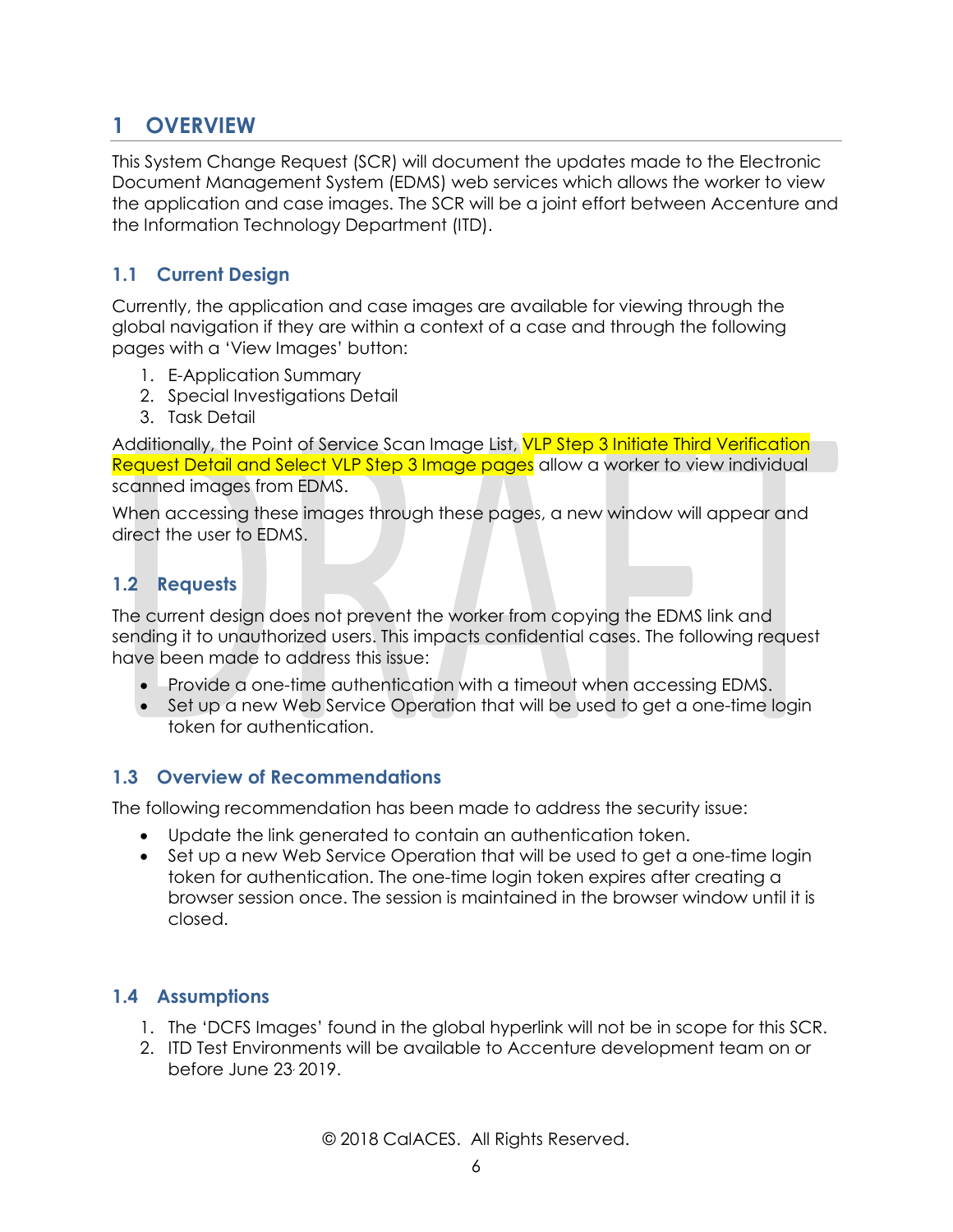3. The changes required from ITD will be deployed to production on or before September 23, 2019.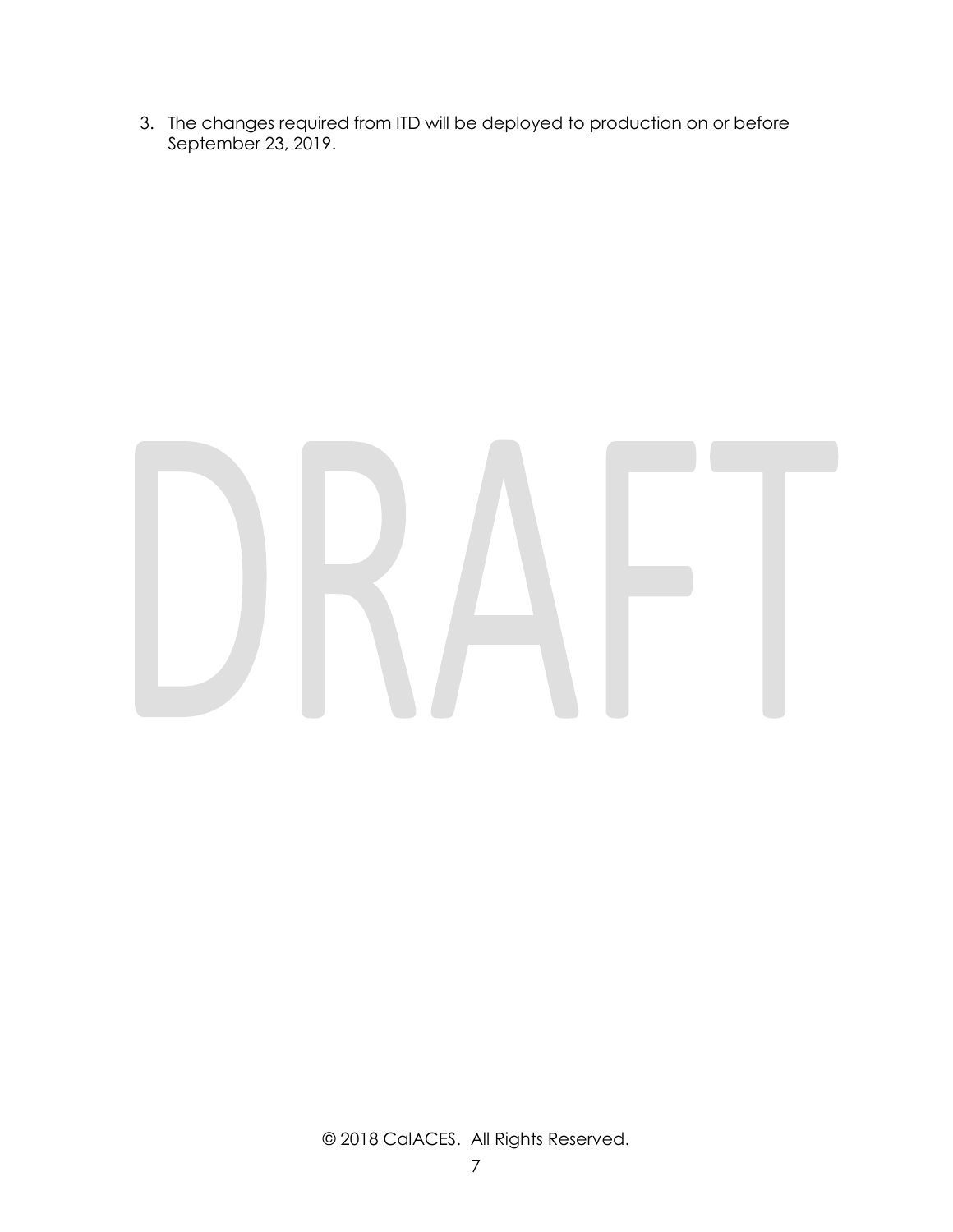## <span id="page-36-0"></span>**2 RECOMMENDATIONS**

### <span id="page-36-2"></span><span id="page-36-1"></span>**2.1 Global Navigation – Images**

### **2.1.1 Overview**

The 'Images' link is located on the global navigation of the system. This allows the user to access EDMS and view the case documents if they are within the context of a case.

### <span id="page-36-3"></span>**2.1.2 Description of Changes**

- 1. Call the new EDMS web service when the user clicks on the 'Images' link to obtain the one-time login authentication token.
	- a. The new EDMS web service will call the 'getLoginToken' endpoint of the EDMS service to obtain the one-time login authentication token.
	- b. After obtaining the token, a new window will open and send a subsequent request to EDMS with the token appended to the base64 encoded URL.
- 2. Update the EDMS URL that gets generated to contain the authentication token obtained from the new webservice and use the 'https' protocol.
	- a. When the user copies the updated link to a new browser window, the EDMS page will display an error message. Refer to the below scenario table for the EDMS messages that will display:

| Scenario                                                                           | <b>EDMS Error Message</b>                              |  |
|------------------------------------------------------------------------------------|--------------------------------------------------------|--|
| The new EDMS web service is down<br>or has failed while the EDMS server is<br>Up   | The default HTTP 404 will be<br>displayed.             |  |
| The new EDMS web service is down<br>or has failed while the EDMS server is<br>down | Error: Failed to connect to EDMS                       |  |
| The username sent by the new<br>EDMS web service is invalid                        | Error: Invalid user (username)                         |  |
| The token appended to the EDMS<br>URL is invalid                                   | Error: Authentication failed. The<br>token is invalid. |  |
| The one-time login token has<br>already been used                                  | Error: Authentication failed. The<br>token is invalid. |  |

Technical Note: The existing URL will be appended with a new request attribute, DM TICKET, followed by an equal sign and then the encrypted authentication token. The default value of DM\_TICKET is null until it gets populated by the new EDMS web service. If the new web service is down, the default value will remain as null.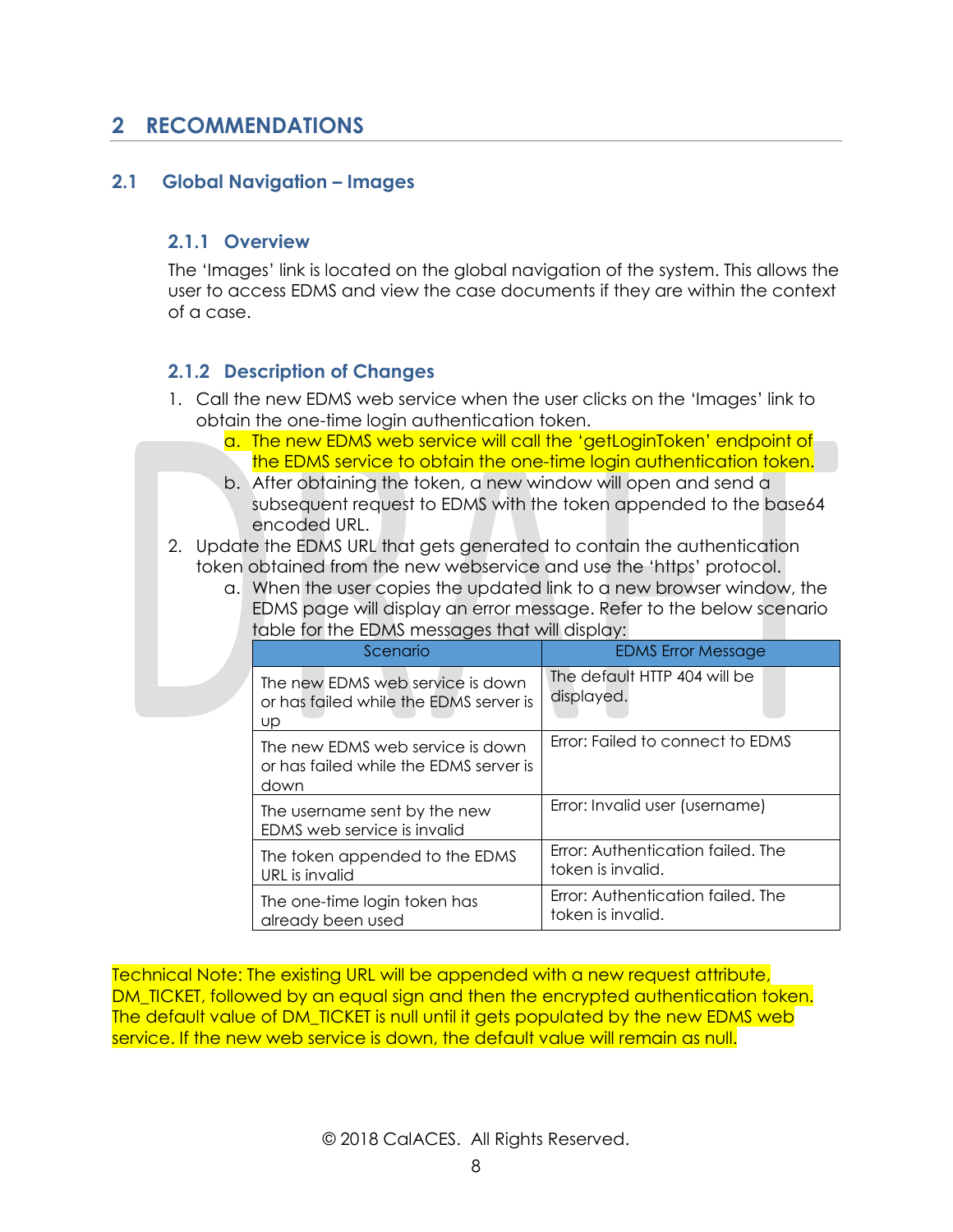### <span id="page-37-0"></span>**2.1.3 Page Location**

**Global: Images Local: Task:**

### <span id="page-37-1"></span>**2.1.4 Security Updates**

### **Security Rights**

| Security Right Right Description | Right to Group<br>Mapping |
|----------------------------------|---------------------------|
|                                  |                           |

| <b>Security Groups</b>     |                          |                                        |  |
|----------------------------|--------------------------|----------------------------------------|--|
| <b>Security</b><br>Group   | <b>Group Description</b> | <b>Group to Role</b><br><b>Mapping</b> |  |
|                            |                          |                                        |  |
|                            |                          |                                        |  |
| 2.1.5 Page Mapping         |                          |                                        |  |
| No impact to this section. |                          |                                        |  |

### <span id="page-37-3"></span><span id="page-37-2"></span>**2.1.6 Page Usage/Data Volume Impacts**

No impact to this section.

### <span id="page-37-5"></span><span id="page-37-4"></span>**2.2 e-Application Summary**

### **2.2.1 Overview**

The 'View Images' button is located at the top right of the e-Application Summary page. Clicking this button will open a new EDMS window which contains the documents associated to the e-application.

### <span id="page-37-6"></span>**2.2.2 Description of Changes**

1. Call the new web service when the user clicks on the 'View Images' button to obtain the one-time login authentication token.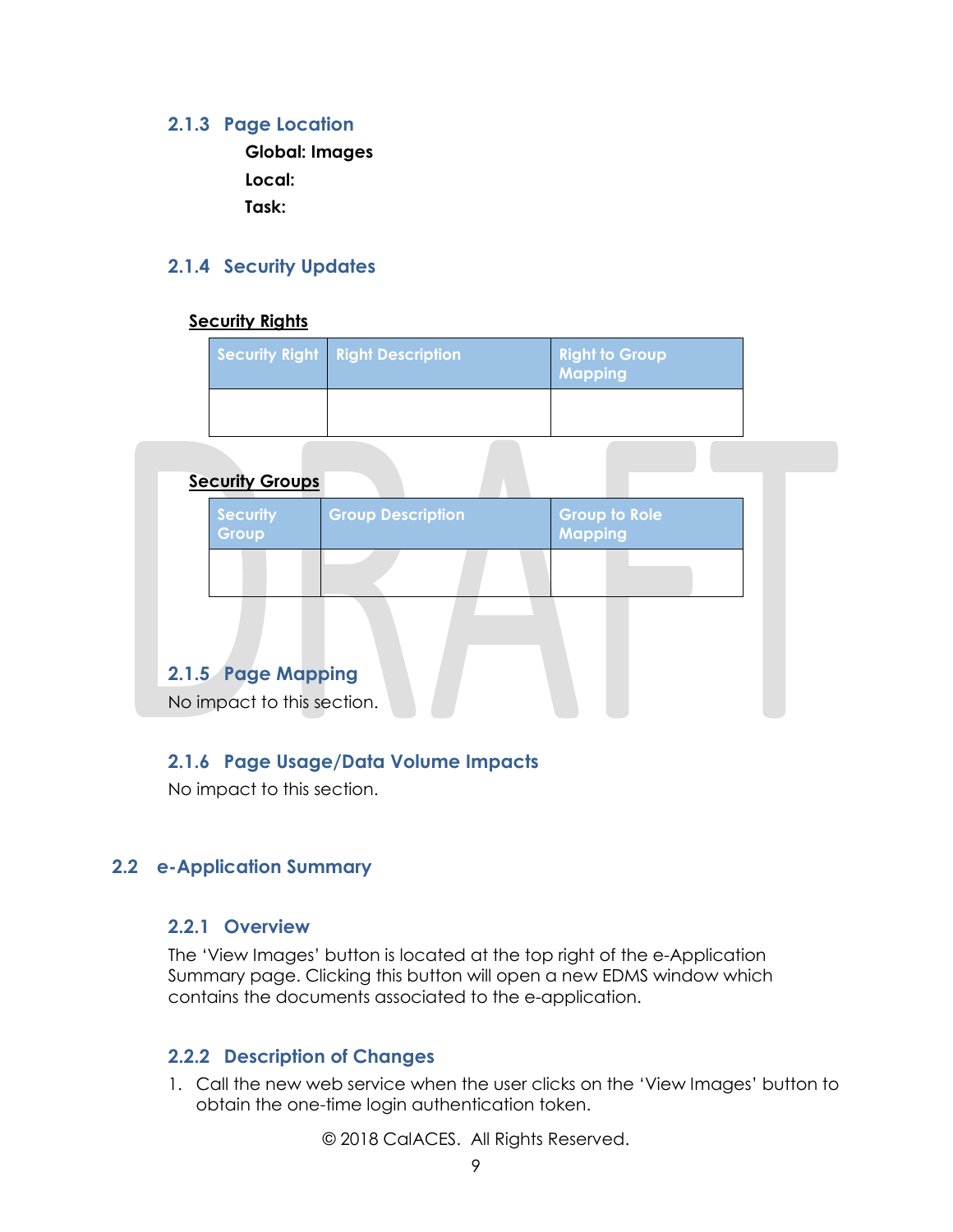- a. The new EDMS web service will call the 'getLoginToken' endpoint of the EDMS service to obtain the one-time login authentication token.
- b. After obtaining the token, a new window will open and send a subsequent request to EDMS with the token appended to the base64 encoded URL.
- 2. Update the EDMS URL that gets generated to contain the authentication token obtained from the new webservice and use the 'https' protocol.
	- a. When the user copies the updated link to a new browser window, the EDMS page will display an error message. Refer to the below scenario table for the EDMS messages that will display:

|  | Scenario                                                                           | <b>EDMS Error Message</b>                              |
|--|------------------------------------------------------------------------------------|--------------------------------------------------------|
|  | The new EDMS web service is down<br>or has failed while the EDMS server is<br>UD   | The default HTTP 404 will be<br>displayed.             |
|  | The new EDMS web service is down<br>or has failed while the EDMS server is<br>down | Error: Failed to connect to EDMS                       |
|  | The username sent by the new<br>EDMS web service is invalid                        | Error: Invalid user (username)                         |
|  | The token appended to the EDMS<br>URL is invalid                                   | Error: Authentication failed. The<br>token is invalid. |
|  | The one-time login token has<br>already been used                                  | Error: Authentication failed. The<br>token is invalid. |

Technical Note: The existing URL will be appended with a new request attribute, DM\_TICKET, followed by an equal sign and then the encrypted authentication token. The default value of DM\_TICKET is null until it gets populated by the new EDMS web service. If the new web service is down, the default value will remain as null.

### <span id="page-38-0"></span>**2.2.3 Page Location**

**Global: Case Info, e-Tools Local: e-Application Search Task:**

### <span id="page-38-1"></span>**2.2.4 Security Updates**

### **Security Rights**

| Security Right Right Description | <b>Right to Group</b><br>Mapping |
|----------------------------------|----------------------------------|
|                                  |                                  |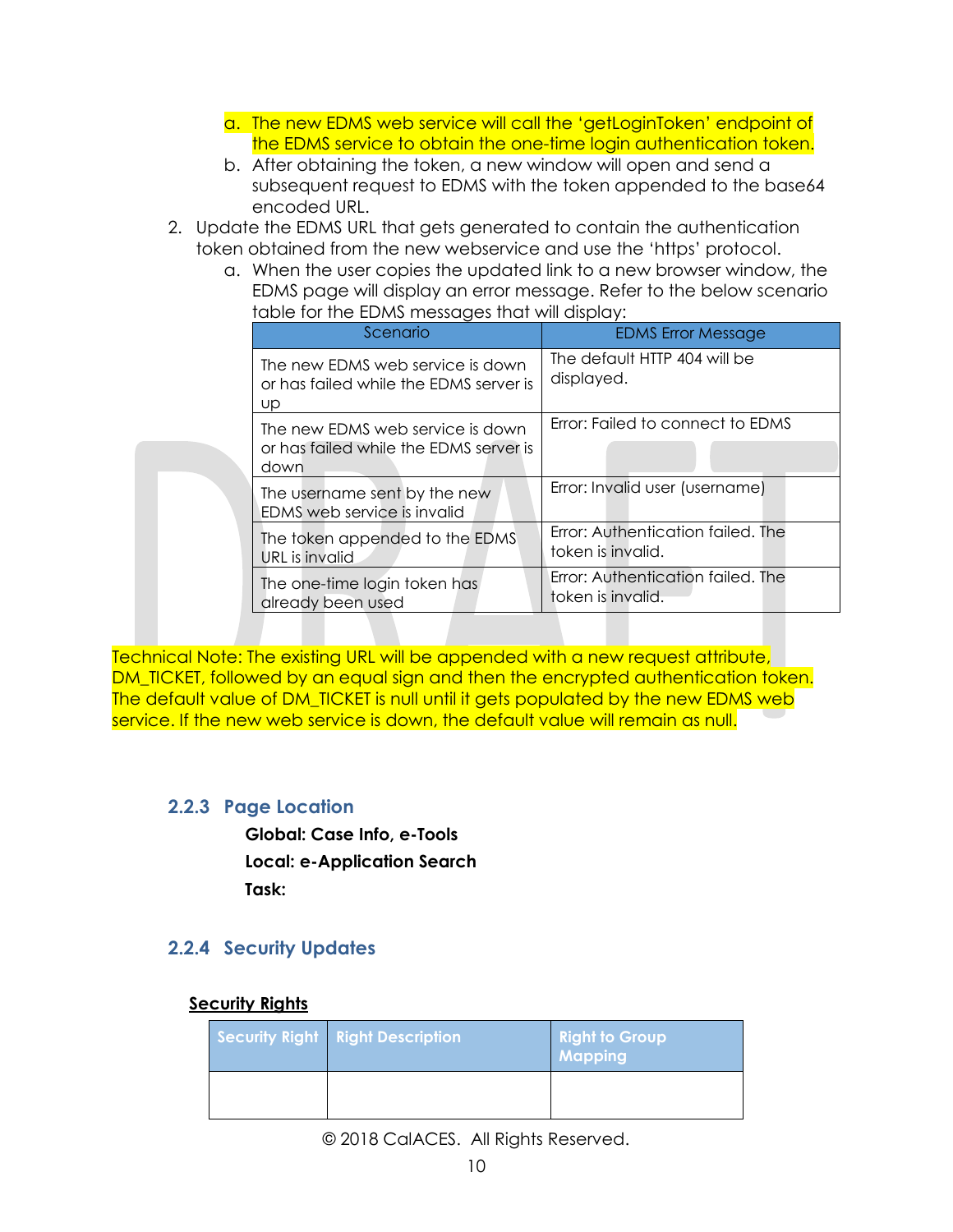### **Security Groups**

| Security<br>Group | <b>Group Description</b> | <b>Group to Role</b><br>Mapping |
|-------------------|--------------------------|---------------------------------|
|                   |                          |                                 |

### <span id="page-39-0"></span>**2.2.5 Page Mapping**

<span id="page-39-1"></span>No impact to this section.

### **2.2.6 Page Usage/Data Volume Impacts**

No impact to this section.

### <span id="page-39-3"></span><span id="page-39-2"></span>**2.3 Special Investigation Detail**

### **2.3.1 Overview**

The 'View Images' button is located at the top right of the Special Investigation Detail page. Clicking this button will open a new EDMS window which contains the documents associated to the case with an investigation linked.

### <span id="page-39-4"></span>**2.3.2 Description of Changes**

- 1. Call the new web service when the user clicks on the 'View Images' button to obtain the one-time login authentication token.
	- a. The new EDMS web service will call the 'getLoginToken' endpoint of the EDMS service to obtain the one-time login authentication token.
	- b. After obtaining the token, a new window will open and send a subsequent request to EDMS with the token appended to the base64 encoded URL.
- 2. Update the EDMS URL that gets generated to contain the authentication token obtained from the new webservice and use the 'https' protocol.
	- a. When the user copies the updated link to a new browser window, the EDMS page will display an error message. Refer to the below scenario table for the EDMS messages that will display:

| Scenario                                                                          | <b>EDMS Error Message</b>                  |
|-----------------------------------------------------------------------------------|--------------------------------------------|
| The new EDMS web service is down<br>or has failed while the EDMS server is<br>UD. | The default HTTP 404 will be<br>displayed. |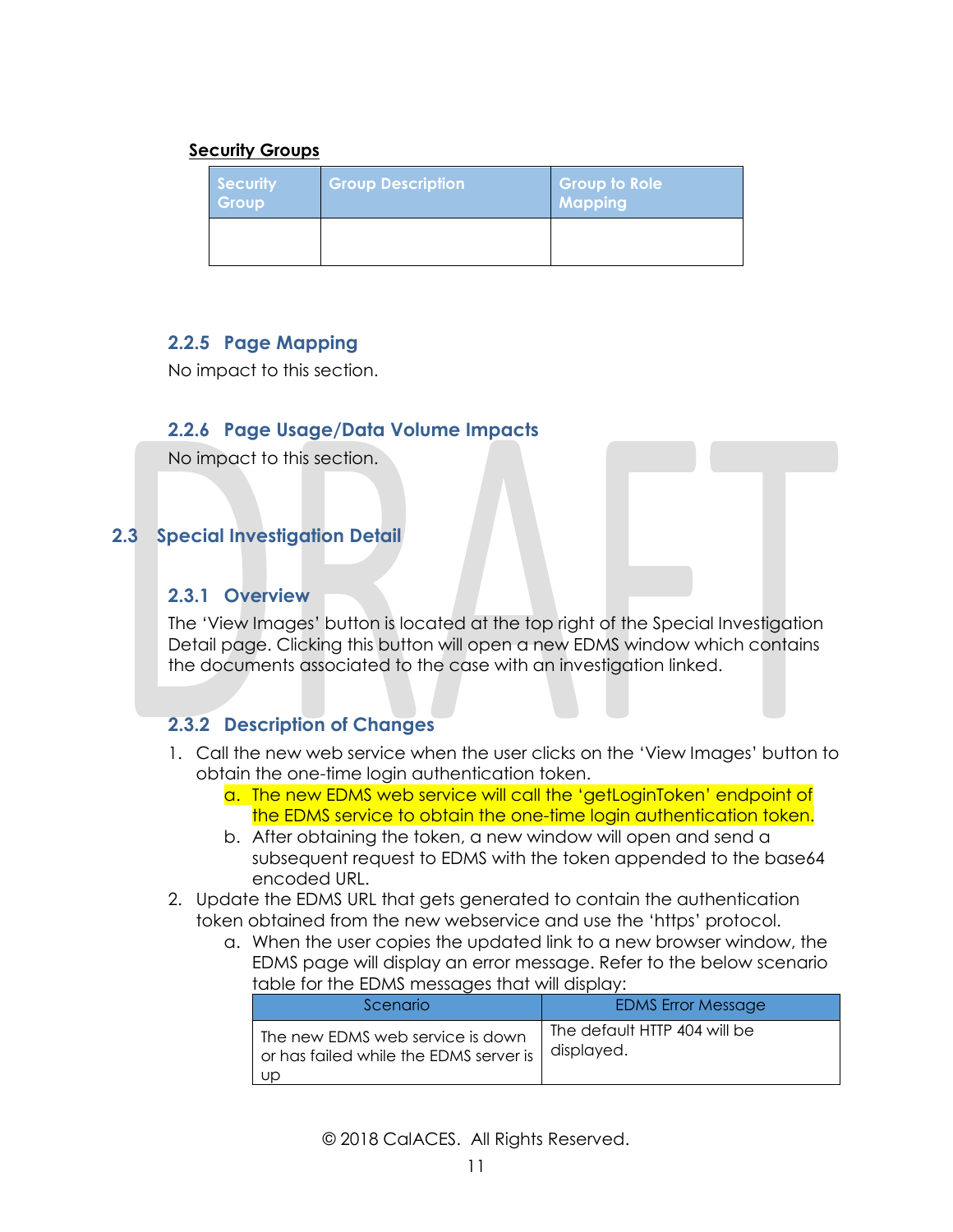| The new EDMS web service is down<br>or has failed while the EDMS server is<br>down | Error: Failed to connect to EDMS  |
|------------------------------------------------------------------------------------|-----------------------------------|
| The username sent by the new<br>EDMS web service is invalid                        | Error: Invalid user (username)    |
| The token appended to the EDMS                                                     | Error: Authentication failed. The |
| URL is invalid                                                                     | token is invalid.                 |
| The one-time login token has                                                       | Error: Authentication failed. The |
| already been used                                                                  | token is invalid.                 |

Technical Note: The existing URL will be appended with a new request attribute, DM\_TICKET, followed by an equal sign and then the encrypted authentication token. The default value of DM\_TICKET is null until it gets populated by the new EDMS web service. If the new web service is down, the default value will remain as null.

P.

<span id="page-40-1"></span><span id="page-40-0"></span>

| 2.3.3 Page Location<br>Task:                            | <b>Global: Special Units, Special Investigations</b><br><b>Local: Special Investigation Search</b> |                                         |  |
|---------------------------------------------------------|----------------------------------------------------------------------------------------------------|-----------------------------------------|--|
| <b>2.3.4 Security Updates</b><br><b>Security Rights</b> |                                                                                                    |                                         |  |
|                                                         | <b>Security Right   Right Description</b>                                                          | <b>Right to Group</b><br><b>Mapping</b> |  |
|                                                         |                                                                                                    |                                         |  |

### **Security Groups**

| Security<br>Group | <b>Group Description</b> | <b>Group to Role</b><br><b>Mapping</b> |
|-------------------|--------------------------|----------------------------------------|
|                   |                          |                                        |

### <span id="page-40-2"></span>**2.3.5 Page Mapping**

No impact to this section.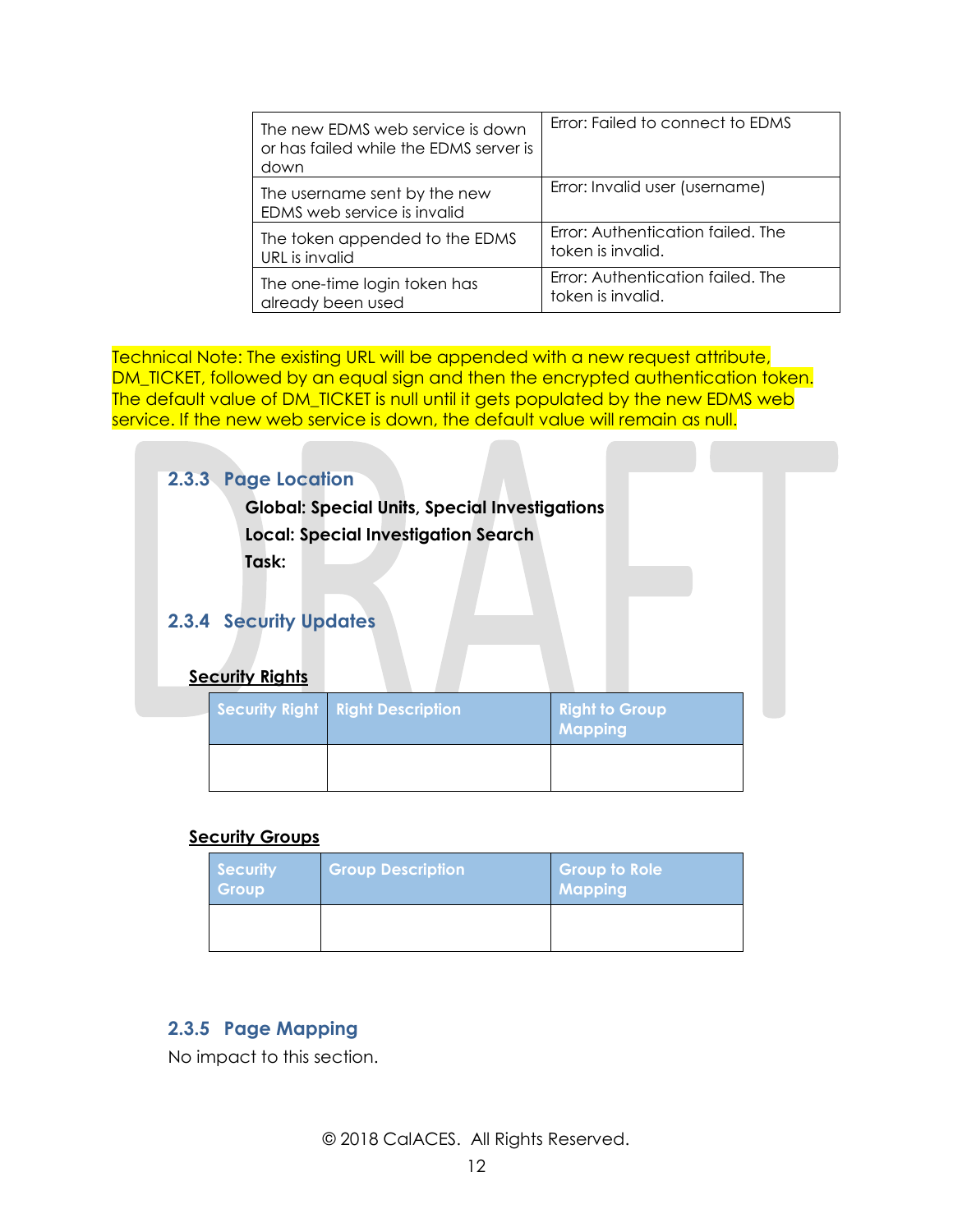### <span id="page-41-0"></span>**2.3.6 Page Usage/Data Volume Impacts**

No impact to this section.

### <span id="page-41-2"></span><span id="page-41-1"></span>**2.4 Task Detail**

### **2.4.1 Overview**

The 'View Images' button is located at the top right of the Task Detail page. Clicking this button will open a new EDMS window which contains the documents associated to the case.

### <span id="page-41-3"></span>**2.4.2 Description of Changes**

- 1. Call the new web service when the user clicks on the 'View Images' button to obtain the one-time login authentication token.
	- a. The new EDMS web service will call the 'getLoginToken' endpoint of the EDMS service to obtain the one-time login authentication token.
	- b. After obtaining the token, a new window will open and send a subsequent request to EDMS with the token appended to the base64 encoded URL.
- 2. Update the EDMS URL that gets generated to contain the authentication token obtained from the new webservice and use the 'https' protocol.
	- a. When the user copies the updated link to a new browser window, the EDMS page will display an error message. Refer to the below scenario table for the EDMS messages that will display:

| Scenario                                                                           | <b>EDMS Error Message</b>                              |
|------------------------------------------------------------------------------------|--------------------------------------------------------|
| The new EDMS web service is down<br>or has failed while the EDMS server is<br>UD   | The default HTTP 404 will be<br>displayed.             |
| The new EDMS web service is down<br>or has failed while the EDMS server is<br>down | Error: Failed to connect to EDMS                       |
| The username sent by the new<br>EDMS web service is invalid                        | Error: Invalid user (username)                         |
| The token appended to the EDMS<br>URL is invalid                                   | Error: Authentication failed. The<br>token is invalid. |
| The one-time login token has<br>already been used                                  | Error: Authentication failed. The<br>token is invalid. |

Technical Note: The existing URL will be appended with a new request attribute, DM\_TICKET, followed by an equal sign and then the encrypted authentication token. The default value of DM\_TICKET is null until it gets populated by the new EDMS web service. If the new web service is down, the default value will remain as null.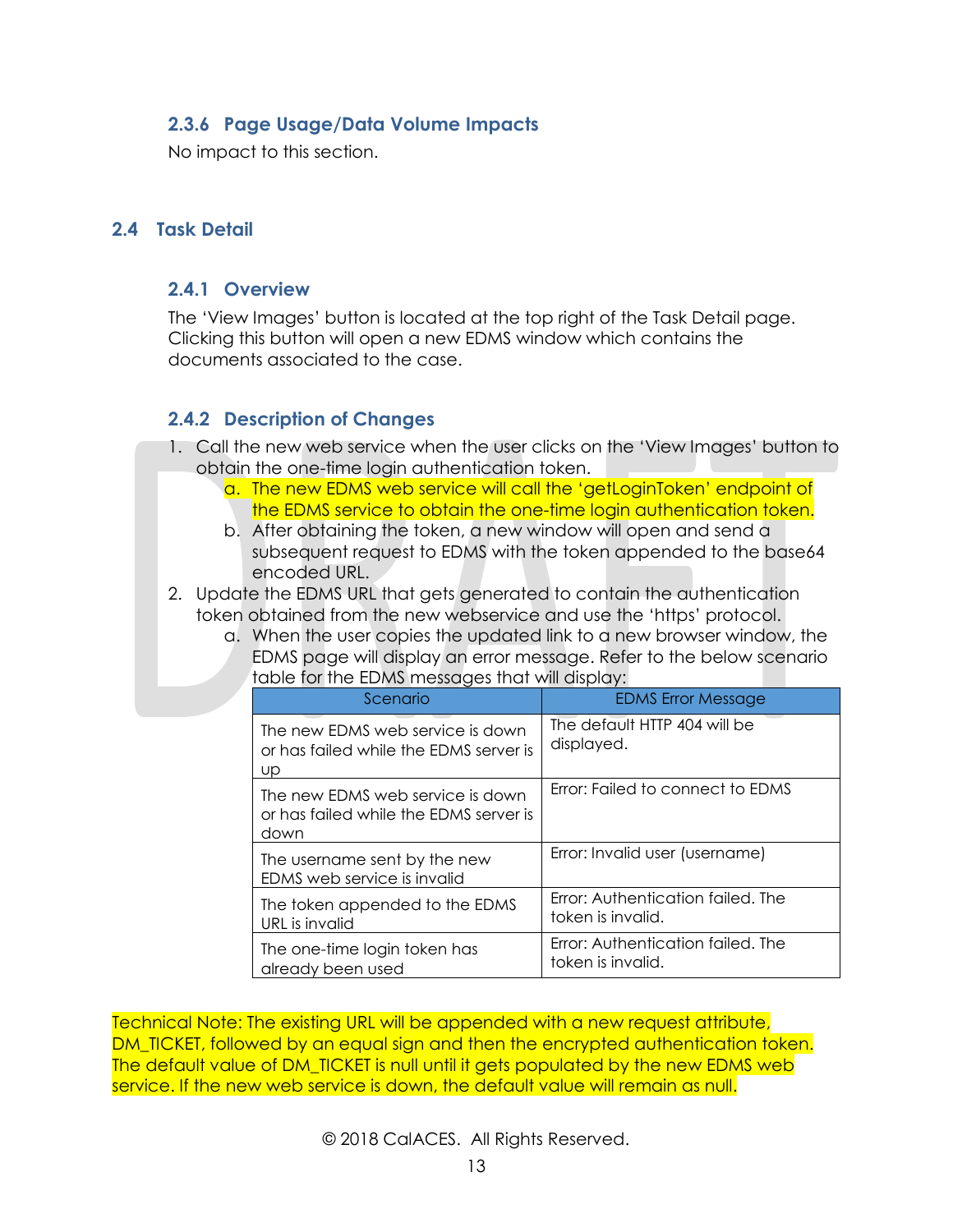### <span id="page-42-0"></span>**2.4.3 Page Location**

**Global: Case Info, Tasks**

**Local: Worklist**

**Task:**

Note: For tasks assigned to the case worker, a hyperlink on the task will display. Otherwise, the worker will need to click on the 'Edit' button for the related task to view the Task Detail page.

### <span id="page-42-1"></span>**2.4.4 Security Updates**

| <b>Security Rights</b>   |                                           |                                         |  |
|--------------------------|-------------------------------------------|-----------------------------------------|--|
|                          | <b>Security Right   Right Description</b> | <b>Right to Group</b><br><b>Mapping</b> |  |
|                          |                                           |                                         |  |
| <b>Security Groups</b>   |                                           |                                         |  |
| <b>Security</b><br>Group | <b>Group Description</b>                  | <b>Group to Role</b><br><b>Mapping</b>  |  |
|                          |                                           |                                         |  |

### <span id="page-42-2"></span>**2.4.5 Page Mapping**

<span id="page-42-3"></span>No impact to this section.

### **2.4.6 Page Usage/Data Volume Impacts**

No impact to this section.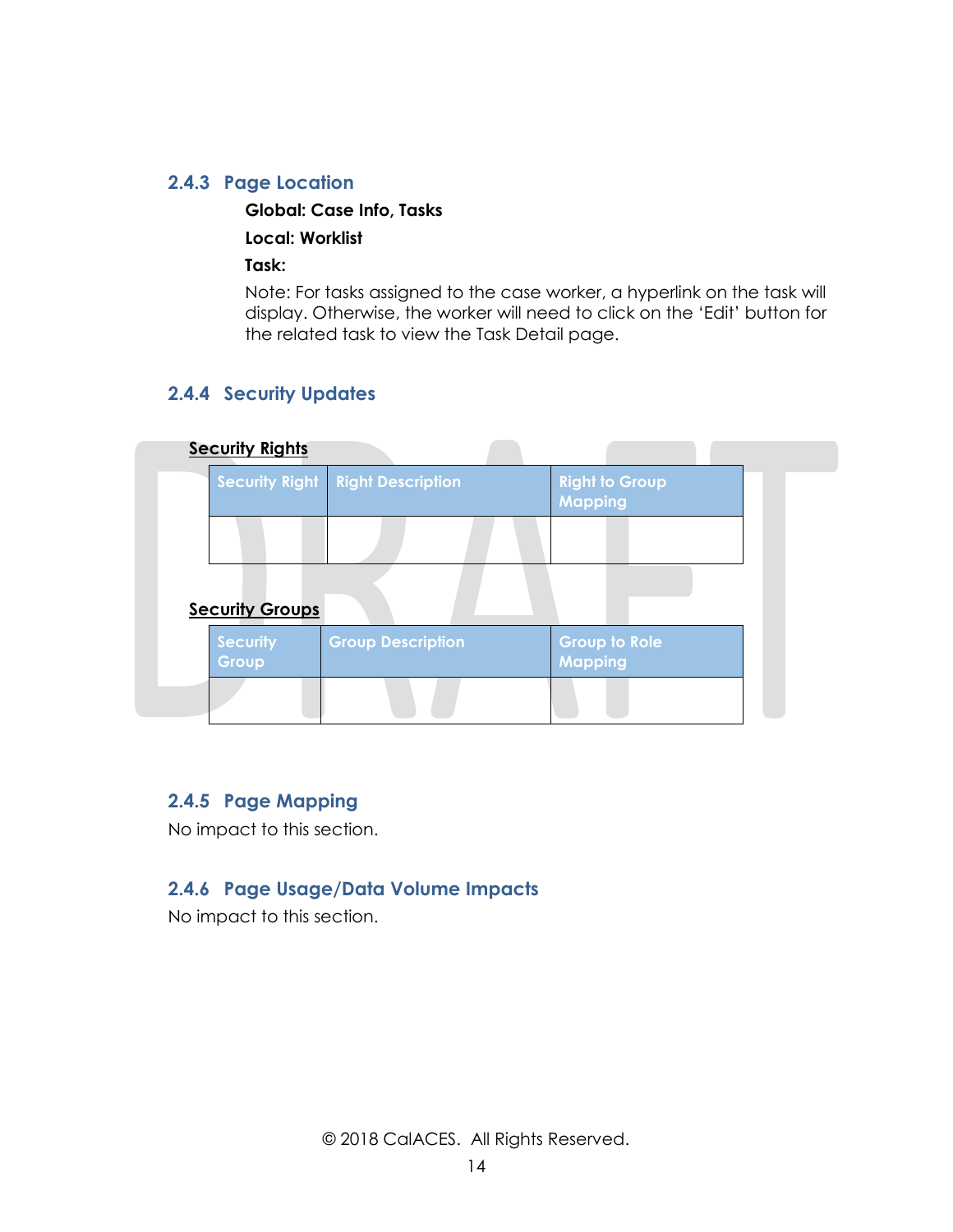### <span id="page-43-1"></span><span id="page-43-0"></span>**2.5 Point of Service Image List**

### **2.5.1 Overview**

The Point of Service Image List contains a list of documents linked to the case. Clicking one of the document links under the 'Document Type' column will open a new EDMS window containing the image of the said document.

### <span id="page-43-2"></span>**2.5.2 Description of Changes**

- 1. Call the new web service when the user clicks on the document link to obtain the one-time login authentication token.
	- a. The new EDMS web service will call the 'getLoginToken' endpoint of the EDMS service to obtain the one-time login authentication token.
	- b. After obtaining the token, a new window will open and send a subsequent request to EDMS with the token appended to the base64 encoded URL.
- 2. Update the EDMS URL that gets generated to contain the authentication token obtained from the new webservice and use the 'https' protocol.

| a. When the user copies the updated link to a new prowser window, the<br>EDMS page will display an error message. Refer to the below scenario<br>table for the EDMS messages that will display: |                                            |  |  |
|-------------------------------------------------------------------------------------------------------------------------------------------------------------------------------------------------|--------------------------------------------|--|--|
| Scenario                                                                                                                                                                                        | <b>EDMS Error Message</b>                  |  |  |
| The new EDMS web service is down<br>or has failed while the EDMS server is<br>UD.                                                                                                               | The default HTTP 404 will be<br>displayed. |  |  |
| The new EDMS web service is down                                                                                                                                                                | Error: Failed to connect to EDMS           |  |  |

Error: Invalid user (username)

token is invalid.

token is invalid.

Error: Authentication failed. The

Error: Authentication failed. The

a. When the user copies the updated link to a new browser window, the

| <u>Technical Note: The existing URL will be appended with a new request attribute, </u>  |
|------------------------------------------------------------------------------------------|
| <u>DM_TICKET, followed by an equal sign and then the encrypted authentication token.</u> |
| The default value of DM_TICKET is null until it gets populated by the new EDMS web       |
| service. If the new web service is down, the default value will remain as null.          |

### <span id="page-43-3"></span>**2.5.3 Page Location**

down

URL is invalid

already been used

### **Global: Case Info, Case Summary**

or has failed while the EDMS server is

The username sent by the new EDMS web service is invalid

The one-time login token has

The token appended to the EDMS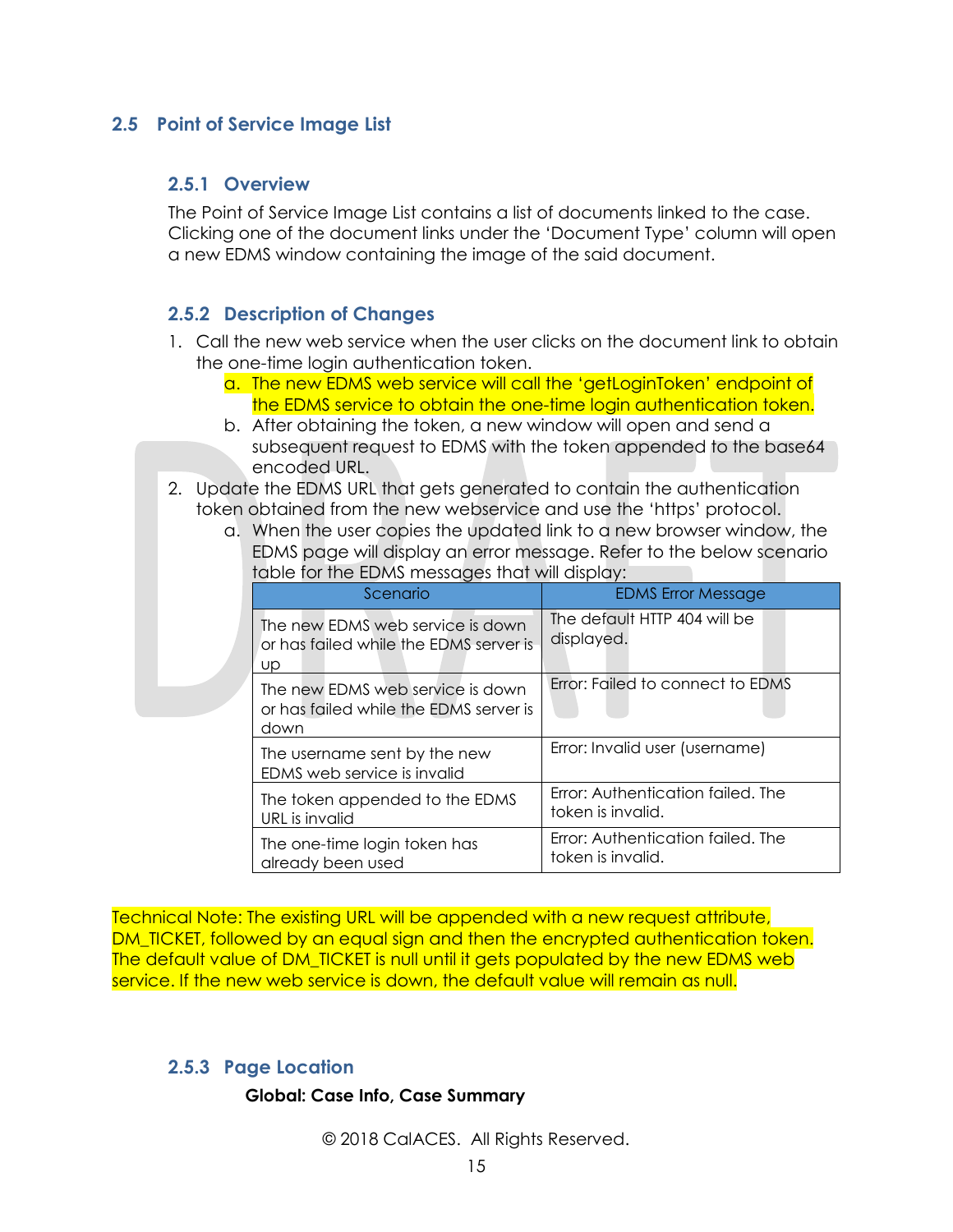**Local: Point of Service Task:**

### <span id="page-44-0"></span>**2.5.4 Security Updates**

### **Security Rights**

| Security Right   Right Description | <b>Right to Group</b><br>Mapping |
|------------------------------------|----------------------------------|
|                                    |                                  |

### **Security Groups**

<span id="page-44-1"></span>

| <b>Security</b><br>Group   | <b>Group Description</b>             | <b>Group to Role</b><br><b>Mapping</b> |  |
|----------------------------|--------------------------------------|----------------------------------------|--|
|                            |                                      |                                        |  |
|                            |                                      |                                        |  |
| 2.5.5 Page Mapping         |                                      |                                        |  |
| No impact to this section. |                                      |                                        |  |
|                            | 2.5.6 Page Usage/Data Volume Impacts |                                        |  |

<span id="page-44-2"></span>No impact to this section.

### <span id="page-44-4"></span><span id="page-44-3"></span>**2.6 VLP Step 3 Initiate Third Verification Request Detail**

### **2.6.1 Overview**

The VLP Step 3 Initiate Third Verification Request Detail contains an image attachment selected from the 'Select VLP Step 3 Image' page. Clicking the image attachment hyperlink will open a new EDMS window containing the image of the said document.

### <span id="page-44-5"></span>**2.6.2 Description of Changes**

1. Call the new web service when the user clicks on the image attachment hyperlink to obtain the one-time login authentication token.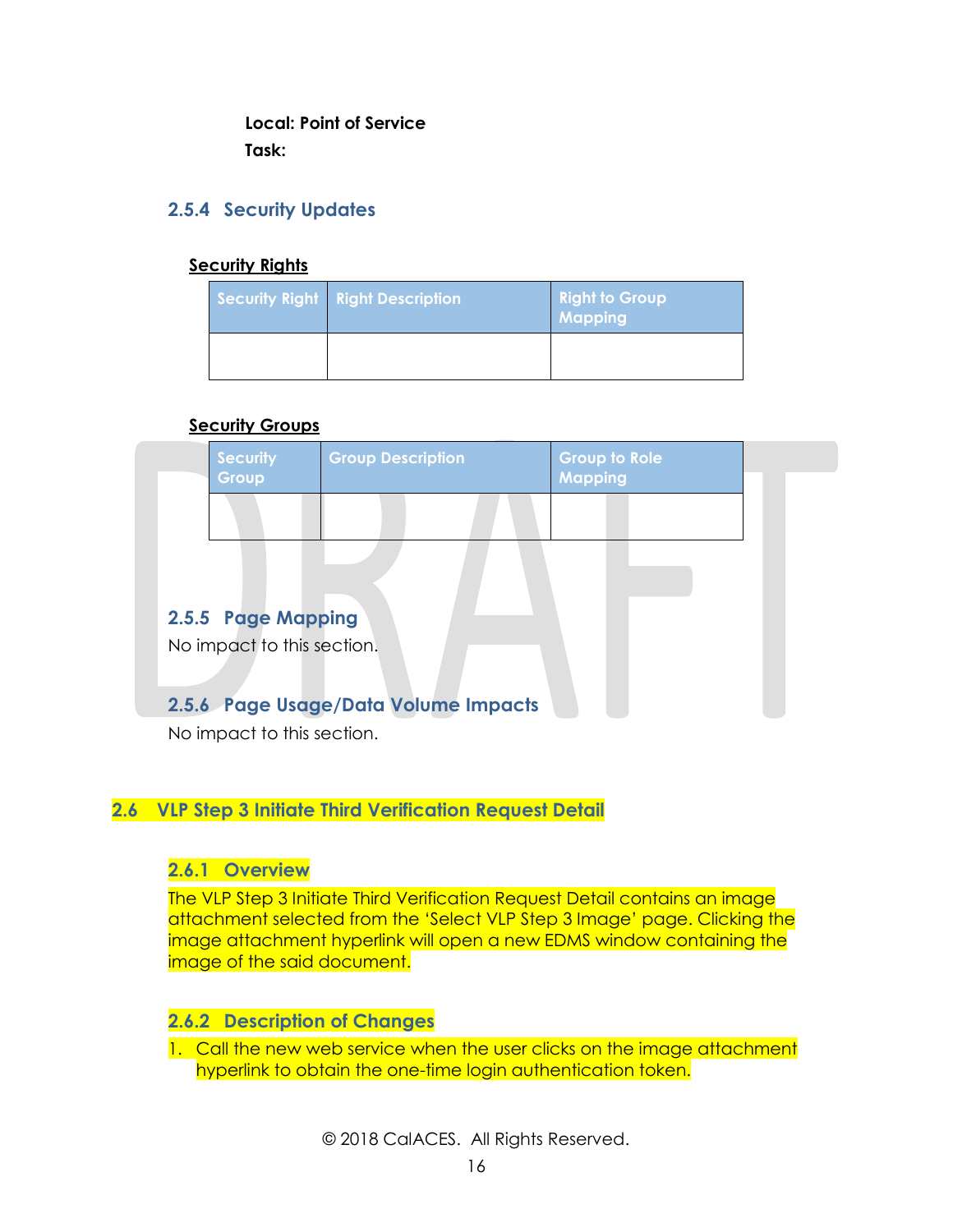- a. The new EDMS web service will call the 'getLoginToken' endpoint of the EDMS service to obtain the one-time login authentication token.
- b. After obtaining the token, a new window will open and send a subsequent request to EDMS with the token appended to the base64 encoded URL and the username of the staff accessing this page. The staff's information is used for auditing purposes on EDMS.
- 2. Update the EDMS URL that gets generated to contain the authentication token obtained from the new webservice and use the 'https' protocol.
	- b. When the user copies the updated link to a new browser window, the EDMS page will display an error message. Refer to the below scenario table for the EDMS messages that will display:

| Scenario                                                                                | <b>EDMS Error Message</b>                                     |
|-----------------------------------------------------------------------------------------|---------------------------------------------------------------|
| The new EDMS web service is down<br>or has failed while the EDMS server is<br><b>UD</b> | The default HTTP 404 will be<br>displayed.                    |
| The new EDMS web service is down<br>or has failed while the EDMS server is<br>down      | <b>Error: Failed to connect to EDMS</b>                       |
| The username sent by the new<br><b>EDMS web service is invalid</b>                      | Error: Invalid user (username)                                |
| The token appended to the EDMS<br>URL is invalid                                        | <b>Error: Authentication failed. The</b><br>token is invalid. |
| The one-time login token has<br>already been used                                       | <b>Error: Authentication failed. The</b><br>token is invalid. |

Technical Note: The existing URL will be appended with a new request attribute, DM TICKET, followed by an equal sign and then the encrypted authentication token. The default value of DM\_TICKET is null until it gets populated by the new EDMS web service. If the new web service is down, the default value will remain as null.

### <span id="page-45-0"></span>**2.6.3 Page Location**

**Global: Local: Verification of Lawful Presence Detail Task:**

### <span id="page-45-1"></span>**2.6.4 Security Updates**

### **Security Rights**

| <b>Security Right Right Description</b> | <b>Right to Group</b> |
|-----------------------------------------|-----------------------|
|                                         |                       |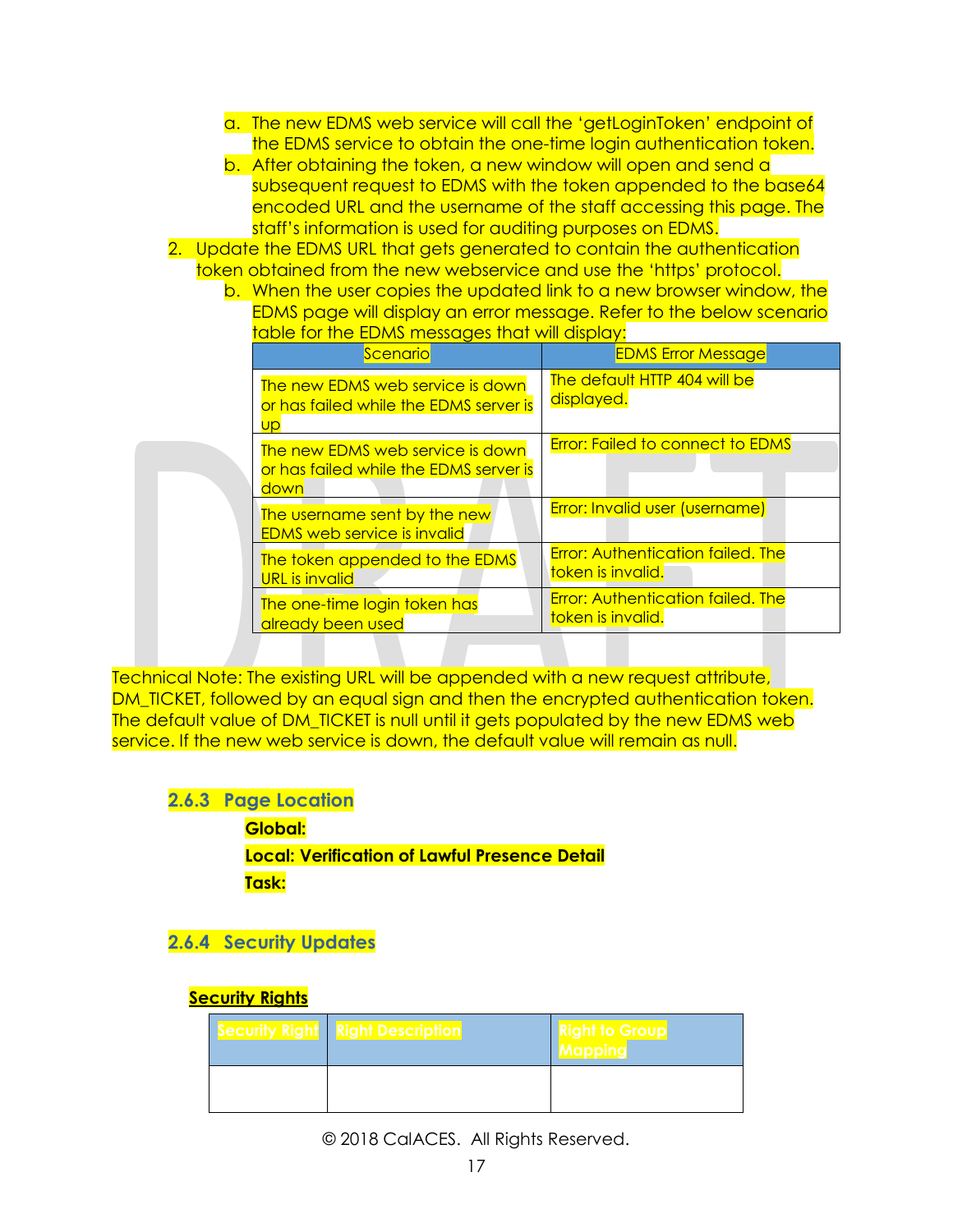### **Security Groups**

| Security | <b>Group Description</b> | Group to Role |
|----------|--------------------------|---------------|
|          |                          |               |

### <span id="page-46-0"></span>**2.6.5 Page Mapping**

<span id="page-46-1"></span>No impact to this section.

### **2.6.6 Page Usage/Data Volume Impacts**

No impact to this section.

### <span id="page-46-3"></span><span id="page-46-2"></span>**2.7 Select VLP Step 3 Image**

### **2.7.1 Overview**

The Select VLP Step 3 Image contains a list of immigration documents linked to the case. Clicking one of the document links through the corresponding 'View Image' button will open a new EDMS window containing the image of the said document.

### <span id="page-46-4"></span>**2.7.2 Description of Changes**

- 1. Call the new web service when the user clicks on the 'View Image' button to obtain the one-time login authentication token.
	- a. The new EDMS web service will call the 'getLoginToken' endpoint of the EDMS service to obtain the one-time login authentication token.
	- b. After obtaining the token, a new window will open and send a subsequent request to EDMS with the token appended to the base64 encoded URL and the username of the staff accessing this page. The staff's information is used for auditing purposes on EDMS.
- 2. Update the EDMS URL that gets generated to contain the authentication token obtained from the new webservice and use the 'https' protocol.
	- c. When the user copies the updated link to a new browser window, the EDMS page will display an error message. Refer to the below scenario table for the EDMS messages that will display:

| <u>enario</u><br>NG. | <u>DMS Error Message</u> |
|----------------------|--------------------------|
|                      |                          |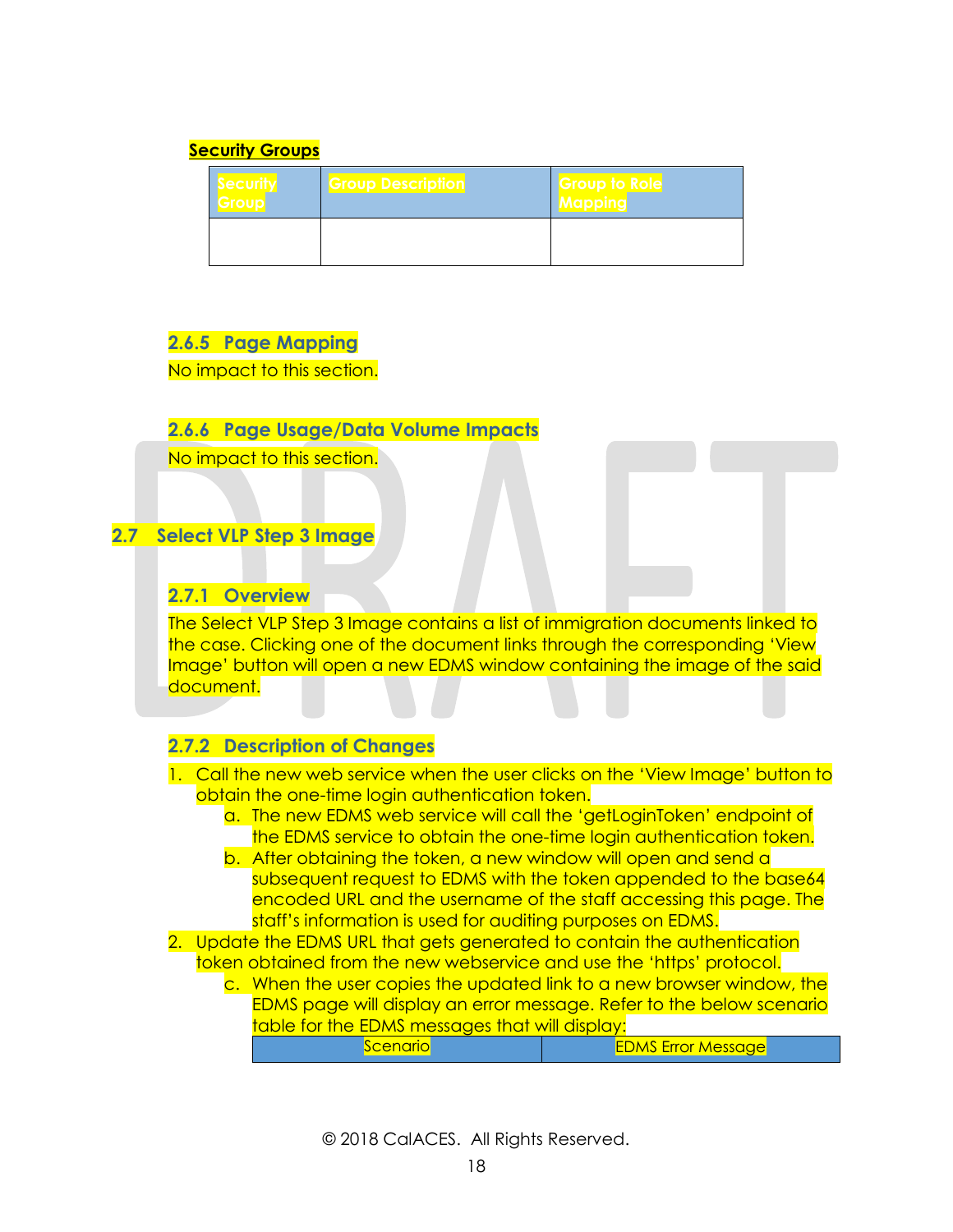| The new EDMS web service is down<br>or has failed while the EDMS server is<br>Up   | The default HTTP 404 will be<br>displayed.                    |
|------------------------------------------------------------------------------------|---------------------------------------------------------------|
| The new EDMS web service is down<br>or has failed while the EDMS server is<br>down | <b>Error: Failed to connect to EDMS</b>                       |
| The username sent by the new<br><b>EDMS</b> web service is invalid                 | <b>Error: Invalid user (username)</b>                         |
| The token appended to the EDMS<br>URL is invalid                                   | <b>Error: Authentication failed. The</b><br>token is invalid. |
| The one-time login token has<br>already been used                                  | <b>Error: Authentication failed. The</b><br>token is invalid. |

Technical Note: The existing URL will be appended with a new request attribute, DM\_TICKET, followed by an equal sign and then the encrypted authentication token. The default value of DM\_TICKET is null until it gets populated by the new EDMS web service. If the new web service is down, the default value will remain as null.

<span id="page-47-0"></span>

### <span id="page-47-1"></span>**Security Rights**

| <b>Security Right Right Description</b> | ight to Group<br><b>ANdppine</b> |
|-----------------------------------------|----------------------------------|
|                                         |                                  |

### **Security Groups**

| <b>Security</b> | <b>Group Description</b> | <b>Group to Role</b> |
|-----------------|--------------------------|----------------------|
|                 |                          |                      |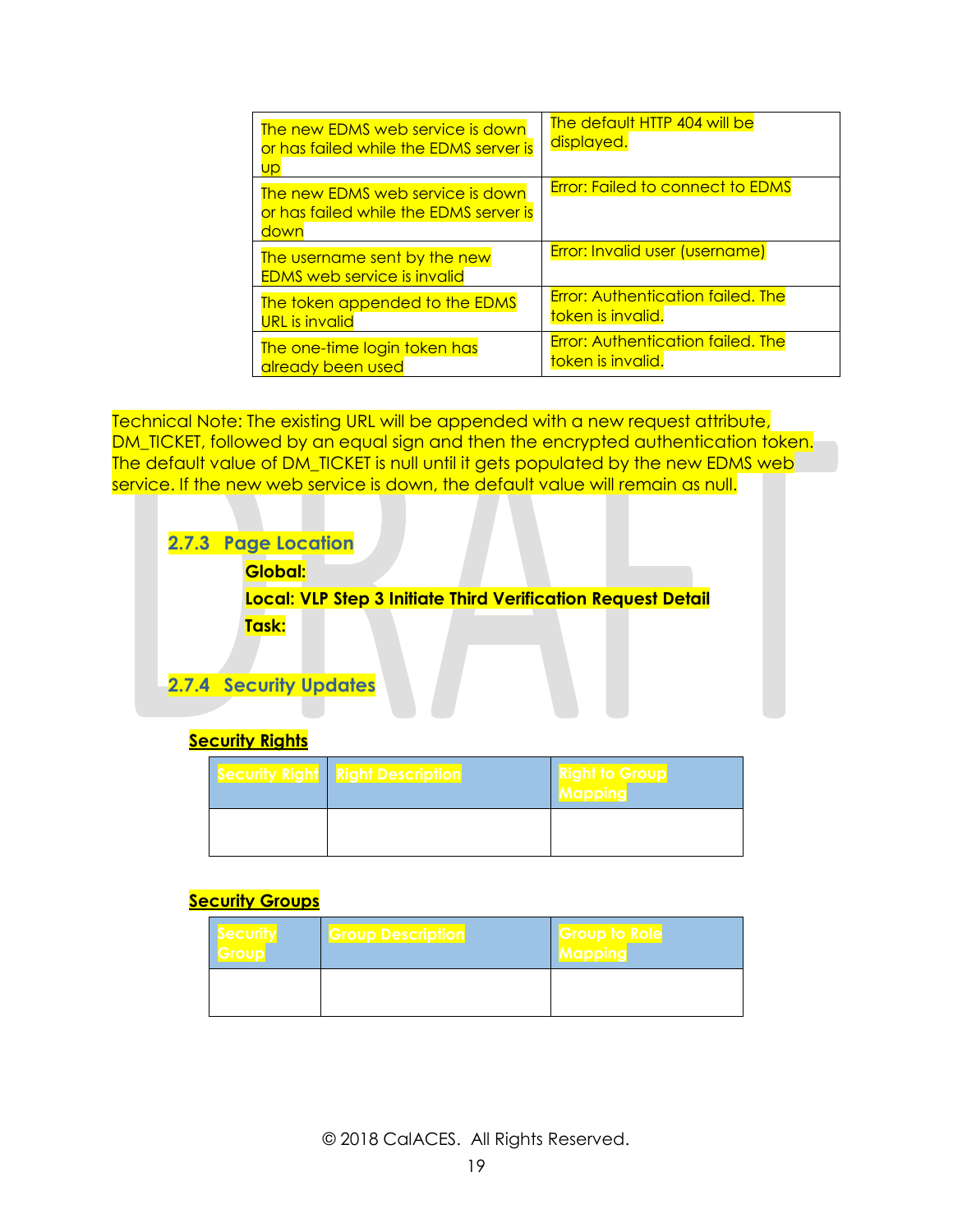<span id="page-48-0"></span>**2.7.5 Page Mapping** No impact to this section.

<span id="page-48-1"></span>**2.7.6 Page Usage/Data Volume Impacts** No impact to this section.

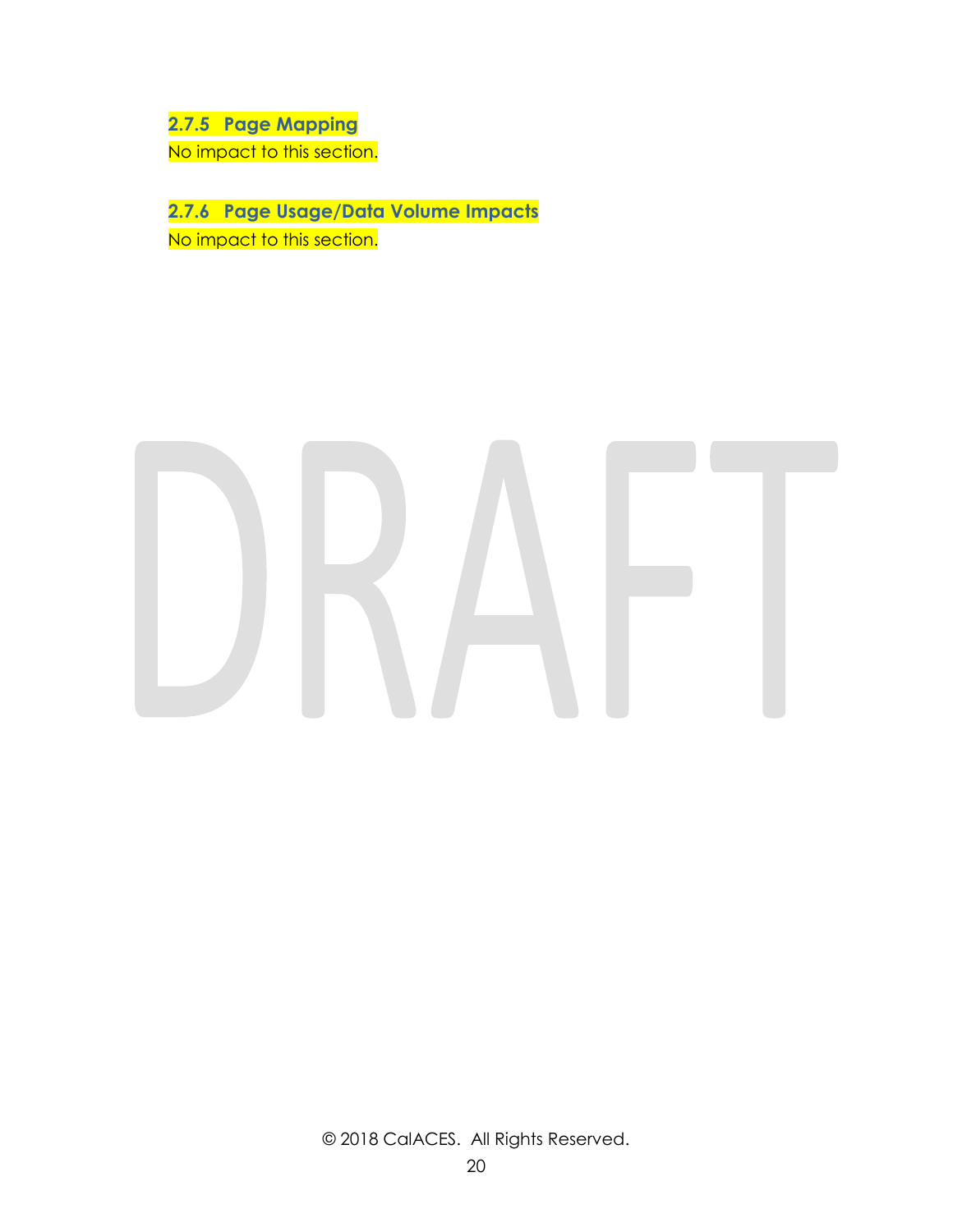### <span id="page-49-1"></span><span id="page-49-0"></span>**2.8 Set up a new Web Service Operation on the EDMS web service.**

### **2.8.1 Overview**

The new web service operation will be added to the existing EDMS web service. The web service operation will be used to get a one-time login token for authentication.

### <span id="page-49-2"></span>**2.8.2 Description of Change**

Set up the new web service operation ('getLoginToken') that will be used to get a one-time login token for authentication.

Web Service details:

- 1. Operation name: 'getLoginToken'.
- 2. Request parameter:

| getLoginToken – REQUEST                                                |        |                                                                   |  |  |  |
|------------------------------------------------------------------------|--------|-------------------------------------------------------------------|--|--|--|
| <b>COMMENTS</b><br><b>FIELD NAME</b><br><b>REQUIRED</b><br><b>TYPE</b> |        |                                                                   |  |  |  |
| userName                                                               | String | Login username.<br><b>UserName constant</b><br>is "leader reader" |  |  |  |
|                                                                        |        |                                                                   |  |  |  |

3. Response parameter:

| getLoginToken – RESPONSE                                               |        |                             |  |  |  |
|------------------------------------------------------------------------|--------|-----------------------------|--|--|--|
| <b>COMMENTS</b><br><b>FIELD NAME</b><br><b>REQUIRED</b><br><b>TYPE</b> |        |                             |  |  |  |
| loginToken                                                             | String | Single use token<br>string. |  |  |  |

Please refer to more details in the XSD file in the supporting document. Exception while retrieving authentication token will not be handled by the Interface. The exception will be handled by the web service caller.

Note: ITD will create an operation within current webservice to pass one-time token to construct URL.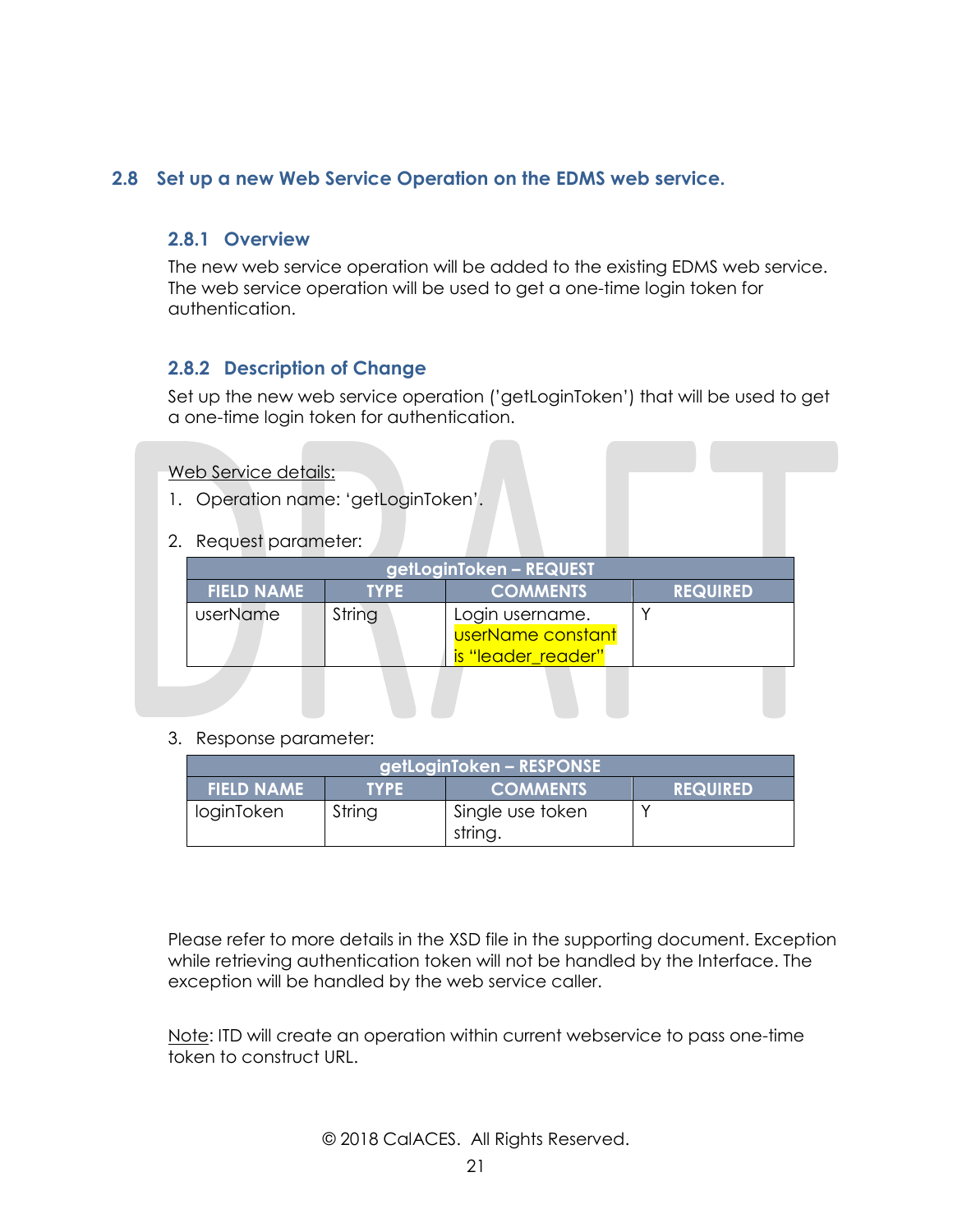### <span id="page-50-0"></span>**2.8.3 Execution Frequency**

<span id="page-50-1"></span>Real time.

### **2.8.4 Key Scheduling Dependencies**

<span id="page-50-2"></span>N/A.

### **2.8.5 Counties Impacted**

<span id="page-50-3"></span>Los Angeles county only.

### **2.8.6 Data Volume/Performance**

<span id="page-50-4"></span>N/A.

### **2.8.7 Interface Partner**

<span id="page-50-5"></span>ITD.

### **2.8.8 Failure Procedure/Operational Instructions**

Batch Support Operations staff will evaluate transmission errors and failures and determine the appropriate resolution (i.e., manually retrieving the file from the directory and contacting the external partner if there is an account or password issue, etc…)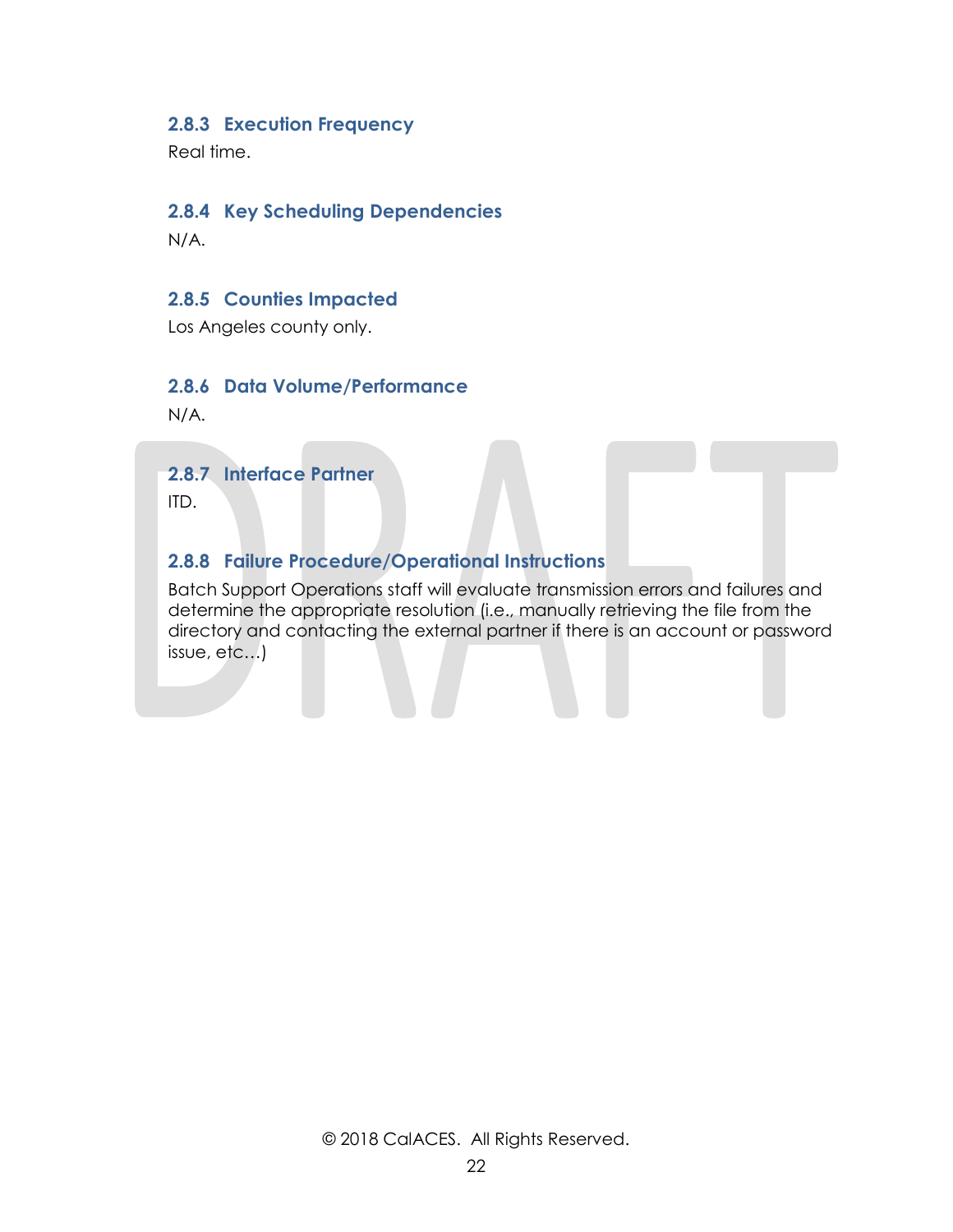# <span id="page-51-0"></span>**3 SUPPORTING DOCUMENTS**

| <b>Area</b> | Number Functional Description | <b>Attachment</b>                |
|-------------|-------------------------------|----------------------------------|
| Imaging     | EDMS updated XSD file.        | EdmsWebserviceService schema.xsd |

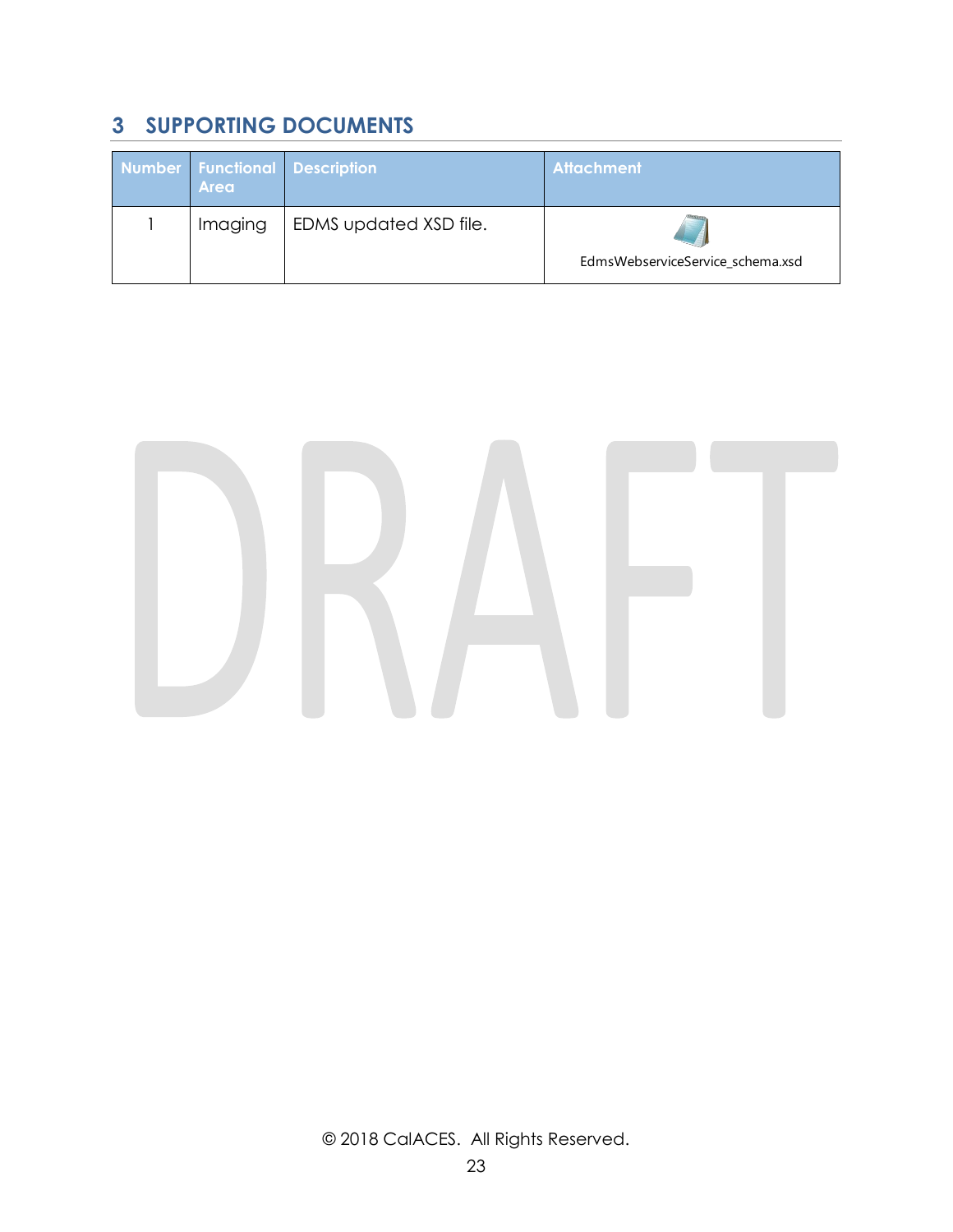# <span id="page-52-0"></span>**4 REQUIREMENTS**

The SCR will update the web service that CalACES communicates with external partner - EDMS.

### <span id="page-52-1"></span>**4.1 Project Requirements**

| REQ#      | <b>REQUIREMENT TEXT</b>                                                                                                                                                                                       | <b>How Requirement Met</b>                                                                        |
|-----------|---------------------------------------------------------------------------------------------------------------------------------------------------------------------------------------------------------------|---------------------------------------------------------------------------------------------------|
| 2.20.1.19 | The LRS shall have the ability to receive<br>data from external sources (e.g., State s<br>SACWIS system and COUNTY-approved<br>agencies/partners) for the purposes of<br>establishing and maintaining a case. | The SCR will update the web service<br>that CalACES communicates with<br>external partner - EDMS. |
|           |                                                                                                                                                                                                               |                                                                                                   |

# <span id="page-52-2"></span>**4.2 Migration Requirements**

| DDID # REQUIREMENT TEXT | <b>How Requirement Met</b> |
|-------------------------|----------------------------|
|                         |                            |
|                         |                            |
|                         |                            |
|                         |                            |